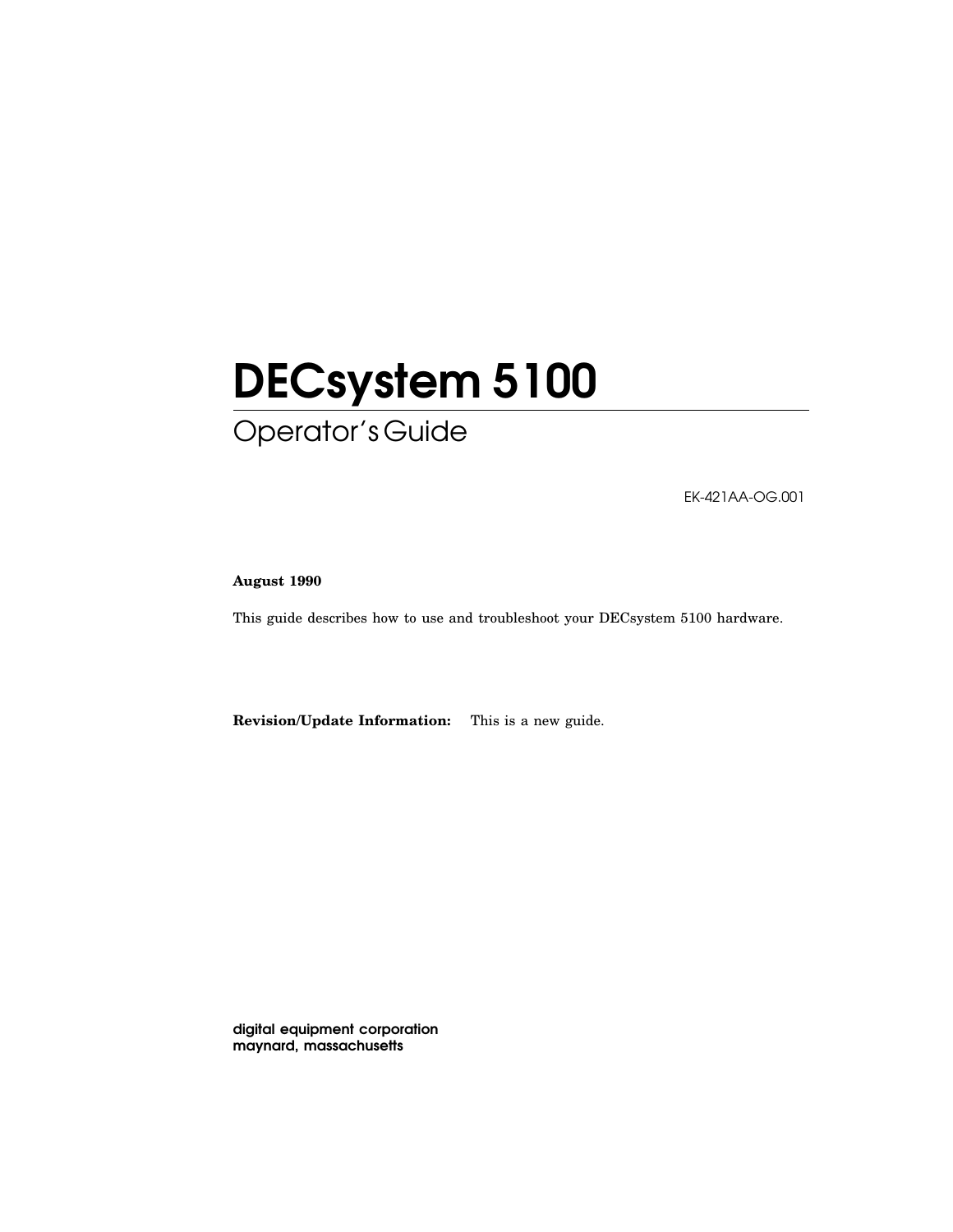#### **August 1990**

The information in this document is subject to change without notice and should not be construed as a commitment by Digital Equipment Corporation. Digital Equipment Corporation assumes no responsibility for any errors that may appear in this document.

The software described in this document is furnished under a license and may be used or copied only in accordance with the terms of such license.

No responsibility is assumed for the use or reliability of software on equipment that is not supplied by Digital Equipment Corporation or its affiliated companies.

© Digital Equipment Corporation 1990.

All Rights Reserved. Printed in Ireland.

The postpaid Reader's Comments forms at the end of this document request your critical evaluation to assist in preparing future documentation.

The following are trademarks of Digital Equipment Corporation:

| DEC              | <b>DIBOL</b>   | <b>UNIBUS</b>    |
|------------------|----------------|------------------|
| DEC/CMS          | EduSystem      | VAX              |
| DEC/MMS          | <b>TAS</b>     | VAXcluster       |
| <b>DECnet</b>    | <b>MASSBUS</b> | VMS              |
| DECsystem-10     | <b>PDP</b>     | VТ               |
| DECSYSTEM-20     | <b>PDT</b>     |                  |
| <b>DECUS</b>     | <b>RSTS</b>    |                  |
| <b>DECwriter</b> | <b>RSX</b>     | di i gli Itlal I |
|                  |                |                  |

® UNIX is a registered trademark of American Telephone and Telegraph Company.

This document was prepared using VAX DOCUMENT, Version 1.2.

This equipment generates, uses, and may emit radio frequency energy. The equipment has been type tested and found to comply with the limits for a Class A computing device pursuant to Subpart J of Part 15 of FCC Rules, which are designed to provide reasonable protection against such radio frequency interference. Operation of this equipment in a residential area may cause interference in which case the user at his own expense will be required to take whatever measures may be required to correct the interference.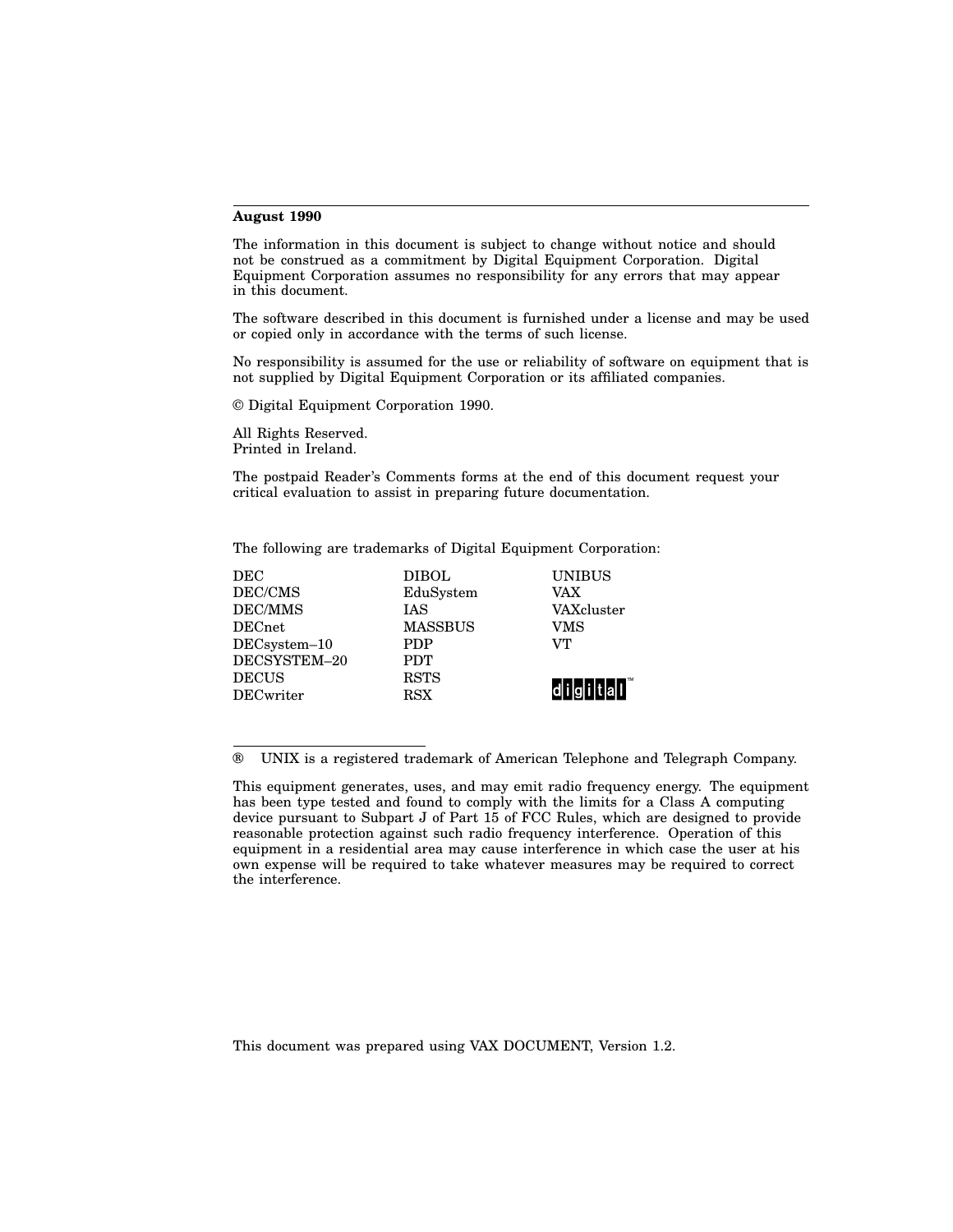# **Contents**

|  |                           | vii |
|--|---------------------------|-----|
|  | 1 DECsystem 5100 Hardware |     |
|  |                           |     |

| $\blacksquare$ |                                                   | $-1$    |
|----------------|---------------------------------------------------|---------|
| 1.1.1          | System Connectors, Controls, and Indicator Lights | $1 - 2$ |

# 2 Using the DECsystem 5100

| Turning on Your DECsystem 5100                         | $2 - 1$                                                                                                                             |
|--------------------------------------------------------|-------------------------------------------------------------------------------------------------------------------------------------|
| Using the DECsystem 5100 Security Feature              | 2–4                                                                                                                                 |
| Putting Your DECsystem 5100 in Unprivileged Console    |                                                                                                                                     |
|                                                        | $2 - 5$                                                                                                                             |
| Putting Your DECsystem 5100 in Privileged Console Mode | 2–6                                                                                                                                 |
| Exiting Privileged Console Mode                        | $2 - 6$                                                                                                                             |
|                                                        | $2 - 7$                                                                                                                             |
|                                                        | $2 - 7$                                                                                                                             |
|                                                        | $2 - 8$                                                                                                                             |
| The RZ23 and RZ24 Hard Disk Drives                     | $2 - 9$                                                                                                                             |
| Booting the DECsystem 5100 Software                    | $2 - 10$                                                                                                                            |
| Unsuccessful DECsystem 5100 Software Boot              | $2 - 10$                                                                                                                            |
|                                                        | $2 - 11$                                                                                                                            |
|                                                        | $2 - 11$                                                                                                                            |
| TZ30 Controls and Indicators                           | $2 - 12$                                                                                                                            |
|                                                        | $2 - 14$                                                                                                                            |
| Removing a Tape Cartridge from the Drive               | 2–16                                                                                                                                |
| If You Have Problems                                   | $2 - 17$                                                                                                                            |
| The RX23 Diskette Drive                                | $2 - 19$                                                                                                                            |
|                                                        | $2 - 20$                                                                                                                            |
|                                                        | Clearing the Security Password<br>Using the Configuration Display<br>Using Console Commands<br>Inserting and Using a Tape Cartridge |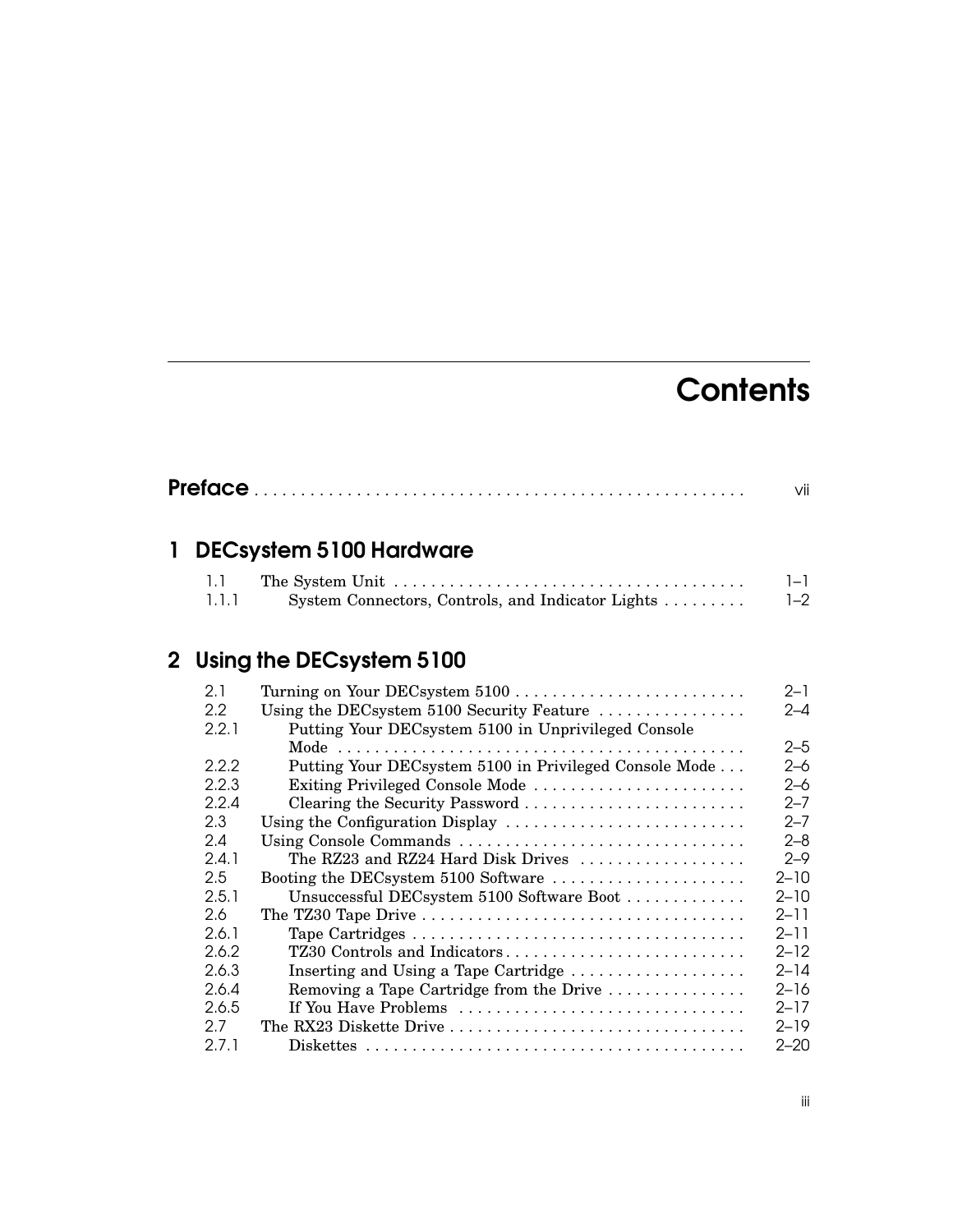| 2.7.2 |                                           | -2–20    |
|-------|-------------------------------------------|----------|
| 2.7.3 |                                           | $2 - 21$ |
| 2.8   | Shutting Down the DECsystem 5100 Software | - 2–22   |
| 2.9   |                                           | $2 - 22$ |

# 3 Hardware Options

|                                          | $-3-1$  |
|------------------------------------------|---------|
| Installing Memory Modules                | $3 - 1$ |
| Adding the DHT80 Asynchronous Module     | $3 - 1$ |
| Installing the DHT80 Asynchronous Module | $3 - 2$ |
|                                          | $3 - 2$ |
| Installing Storage Devices               | $3 - 2$ |
|                                          | $3 - 2$ |
|                                          | $3 - 3$ |
|                                          | $3 - 3$ |
| Installing a Modem                       | $3 - 3$ |
|                                          | $3 - 3$ |
|                                          | $-4.3$  |
|                                          |         |

# 4 Troubleshooting

| 4.1   |                                                         | $4-1$   |
|-------|---------------------------------------------------------|---------|
| 4.2   | Unsuccessful Power-Up Self-Test Display                 | $4 - 4$ |
| 4.2.1 |                                                         | $4 - 5$ |
| 4.3   |                                                         | $4 - 5$ |
| 4.4   | Contacting Your Digital Customer Service Representative | 4–9     |

# A Console Commands

| A <sub>1</sub> |                             | $A-1$   |
|----------------|-----------------------------|---------|
| A.2            |                             | $A-2$   |
| A.3            | Continue Command (continue) | $A-5$   |
| A.4            |                             | $A-5$   |
| A.5            | Disable Command (disable)   | A–6     |
| A.6            | Dump Command (dump)         | A–6     |
| A.7            |                             | $A - 7$ |
| A.8            | Enable Command (enable)     | $A - 8$ |
| A.9            |                             | $A - 8$ |
| A.10           |                             | $A - Q$ |
| A.11           |                             | $A - Q$ |
| A.12           |                             | $A-10$  |
| A.13           | Password Command (passwd)   | $A-10$  |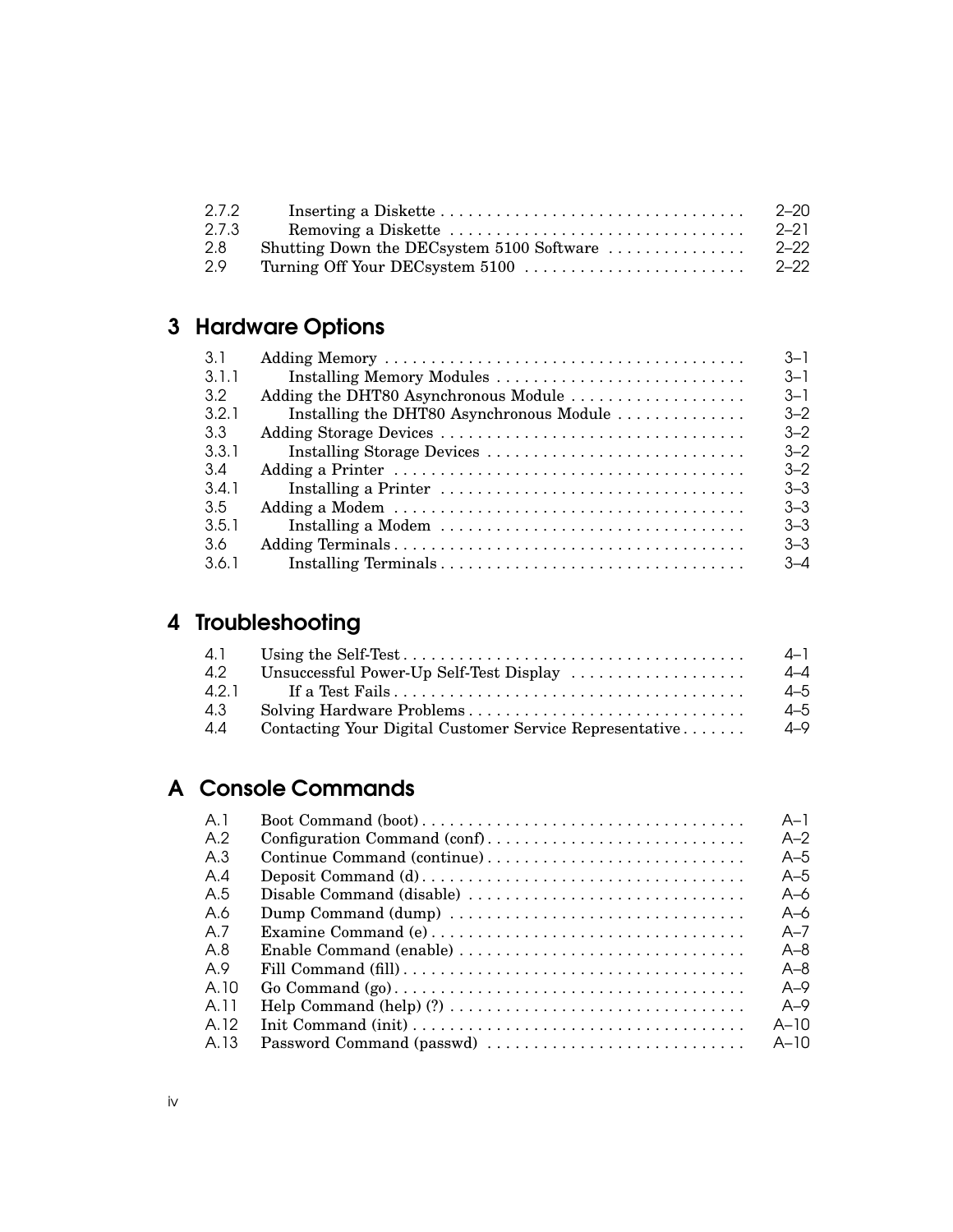# B Removable Storage Media

| <b>B.1</b>   |                                                                                   | $B-1$   |
|--------------|-----------------------------------------------------------------------------------|---------|
| <b>B.1.1</b> |                                                                                   | $B-3$   |
| B.1.2        | Writing to and Protecting Tape Cartridges                                         | $B - 4$ |
| B.1.2.1      | Write-Protecting a Tape $\dots\dots\dots\dots\dots\dots\dots\dots\dots\dots\dots$ | $B - 4$ |
| B.1.2.2      | Writing to a Tape                                                                 | $B-5$   |
| B. 1.3       | Handling and Storing Tape Cartridges                                              | $B-5$   |
| B.2          |                                                                                   | $B-6$   |
| B.2.1        |                                                                                   | $B-6$   |
| B.2.1.1      | Write-Protecting a Diskette                                                       | $B-6$   |
| B.2.1.2      | Writing to a Diskette                                                             | $B - 7$ |

# **Glossary**

# Index

# Examples

| $A-1$   |                            | $A-3$   |
|---------|----------------------------|---------|
| $A-2$   |                            | $A-3$   |
| $A-3$   |                            | $A - 4$ |
| $A - 4$ |                            | $A - 4$ |
| $A-5$   |                            | $A-5$   |
| A–6     |                            | $A - 7$ |
| $A - 7$ |                            | $A-10$  |
| $A - 8$ | Environment Variable Table | $A-12$  |
| $A-9$   |                            |         |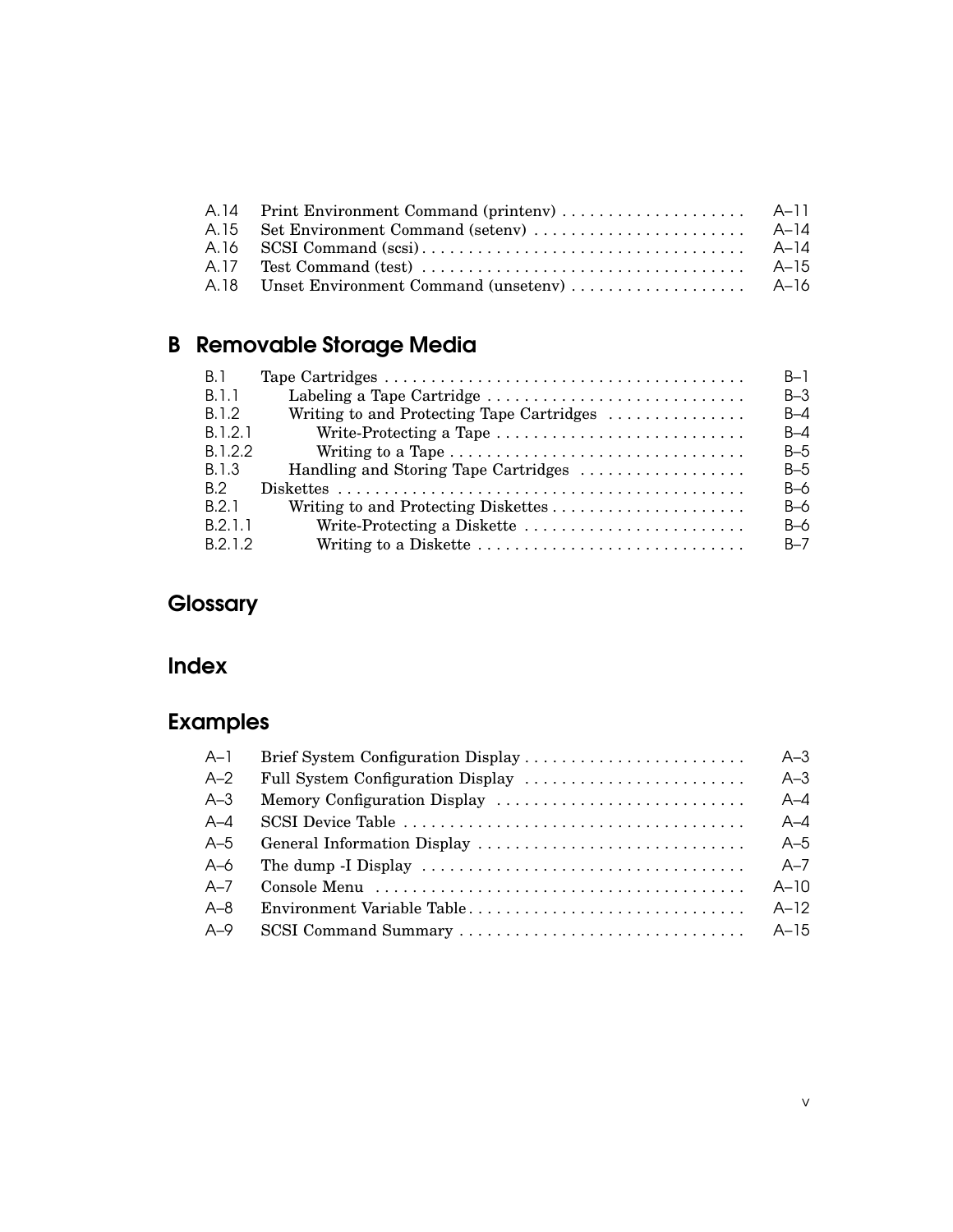# Figures

| $1 - 1$ |                                         | $1 - 1$  |
|---------|-----------------------------------------|----------|
| $1 - 2$ |                                         | $1 - 2$  |
| $2 - 1$ | The DECsystem 5100 On/Off Switch        | $2 - 2$  |
| $2 - 2$ | Accessing the TZ30 Tape Drive           | $2 - 12$ |
| $2 - 3$ | TZ30 Tape Drive Controls and Indicators | $2 - 13$ |
| $2 - 4$ | Inserting a Tape Cartridge              | $2 - 16$ |
| $2 - 5$ | Removing a Tape Cartridge               | $2 - 17$ |
| $2 - 6$ | Inspecting the Tape Leader              | $2 - 19$ |
| $2 - 7$ |                                         | $2 - 20$ |
| $2 - 8$ |                                         | $2 - 21$ |
| $2 - 9$ |                                         | $2 - 21$ |
| $4 - 1$ |                                         | $4 - 2$  |
| $B-1$   | The CompacTape Cartridge                | $B-2$    |
| $B-2$   | Labeling a Tape Cartridge               | $B-3$    |
| $B-3$   | Write-Protecting a Tape                 | $B-5$    |
| $B-4$   | Write-Protecting a Diskette             | $B - 7$  |
|         |                                         |          |

# Tables

|         |                                                   | viii     |
|---------|---------------------------------------------------|----------|
| $1 - 1$ | System Connectors, Controls, and Indicator Lights | $1 - 3$  |
| $2-1$   |                                                   | $2 - 3$  |
| $2 - 2$ | Useful Console Commands                           | $2 - 9$  |
| $2 - 3$ |                                                   | $2 - 13$ |
| $2 - 4$ |                                                   | $2 - 14$ |
| $2 - 5$ | Shutdown Commands                                 | $2 - 22$ |
| $-3-1$  | Printers for Your DECsystem 5100                  | $3 - 2$  |
| $3 - 2$ | Modems for Your DECsystem 5100                    | $3 - 3$  |
| $4 - 1$ |                                                   | $4 - 3$  |
| $4 - 2$ |                                                   | 4–6      |
| $A-1$   | Default Environment Variables                     | $A-12$   |
| $B-1$   | Noninitialized Cartridge Compatibility            | $B-2$    |
| $B-2$   | Initialized Cartridge Compatibility               | $B-2$    |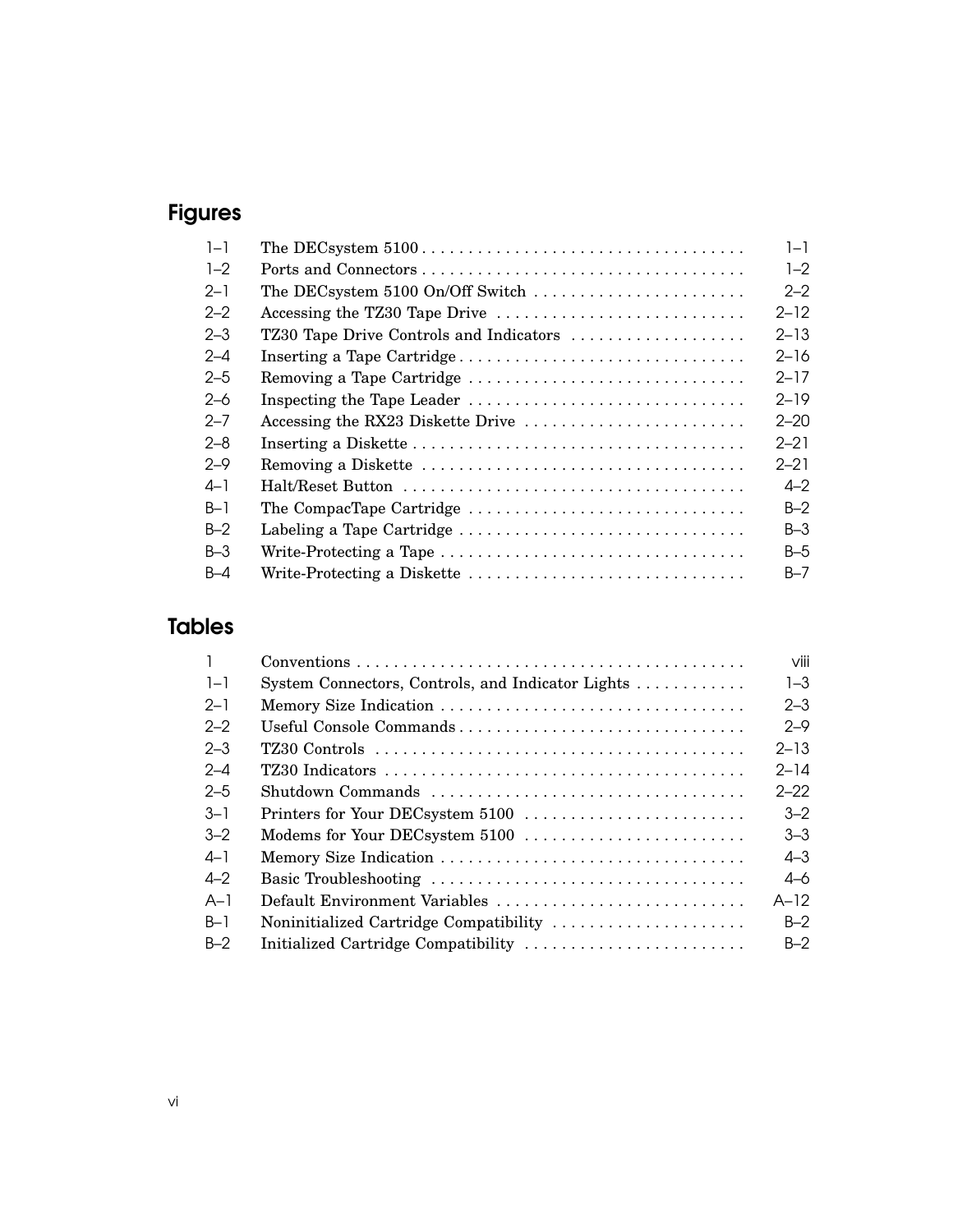# **Preface**

## Purpose of This Guide

This guide describes how to use and troubleshoot your DECsystem 5100. It also includes information about the optional equipment that you can connect to your system.

## Who Should Use This Guide

This guide is for people who have little or no previous experience with computers. The new owner of a DECsystem 5100 should use this guide to operate the system.

#### Structure of This Guide

This guide contains four chapters, two appendixes, and a glossary of technical terms.

- Chapter 1 describes the basic DECsystem 5100 hardware.  $\blacksquare$
- Chapter 2 describes how to use your DECsystem 5100, how to use console  $\blacksquare$ commands, and how to use the optional removable-media storage devices located in your system unit.
- Chapter 3 describes the hardware options available for your DECsystem 5100 and indicates where to find information on installing them.
- Chapter 4 describes the tests and procedures that you can use to diagnose  $\blacksquare$ and solve hardware problems.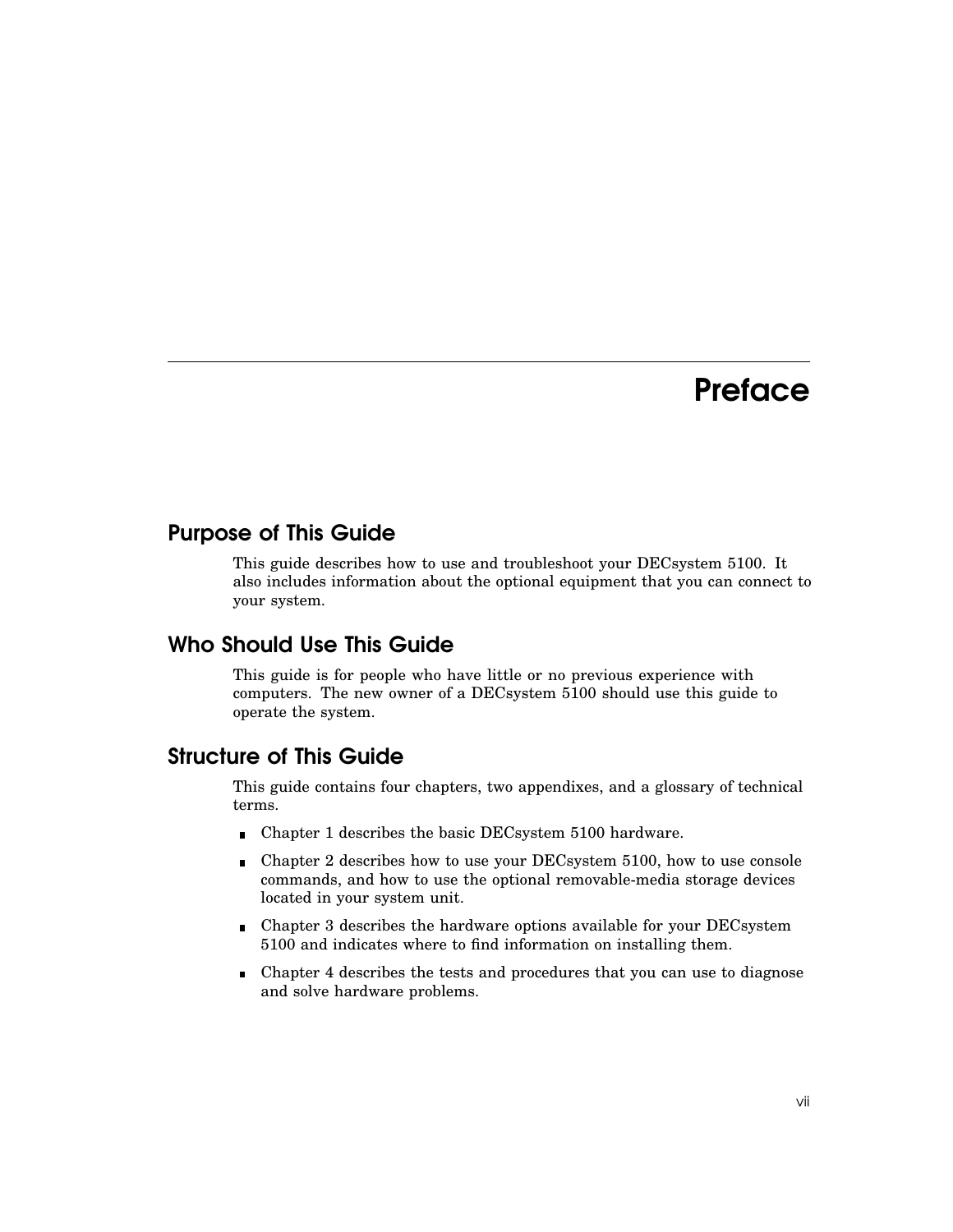The appendixes provide additional information on the following topics:

- Console commands
- Removable storage media

The glossary explains technical terms used in this guide.

## For More Information

See Appendix B in the *DECsystem 5100 Installation Guide* for a list of associated documents to help you to learn about your new system.

## **Conventions**

Table 1 lists the conventions used in this guide.

| Convention         | <b>Description</b>                                                                                            |
|--------------------|---------------------------------------------------------------------------------------------------------------|
| MONOSPACE          | Text displayed on the screen is shown in monospace type.                                                      |
| Ħ                  | In command syntax descriptions, brackets [] indicate optional<br>elements.                                    |
|                    | In command syntax descriptions, a vertical line separates similar<br>options, one of which you can choose.    |
| bold               | User input is shown in bold type.                                                                             |
| <i>italic</i> type | Italic type emphasizes important information, indicates variables,<br>and references titles of other manuals. |
| <b>Note</b>        | A note contains information of special importance to the reader.                                              |
| Caution            | A caution contains information to prevent damage to the equipment.                                            |
| Warning            | A warning contains information to prevent personal injury.                                                    |

Table 1 Conventions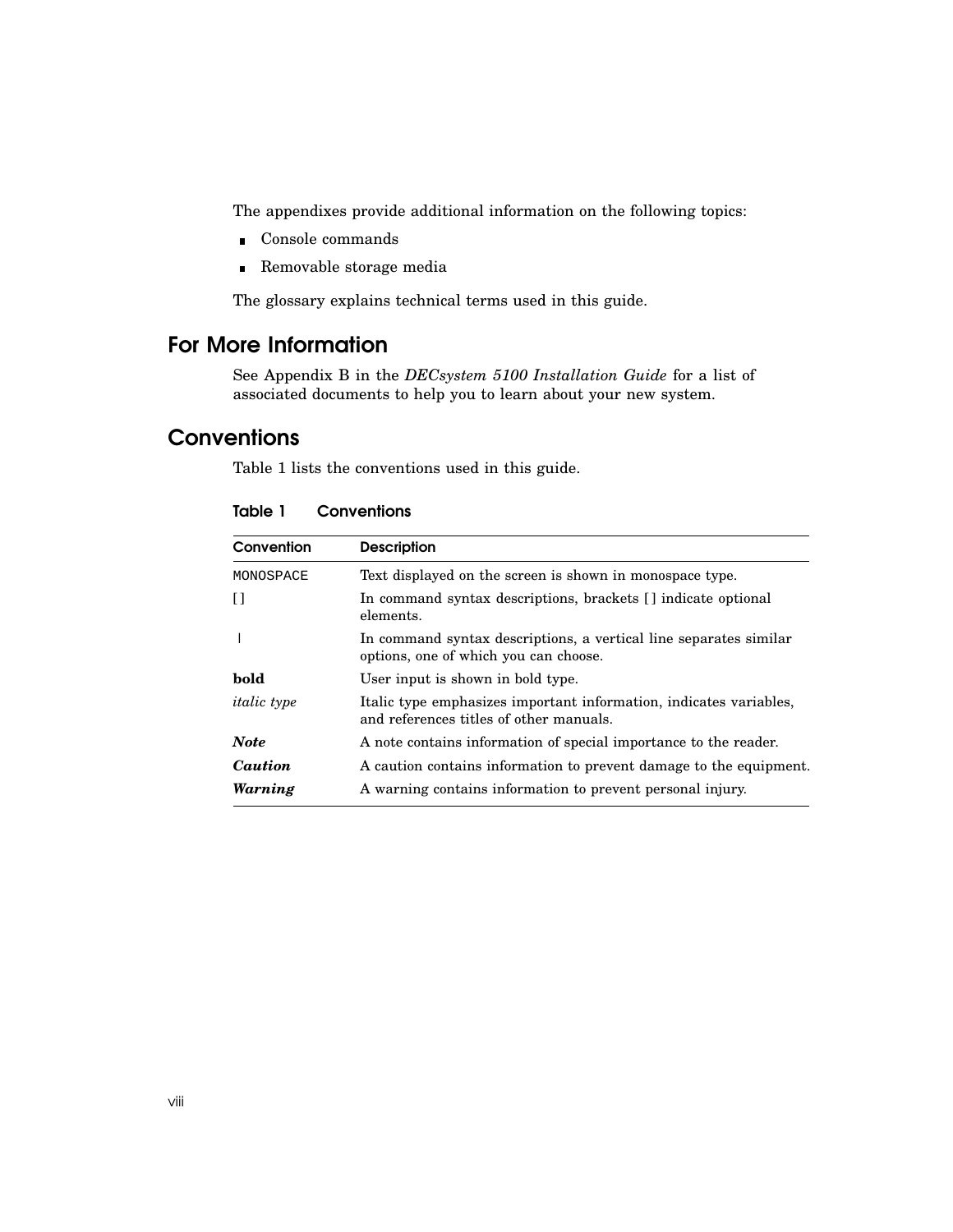# DECsystem 5100 Hardware

1

This chapter describes the parts of the DECsystem 5100.

# 1.1 The System Unit

The system unit is designed to sit flat on a desk or table. You can place the console terminal on top of the system unit or next to it. Figure 1–1 shows the DECsystem 5100.

Figure 1–1 The DECsystem 5100



*Caution Do not block the air vents on either side of the system unit. Blocking these air vents can cause the system to overheat.*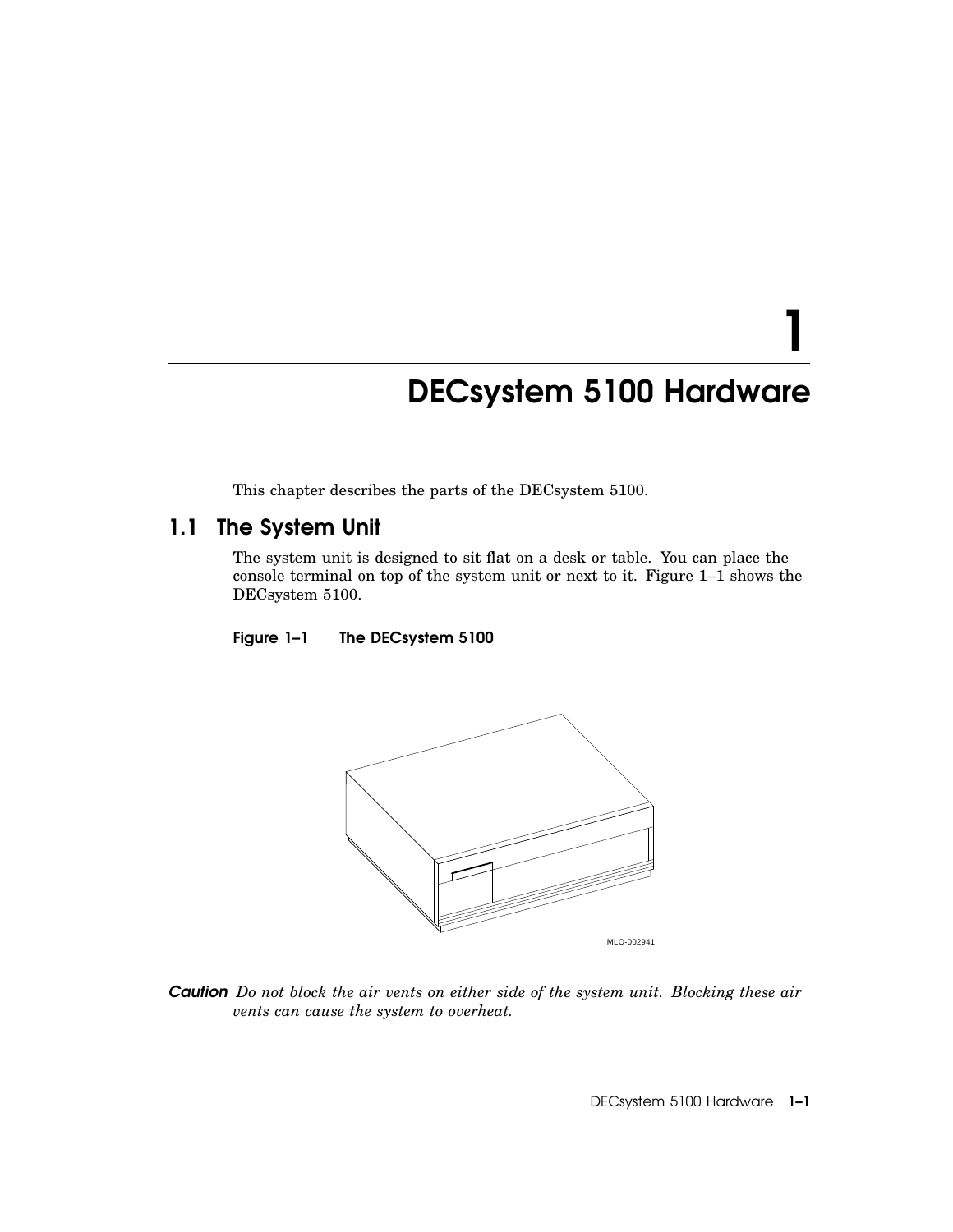### 1.1.1 System Connectors, Controls, and Indicator Lights

Figure 1–2 shows the connectors, controls, and indicator lights on the back of the system unit. Table 1–1 describes the function of each.

#### Figure 1–2 Ports and Connectors



1-2 DECsystem 5100 Hardware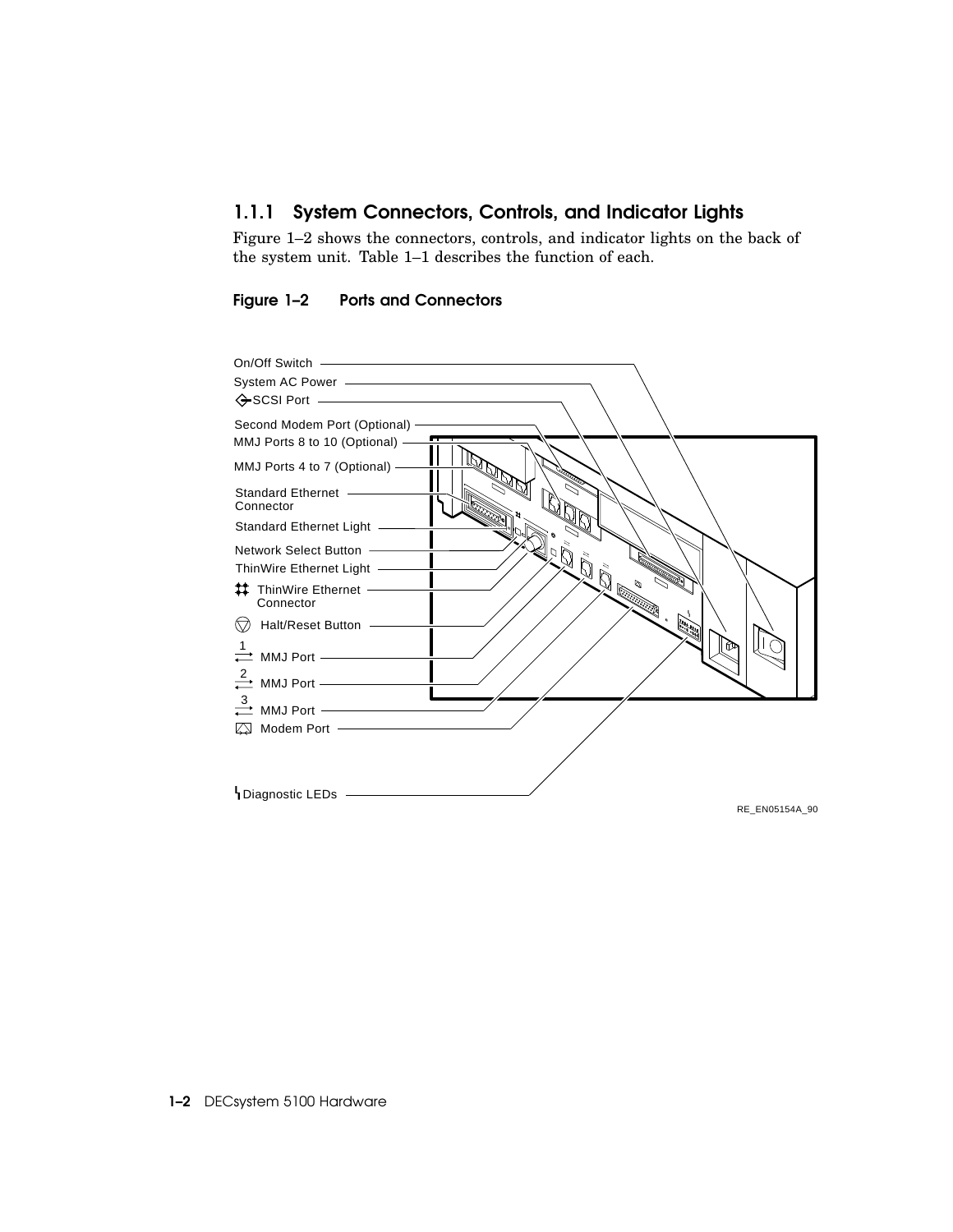Table 1–1 System Connectors, Controls, and Indicator Lights

| <b>Item</b>                           | <b>Function</b>                                                                                                                                                                               |
|---------------------------------------|-----------------------------------------------------------------------------------------------------------------------------------------------------------------------------------------------|
| On/off switch                         | Turns the system unit on and off. To turn the system on, set<br>the on/off switch to the on $(1)$ position. To turn the system<br>off, set the on/off switch to the off $(0)$ position.       |
| System AC power                       | The connector at which power from the power source<br>reaches the system unit.                                                                                                                |
| SCSI port                             | The connector at which external small computer system<br>interface (SCSI) storage devices connect to the system unit.                                                                         |
| Modem port (optional)                 | The connector at which a modem, terminal, printer, or other<br>devices using RS232 connectors are connected to the system<br>unit.                                                            |
| MMJ ports 4 to 10<br>(optional)       | The connectors at which terminals, printers, and other<br>devices using DEC423 connectors are connected to the<br>system unit.                                                                |
| <b>Standard Ethernet</b><br>connector | The connector at which standard Ethernet connects to the<br>system unit.                                                                                                                      |
| Standard Ethernet light               | The standard Ethernet light glows green on a DEC system<br>5100 selected for standard Ethernet.                                                                                               |
| Network select button                 | The network select button selects between ThinWire or<br>standard Ethernet connection.                                                                                                        |
|                                       | The DECsystem 5100 uses standard Ethernet when the<br>the network select button is in the out position. It uses<br>ThinWire Ethernet when the network select button is in the<br>in position. |
| ThinWire Ethernet<br>connector        | The connector at which ThinWire Ethernet connects to the<br>system unit.                                                                                                                      |
| ThinWire Ethernet light               | The ThinWire Ethernet light glows green on a DEC system<br>5100 selected for ThinWire Ethernet.                                                                                               |

(continued on next page)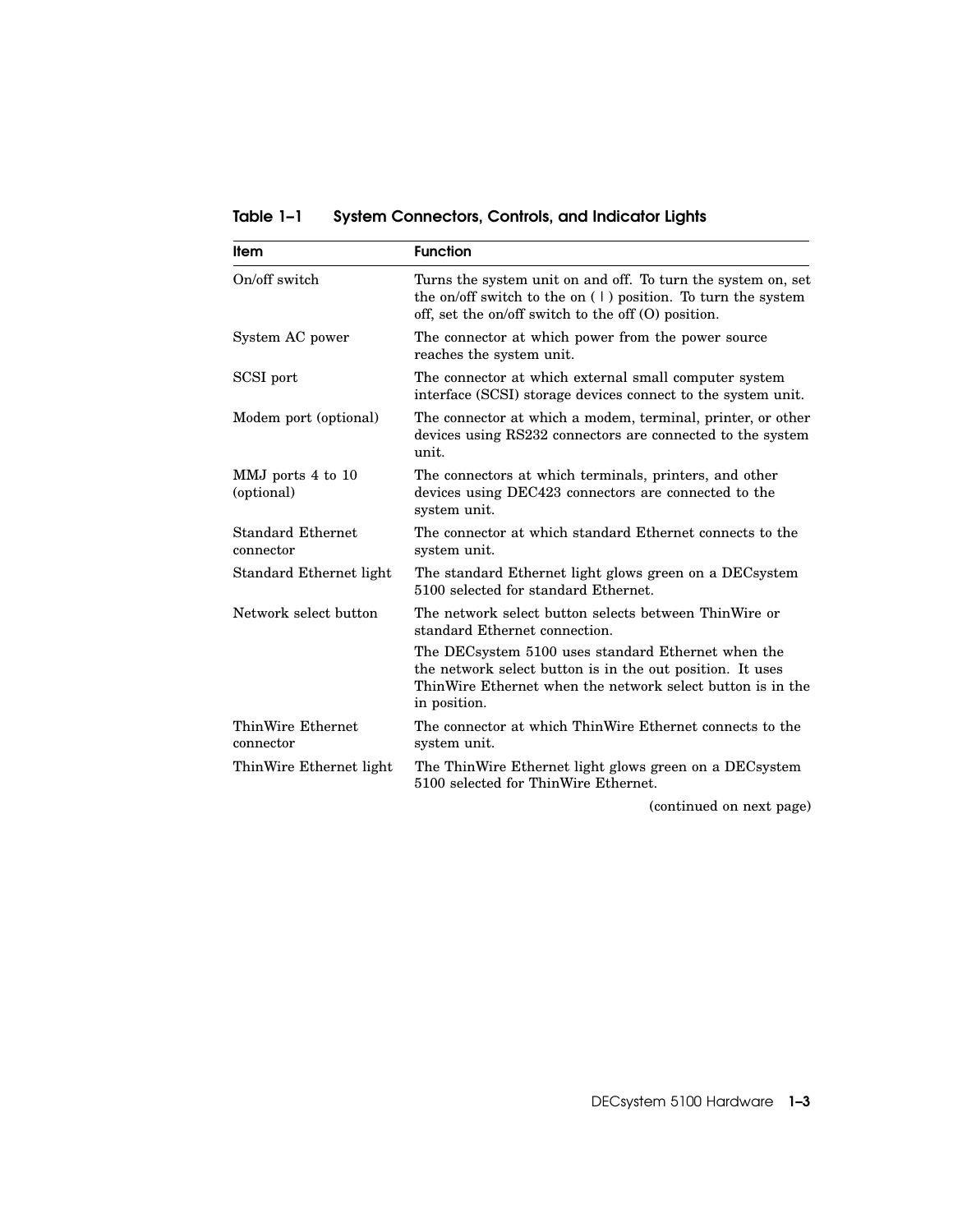Table 1-1 (Cont.) System Connectors, Controls, and Indicator Lights

| <b>Item</b>                                       | <b>Function</b>                                                                                                                                                                                                                                                                                                                                       |
|---------------------------------------------------|-------------------------------------------------------------------------------------------------------------------------------------------------------------------------------------------------------------------------------------------------------------------------------------------------------------------------------------------------------|
| Halt/reset button                                 | The halt/reset button has two functions. When you are<br>in console mode, pressing this button resets the system<br>and causes the power-up self-tests to run. If you enter the<br>following command before booting the system, pressing this<br>button in program mode causes the operating system to<br>halt, and you are returned to console mode: |
|                                                   | setenv bootmode h<br>>                                                                                                                                                                                                                                                                                                                                |
|                                                   | You can return to the operating system by entering the<br>following command at the console prompt:                                                                                                                                                                                                                                                    |
|                                                   | >> continue                                                                                                                                                                                                                                                                                                                                           |
|                                                   | On an unprivileged system with the security password set,<br>you must enter privileged mode before you use the continue<br>command. Section 2.2 contains more information on secure<br>DECsystem 5100s.                                                                                                                                               |
|                                                   | If you do not enter the setenv bootmode h command, and<br>if you are in the ULTRIX operating system, you reset the<br>system when you press the halt/reset button. You cannot<br>return to the operating system by entering the continue<br>command when you reset the system.                                                                        |
| MMJ ports 1 to 3                                  | The connectors at which the console terminal, terminal, and<br>printer are connected to the system unit.                                                                                                                                                                                                                                              |
| Modem port                                        | The connector at which a modem is connected to the system<br>unit.                                                                                                                                                                                                                                                                                    |
| Diagnostic Light<br><b>Emitting Diodes</b> (LEDs) | The diagnostic LEDs (status LED display) indicate<br>diagnostic failures.                                                                                                                                                                                                                                                                             |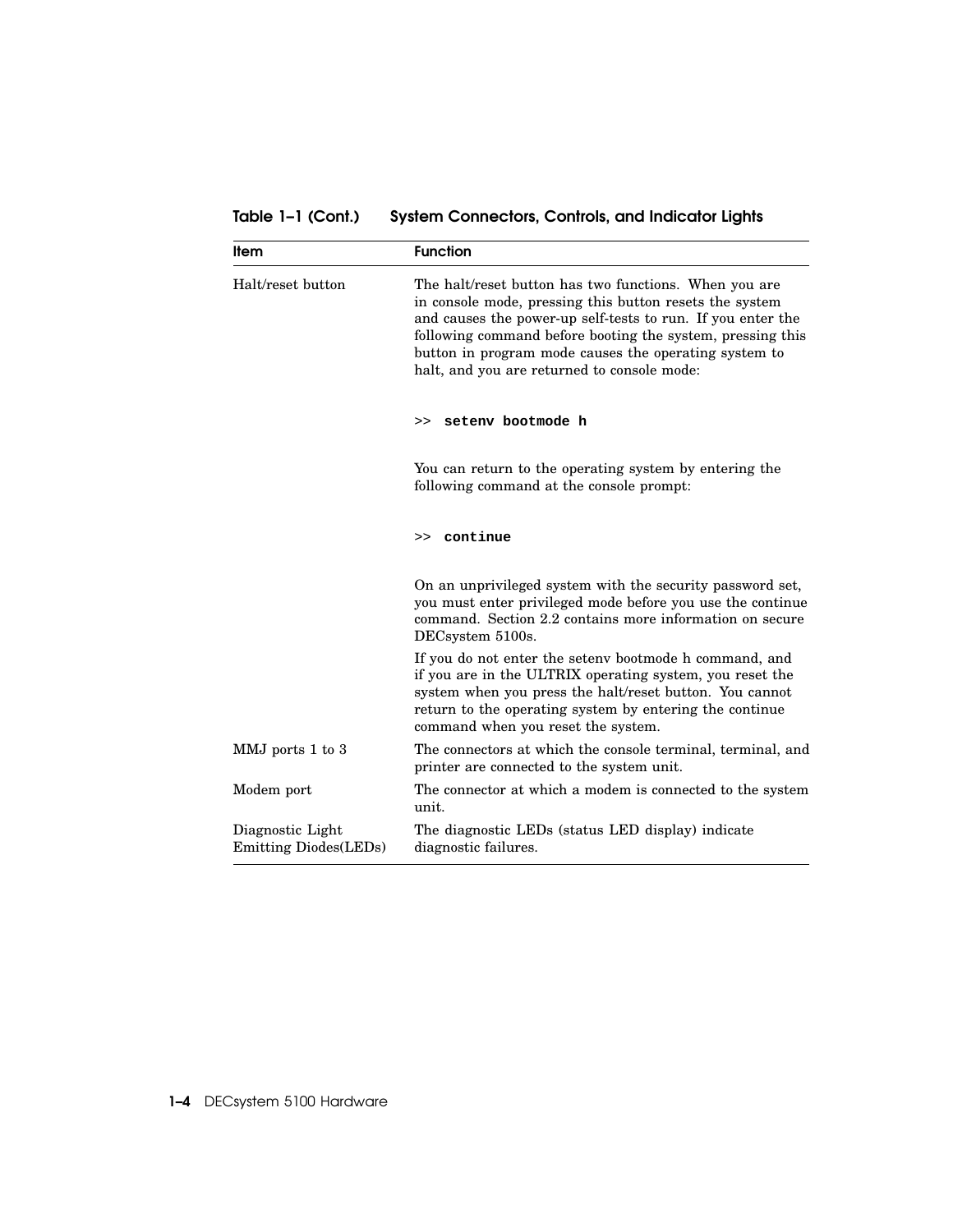# 2

# Using the DECsystem 5100

This chapter describes how to use your DECsystem 5100 and includes information on the following topics:

- Turning your system on and off
- Using your system's security feature  $\blacksquare$
- Using and interpreting the configuration display  $\blacksquare$
- Booting and shutting down your operating system  $\blacksquare$
- Using internal devices

# 2.1 Turning on Your DECsystem 5100

The DECsystem 5100 on/off switch is at the back of the system unit. Figure 2–1 shows the location of the on/off switch.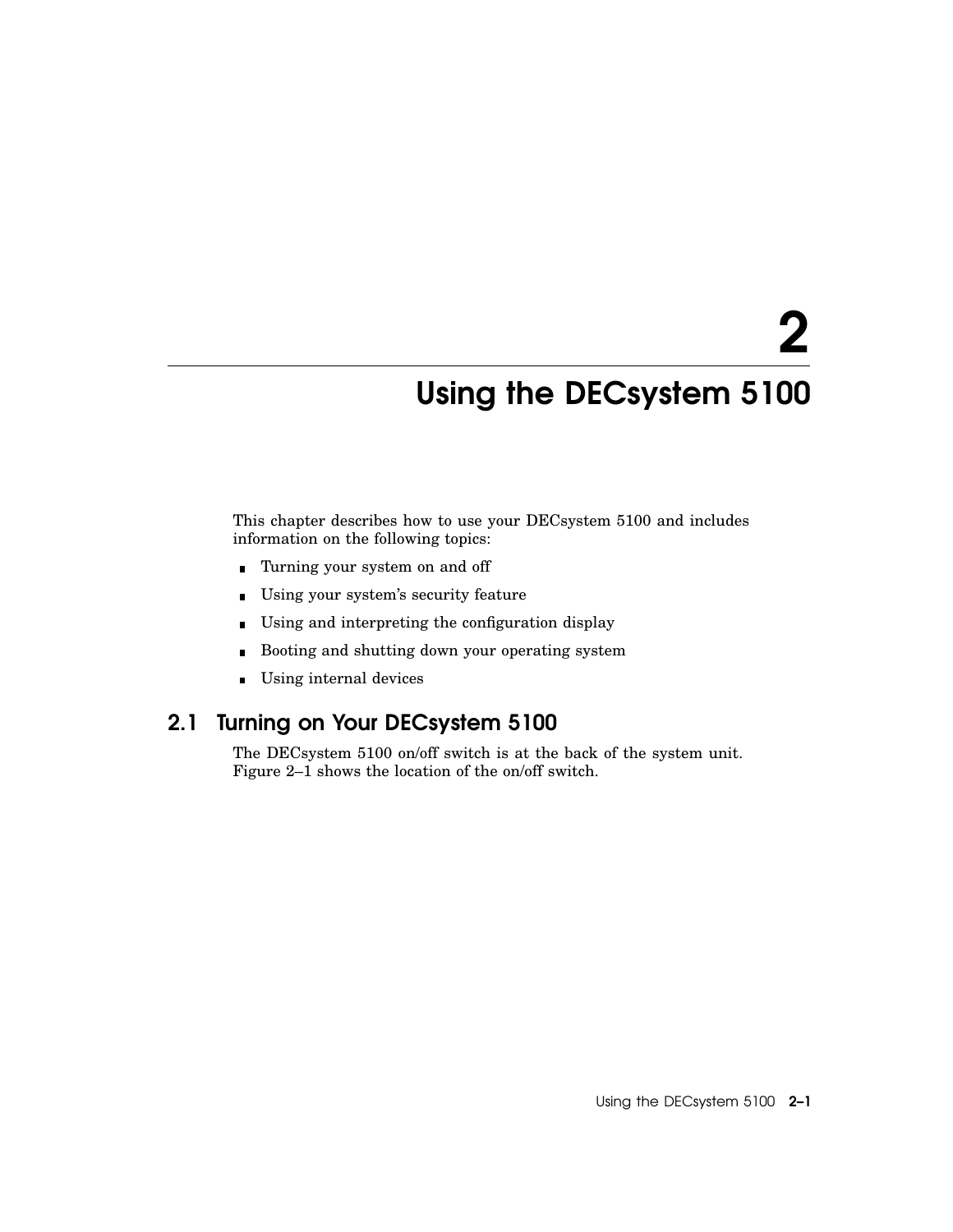#### Figure 2–1 The DECsystem 5100 On/Off Switch



*Note The power-up tests are not displayed on the console terminal if you enter the following command at the console prompt:*

>> **setenv bootmode d**

*When you turn on your system, it displays the console banner immediately.*

Turn on your system by setting the on/off switch to the on ( | ) position. The system executes its power-up tests, causing a display on the console terminal similar to the following:

```
26..25..24..23..22..21..20..19..18..17..16..15..14..14..14..
13..12..11..10..9..8..7..6..5..4..3..
KN230 Vx.x
08-00-2b-55-55-55
0x1000000
>>
```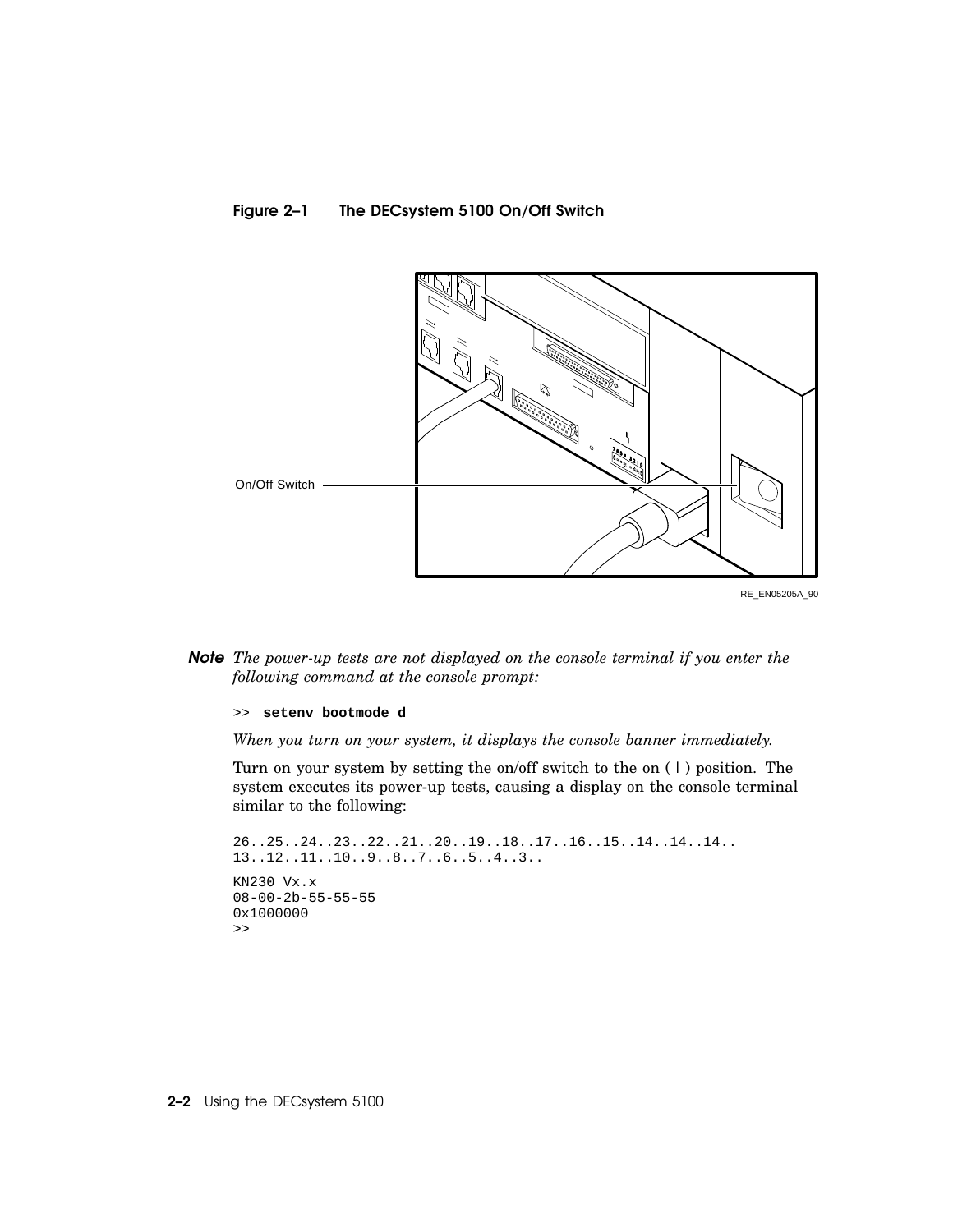#### **Console Banner**

If the power-up self-test completes successfully, the system displays the console banner and prompt. The console banner is as follows:

KN230  $Vx.x$  $08-00-2b-55-55-55$  $0 \times 1000000$   $\bullet$  $\rightarrow$  4

The significance of each line in the console banner is as follows:

- $\bullet$  CPU name and the firmware version
- <sup>2</sup> Ethernet address
- 3 Internal memory size in hexadecimal format

Table 4–1 is a conversion table that translates hexadecimal memory sizes into decimal memory sizes.

| <b>Memory Size</b> | <b>Hexadecimal Value</b> |  |
|--------------------|--------------------------|--|
| 8MB                | 0x800000                 |  |
| 16MB               | 0x1000000                |  |
| 24MB               | 0x1800000                |  |
| 32MB               | 0x2000000                |  |
| 40MB               | 0x2800000                |  |
| 48MB               | 0x3000000                |  |
| 56MB               | 0x3800000                |  |
| 64MB               | 0x4000000                |  |
| 72MB               | 0x4800000                |  |
| <b>80MB</b>        | 0x5000000                |  |
| 96MB               | 0x6000000                |  |
| 104MB              | 0x6800000                |  |
| 128MB              | 0x8000000                |  |

Table 2–1 Memory Size Indication

4 Console prompt

Using the DECsystem 5100 2–3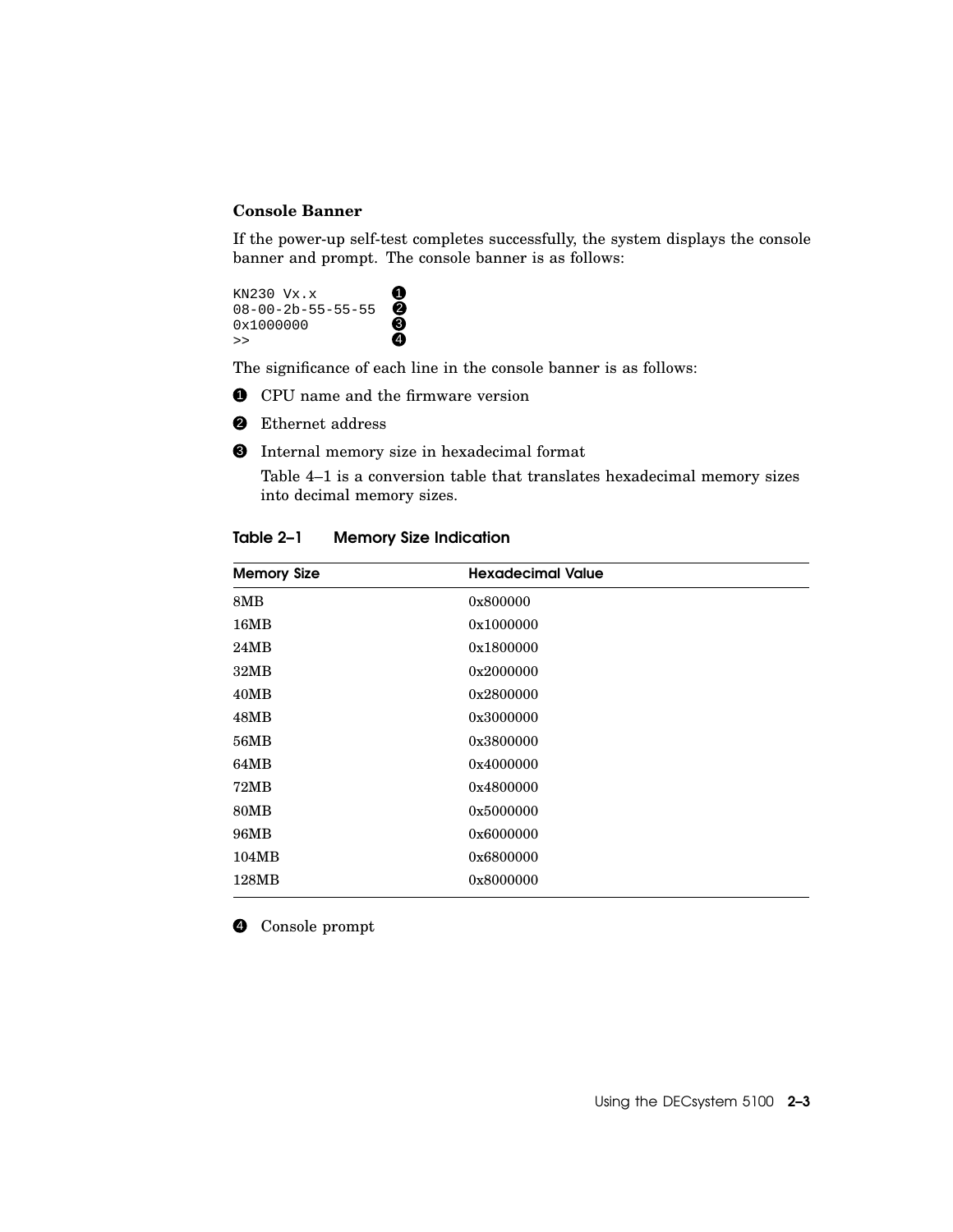#### **Unusable Memory Console Banner**

When the power-up diagnostics find unusable memory, the console banner message contains an information message showing the amount of unusable memory. The system console banner looks similar to the following:

KN230 Vx.x 08-00-2b-55-55-55 0x1000000 bad mem:  $0x1400$  $\rightarrow$ 

1 The size of the unusable memory, in hexadecimal format, found by the power-up diagnostics

You may still be able to use your system when you see a console banner of this type, depending on how much of the memory is unusable.

Chapter 4 outlines the actions you must perform if the system does not display the power-up tests, or if it displays lines similar to the following during the power-up self-test sequence:

?1f 03 ff 0001

```
P1= 00000000 P2= 00000000 P3= 00000000 P4= 00000000 P5= 00000000
P6= 00000000 P7= 00000000 P8= 00000000 P9= 00000000 P10=00000000
gp= 17bcbcfc sp= a000f7b0 fp=bfc00480 sr= 00000000
epc=bfc20a70 badvaddr=00060000 cause=3000000
```
#### 2.2 Using the DECsystem 5100 Security Feature

The DECsystem 5100 has a security feature that you can use to prevent unauthorized users from entering console commands that could damage the system. The security feature allows you to use the system in one of three different modes. These modes are as follows:

Console mode

When you use your system for the first time, the system is in console mode. The DECsystem 5100 accepts all console commands from all the users.

The console prompt in console mode is displayed as follows:

>>

Unprivileged console mode

After you set a security password, the system is in unprivileged console mode. The DECsystem 5100 accepts only commands that cannot damage the system. You can use only the following commands without arguments or options: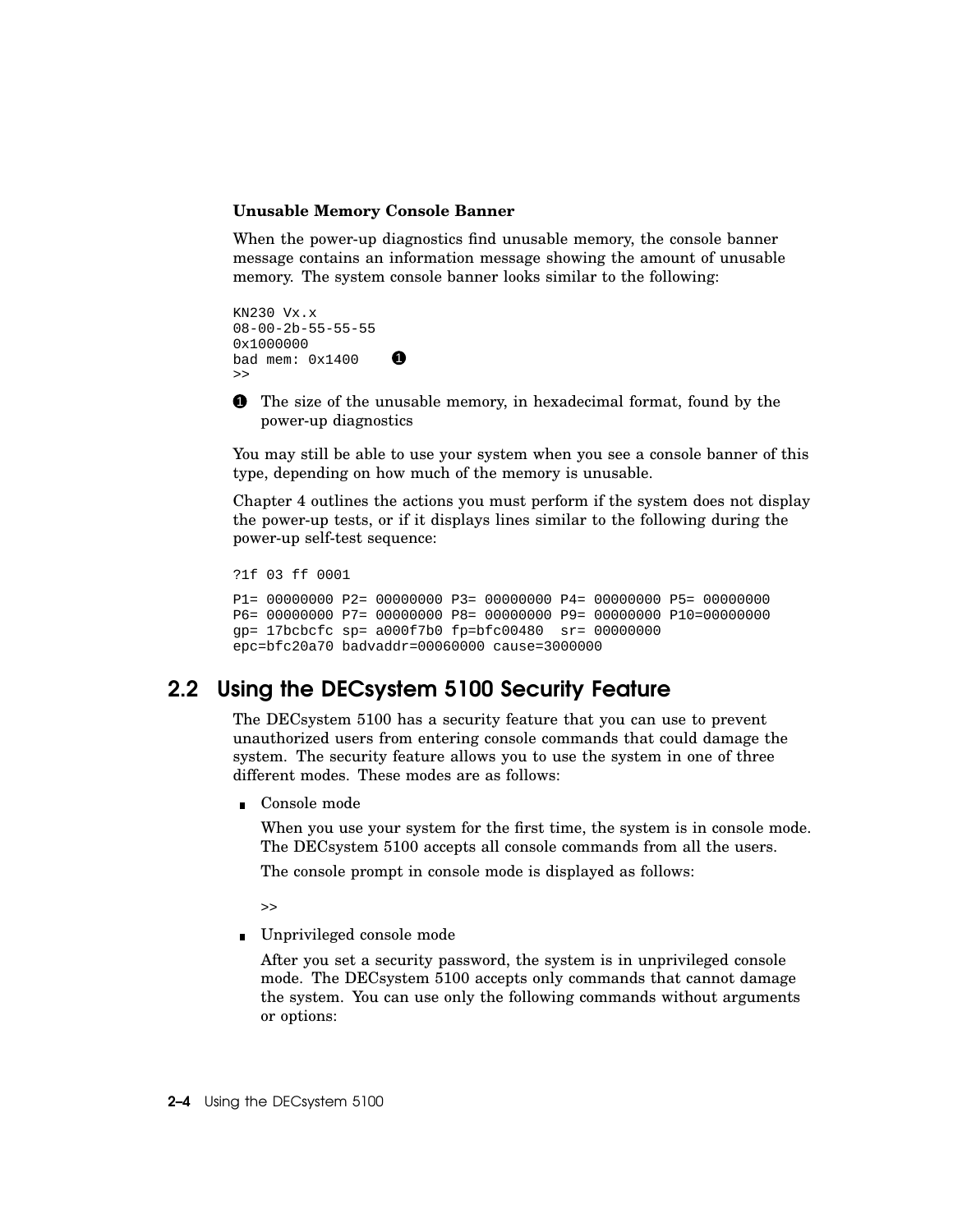```
S> passwd
or
S> boot
```
The console prompt in unprivileged console mode is displayed as follows:

S>

■ Privileged console mode

Users who know the security password can use the system in privileged console mode after entering that password. In privileged console mode, the DECsystem 5100 accepts all the console commands.

The console prompt in privileged console mode is displayed as follows:

>>

#### 2.2.1 Putting Your DECsystem 5100 in Unprivileged Console Mode

The following procedure describes how to set the security password, putting your system in unprivileged console mode:

1 Enter the following command to set the security password:

```
>> passwd -s
New Password:
Retype new password:
```
2 Enter a password between 8 and 32 characters long and press Return. The system does not display the password as you enter it.

The system then prompts you to verify the password that you entered.

3 Enter the password again and press Return. As before, the system does not display the password as you enter it.

Your password is now set and the console prompt changes to the unprivileged mode console prompt, as follows:

S>

This prompt indicates that your system is in unprivileged console mode.

#### *Note Do not forget your password. If you do forget your password, contact your Digital Customer Service representative.*

When your system is in unprivileged console mode, you can use only three console commands:

The boot command, without arguments  $\blacksquare$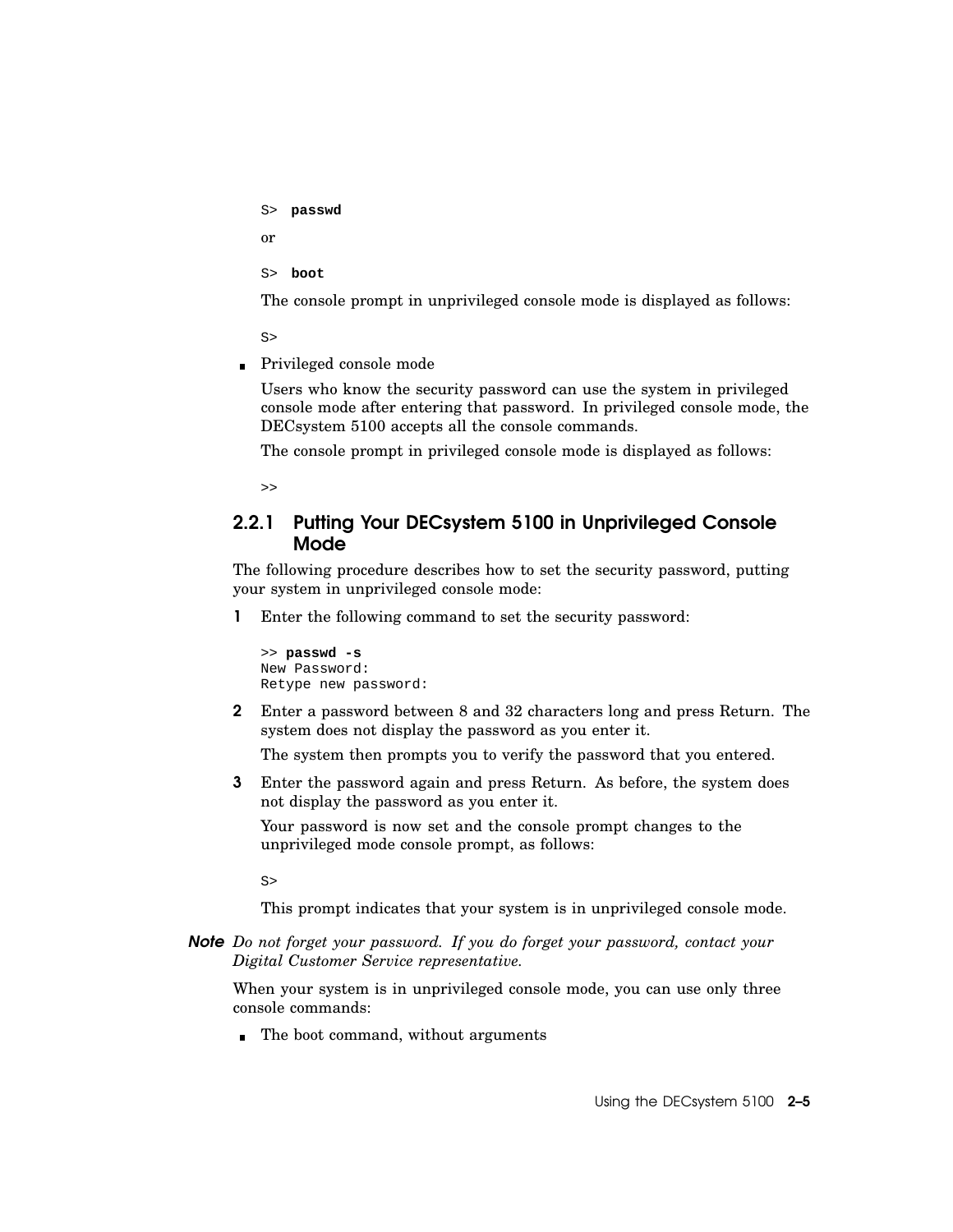- The passwd command, without arguments
- The help (?) command  $\blacksquare$

#### 2.2.2 Putting Your DECsystem 5100 in Privileged Console Mode

You can put the DECsystem 5100 in privileged console mode only if you know the password. In privileged console mode, you can use all the console commands supported by the DECsystem 5100. Appendix A contains a description of all the console commands.

The following procedure describes how to put the DECsystem 5100 in privileged console mode:

1 Enter the following command at the unprivileged console mode console prompt:

S> **passwd** Password:

2 Enter the password at the prompt and press Return. The system does not display the password as you enter it.

If the password is correct, the system responds with a display similar to the following:

```
Password accepted
KN230 Vx.x
08-00-2b-87-65-43
0x80000
\rightarrow
```
You are now in privileged mode and can enter all the console commands.

#### 2.2.3 Exiting Privileged Console Mode

To return your system to unprivileged console mode, enter the following command:

```
>> passwd -u
```
The system returns to unprivileged console mode, responding with a display similar to the following:

```
KN230 Vx.x
08-00-2b-87-65-430x80000
S>
```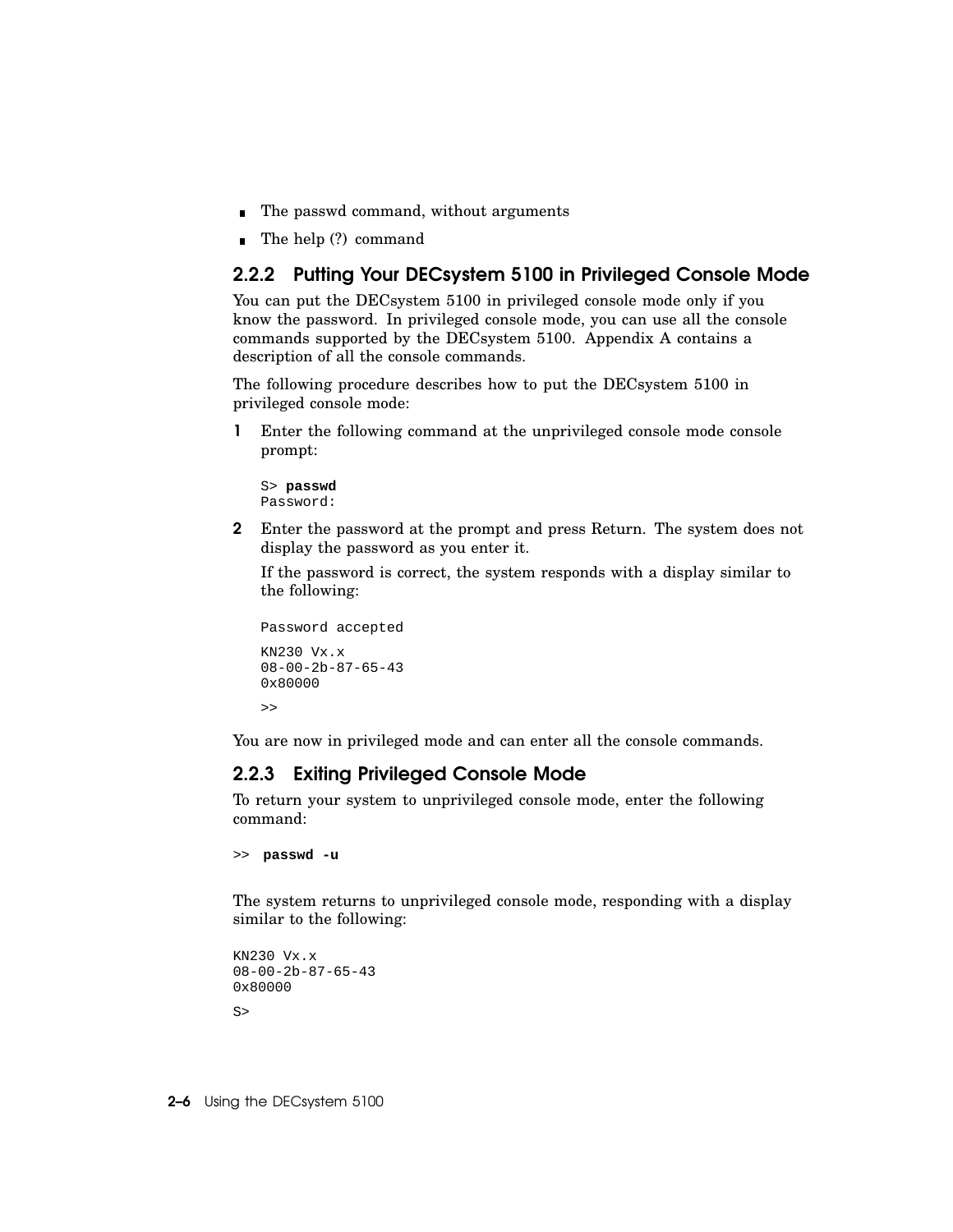#### 2.2.4 Clearing the Security Password

The following procedure describes how to clear the security password:

1 Enter the following command at the unprivileged console mode prompt:

S> **passwd**

2 Enter the current security password at the prompt and press Return. The system does not display the password as you enter it.

If the password is correct, the system changes the unprivileged mode console prompt to the privileged mode console prompt:

>>

3 Enter the following command at the console prompt to clear the security password:

>> **passwd -c**

The DECsystem 5100 is now in console mode.

## 2.3 Using the Configuration Display

The configuration display contains useful information about your system. Enter the following command at the console prompt (>>) and press Return to view the configuration display:

>> **conf -f**

Your DEC system 5100 responds with a display similar to the following:



Using the DECsystem 5100 2–7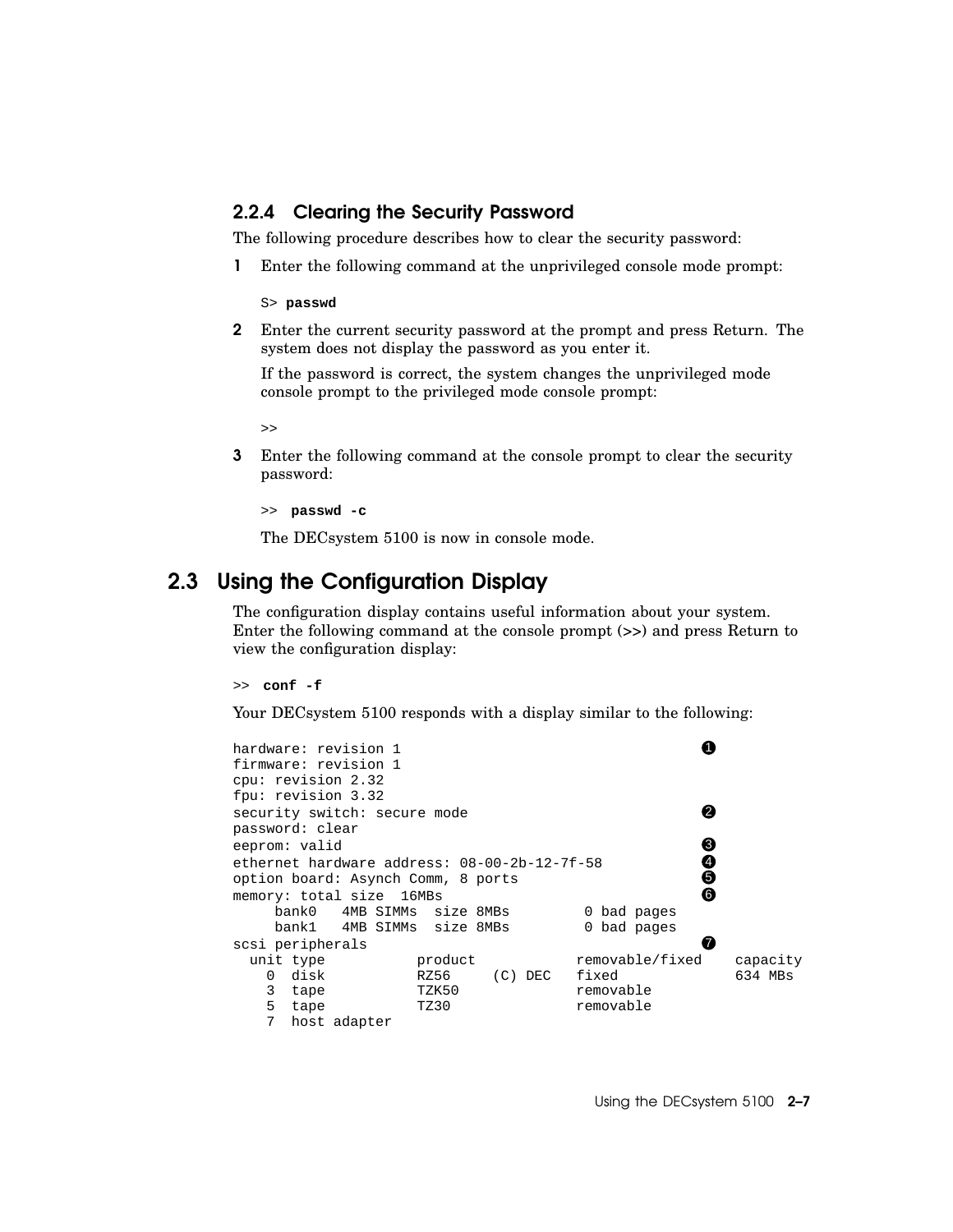- 1 Four lines, starting with this line, indicate the revision levels of the hardware, firmware, central processing unit (cpu), and the floating point unit (fpu).
- 2 Two lines, starting with this line, indicate the security condition of the DECsystem 5100.
- $\bullet$  This line indicates the condition of the EEPROM.
- 4 This line indicates the Ethernet address of your DECsystem 5100.
- 5 This line indicates whether an option board is installed. In this example, the DHT80 asynchronous module is installed.
- 6 Three lines, starting with this line, indicate the amount of internal memory in the system. This line indicates the total size of memory in megabytes (MB). The lines indicate the following:
	- The number of an occupied bank
	- The type of the MS44 memory module in that bank  $\blacksquare$
	- The amount of memory in that bank  $\blacksquare$
	- The number of bad pages found in the memory in that bank

There are four banks available for memory, in this example, only two are occupied.

- 7 This line and the lines following it, give information on the SCSI devices in, or connected to your system. The information provided by the conf -f command includes the following:
	- The unit number (SCSI ID)
	- **The type of device**
	- The product name
	- The type of media the device uses, removable or fixed
	- The capacity of the fixed media

## 2.4 Using Console Commands

By entering commands at the console prompt (>>), you can learn important information about your DECsystem 5100 hardware.

Many of the console commands are used for diagnostics and debugging by your Digital Customer Service representatives. However, Table 2–2 describes some commands that you may find useful.

>>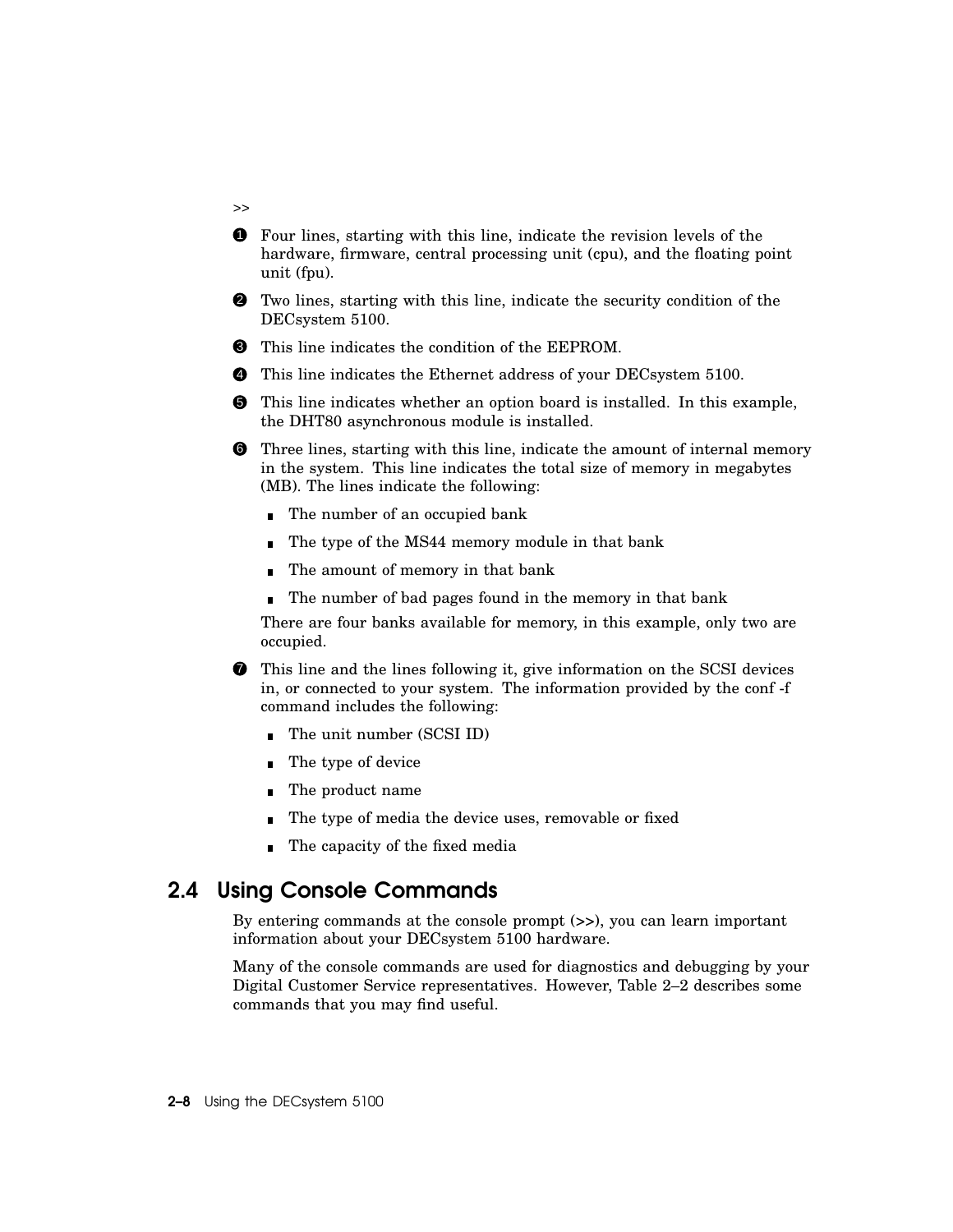Table 2–2 Useful Console Commands

| Command    | Action                                                                                                                                                                                         |
|------------|------------------------------------------------------------------------------------------------------------------------------------------------------------------------------------------------|
| help $(?)$ | Displays the list of console commands and tells you how to enter them.                                                                                                                         |
| init       | Performs a full initialization of your system. Initialization prepares the<br>system for startup.                                                                                              |
| printeny   | Displays the environment variables. This display contains a list of<br>variables, such as the baud rate for your communications devices, and<br>gives you the current value for each variable. |
| test 0x0   | Runs the DECsystem 5100 hardware self-test.                                                                                                                                                    |
| conf       | Displays the current configuration of your system.                                                                                                                                             |

Appendix A contains a more comprehensive list of console commands.

#### 2.4.1 The RZ23 and RZ24 Hard Disk Drives

A hard disk stores information on a nonremovable disk. The RZ23 disk drive has a storage capacity of 104MB, and the RZ24 disk drive has a storage capacity of 209MB.

RZ23 and RZ24 disks are mounted internally in the system unit. Your DECsystem 5100 can accommodate a maximum of five disk drives, depending on your system configuration. You can only add other disks if there is space available. To determine the number of disks in your system, enter the following command at the console prompt (>>), then press Return:

>> **conf -f**

The configuration display contains information about the following:

- The memory contained in your DECsystem 5100.
- The Ethernet station address of your system. (You must know this address  $\blacksquare$ to be able to connect your DECsystem 5100 to a network.)
- The storage devices connected to your system and their assigned unit  $\blacksquare$ numbers.

Section 2.3 contains more information on the configuration display.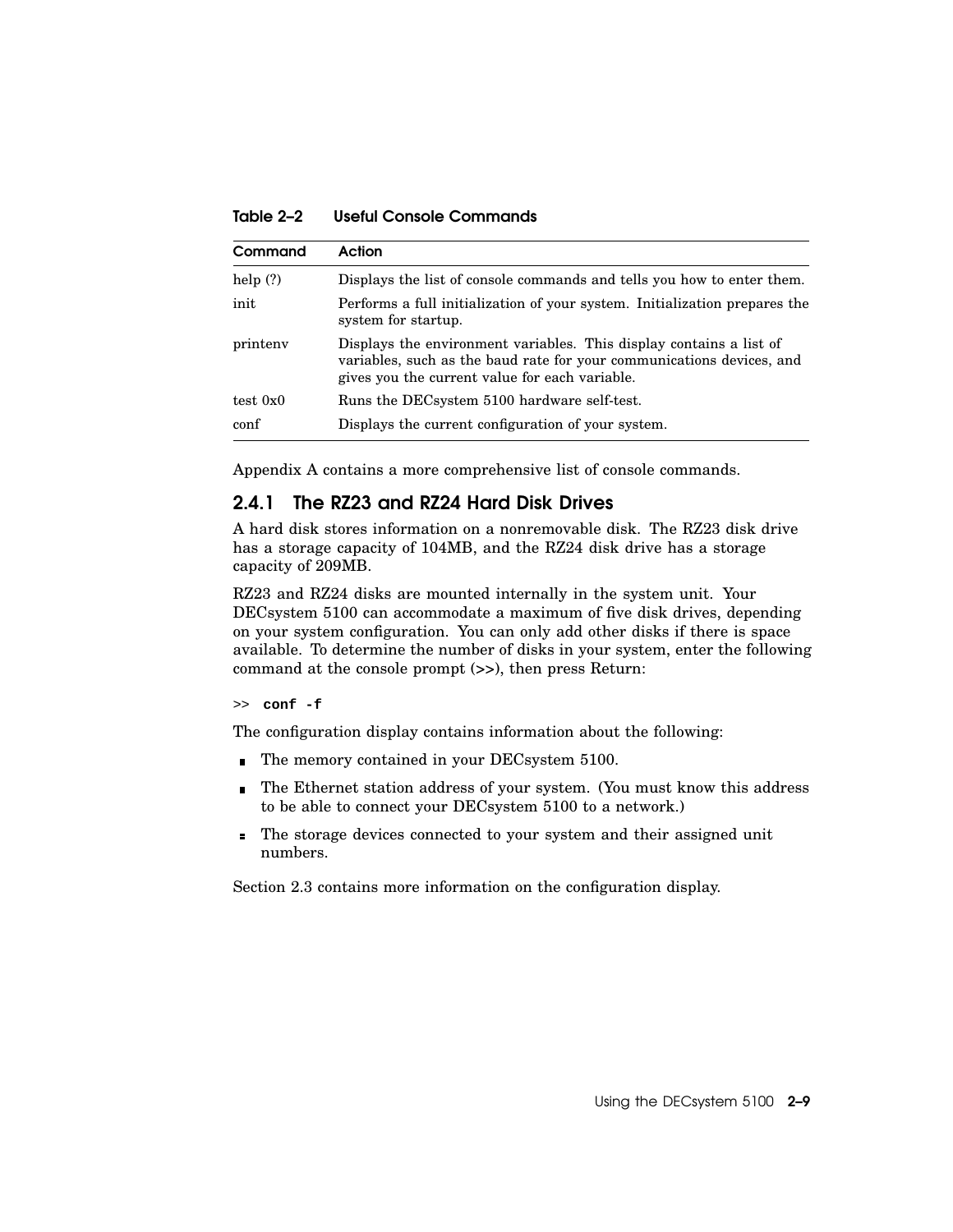## 2.5 Booting the DECsystem 5100 Software

Boot the DECsystem 5100 software as follows:

Enter the following command if you are booting the DECsystem 5100 to single-user mode (only the root partition is mounted), or if you are an unprivileged user using a system in privileged console mode:

S> **boot**

The DECsystem 5100 uses the bootpath environment variable stored in nonvolatile memory.

You can enter the boot command in privileged console mode (at the  $\gg$ prompt) if the bootpath is set. Enter the following command to set the bootpath:

>> **setenv bootpath rz(0,0,0)vmunix**

This command tells the system to boot from an RZ disk at SCSI ID 0.

Enter the following command if you want to boot the DECsystem 5100 to single-user mode:

>> **boot -s**

The DECsystem 5100 always boots to multiuser mode unless you specify that it boots to single-user mode.

Booting a standalone DECsystem 5100 from disk takes approximately three minutes.

**Enter the following command to boot the system, using an alternative** bootpath:

>> **boot -f rz(0,0,0)vmunix**

If the system autoboots, it boots using the default bootpath, stored in the bootpath environment variable.

#### 2.5.1 Unsuccessful DECsystem 5100 Software Boot

If the DECsystem 5100 does not boot successfully, follow these steps:

- 1 Enter the printenv command to display the environment variables table. Check the bootmode and bootpath variables.
- 2 Enter the setenv command to set the bootpath variable to boot the operating system from the hard disk or the network.
- 3 Use the boot command to boot the operating system.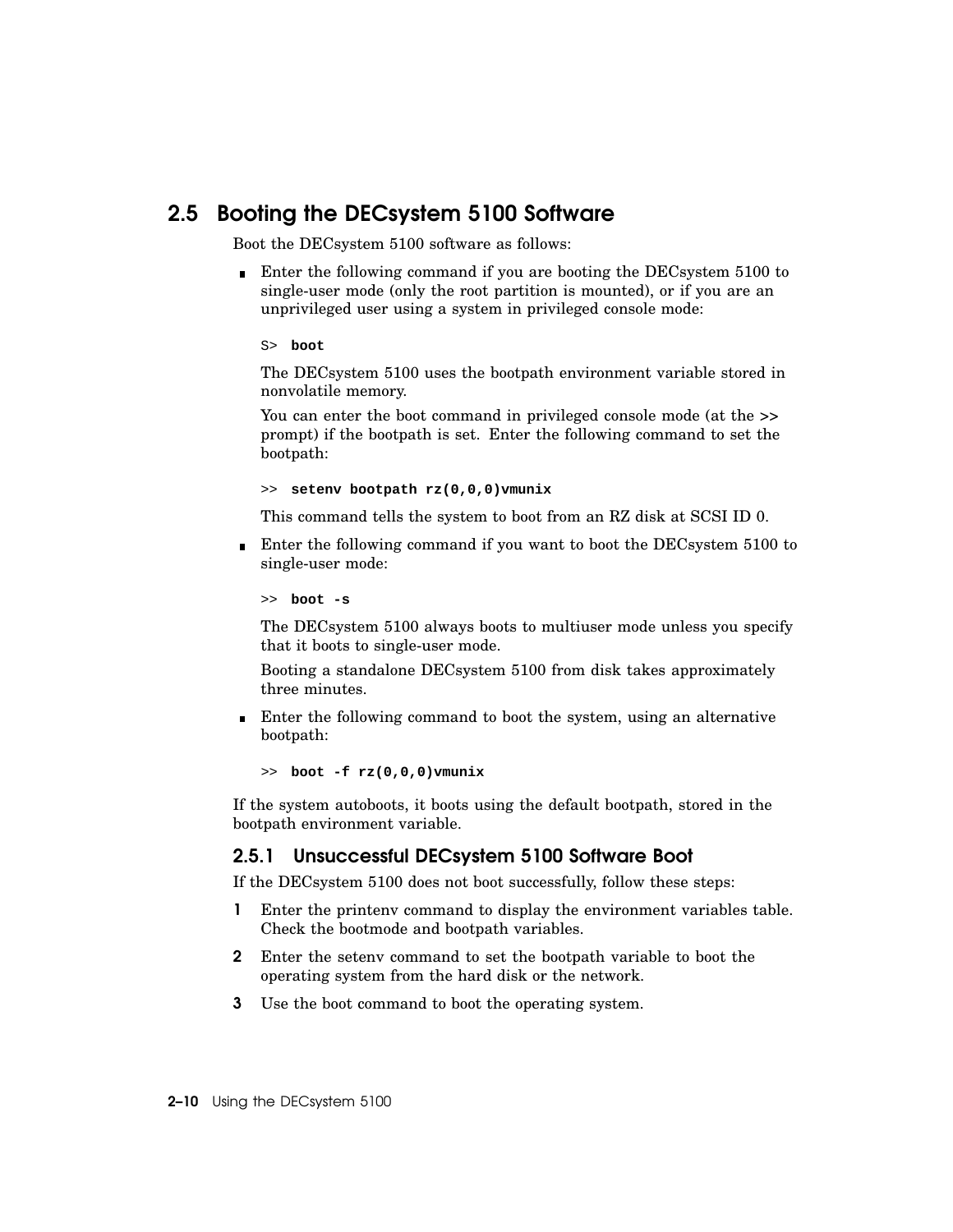4 If you still cannot boot the operating system, contact your system manager.

# 2.6 The TZ30 Tape Drive

The TZ30 is a cartridge tape drive that can store up to 95MB (or characters) on each CompacTape or CompacTape II cartridge.

The TZ30 can read or write data from a tape that was written by a TK50. The TZ30, however, cannot read or write data from a tape that has been written by a TK70.

Use the TZ30 primarily to back up storage devices, and to load software onto your system. For example, the ULTRIX operating system may be loaded from the TZ30. The tape-distributed version of ULTRIX is on a TK50-formatted tape.

To access the TZ30 tape drive (if installed), position the system unit so that the front of it is facing you. Open the cover by pushing it and then releasing it (see Figure 2–2). Use the same procedure to close the cover when you have finished using the TZ30.

#### 2.6.1 Tape Cartridges

The TZ30 uses a tape cartridge (labeled CompacTape or CompacTape II) that contains the magnetic tape on a single reel. You must understand the single reel concept, because it affects the use of the TZ30.

When you insert the tape cartridge into the drive and load it, the tape is automatically threaded onto a take-up reel inside the drive. A tape, wound fully onto the take-up reel, takes approximately 100 seconds to rewind completely.

*Note The tape must fully rewind before you can remove the tape cartridge from the tape drive.*

Appendix B contains information on the handling and storage of CompacTape and CompacTape II cartridges.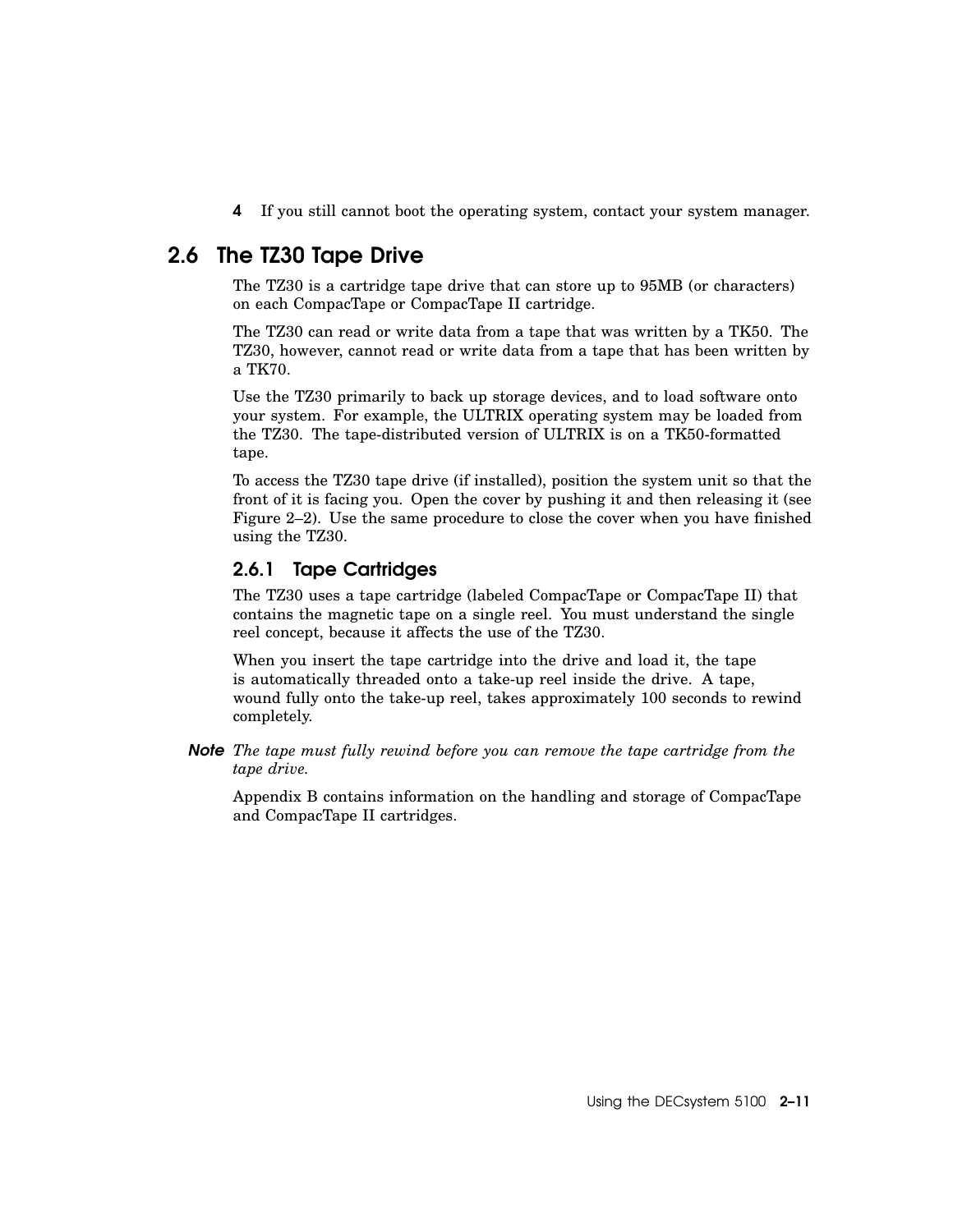

Figure 2–2 Accessing the TZ30 Tape Drive

#### 2.6.2 TZ30 Controls and Indicators

The TZ30 tape drive has two controls, an unload button and a cartridge lever. Table 2–3 explains the functions of the controls. The TZ30 tape drive also has four indicators, three LEDs and a beeper. Table 2–4 explains the functions of the indicators. Figure 2–3 shows the location of the controls and indicators on the TZ30 tape drive.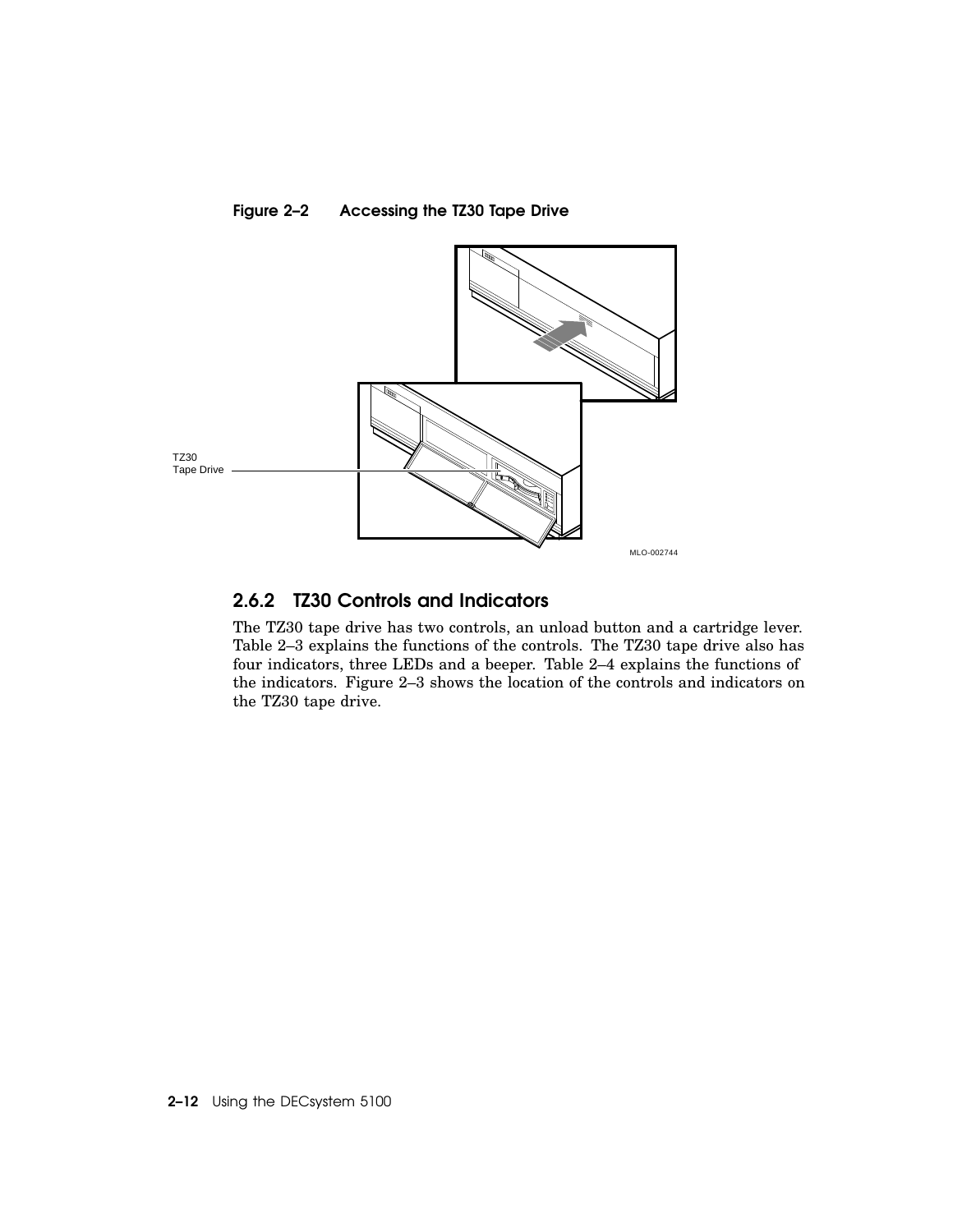

#### Figure 2–3 TZ30 Tape Drive Controls and Indicators

| Control                        | <b>Function</b>                                                                                                                                                                                                                                                                                                                                                                                                                                         |
|--------------------------------|---------------------------------------------------------------------------------------------------------------------------------------------------------------------------------------------------------------------------------------------------------------------------------------------------------------------------------------------------------------------------------------------------------------------------------------------------------|
| Unload Button                  | The unload button rewinds and disengages the tape from the take-<br>up reel inside the TZ30. The tape must be completely rewound and<br>unloaded back into the tape cartridge before you can remove the tape<br>cartridge from the drive.                                                                                                                                                                                                               |
| $Cartridge$ Lever <sup>1</sup> | Use the cartridge lever to lock or unlock a tape cartridge. To insert<br>a tape cartridge, the cartridge lever must be in the unlock position.<br>Once you insert a tape cartridge and the green LED is on, move the<br>cartridge lever to the lock position. To eject the tape cartridge from<br>the drive, (only when the green LED is on or blinking, and after the<br>momentary beeper sounds), move the cartridge lever to the unlock<br>position. |

<sup>1</sup>When using the cartridge lever, be sure you position it completely in the lock or unlock position before beginning the next operation.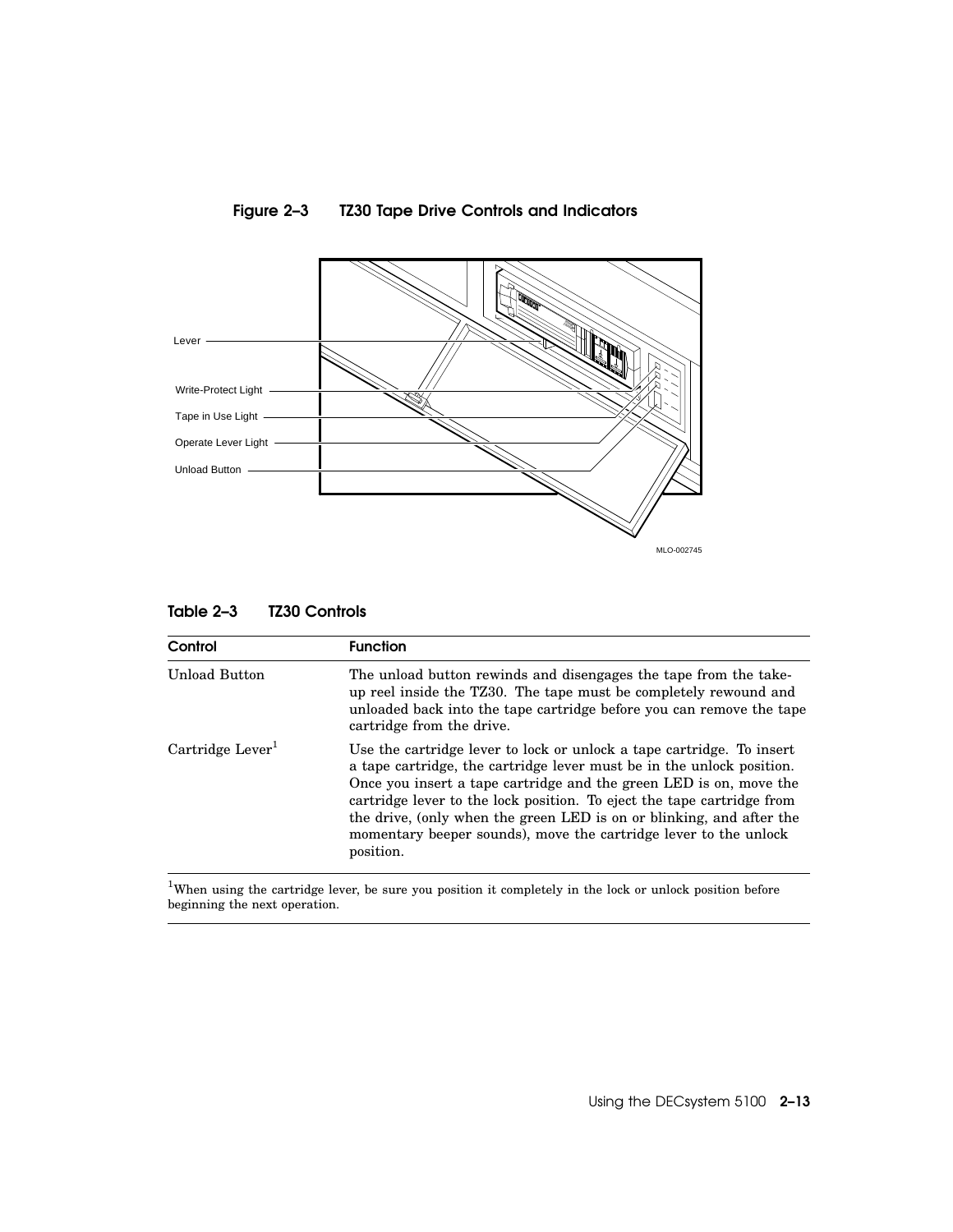|  | Table 2–4 | <b>TZ30 Indicators</b> |
|--|-----------|------------------------|
|--|-----------|------------------------|

| Indicator                    | <b>State</b>          | Condition                                                                  |
|------------------------------|-----------------------|----------------------------------------------------------------------------|
| Green LED - Lever            | On.                   | Safe to operate the cartridge lever                                        |
|                              | Off                   | Do not operate the cartridge lever                                         |
|                              | Blinking              | The drive has detected a tape cartridge<br>or calibration error            |
| Yellow LED - Tape in Use     | Blinking <sup>1</sup> | Tape in use <sup>2</sup>                                                   |
|                              | On.                   | Tape loaded and ready for use                                              |
| Orange LED - Write Protected | On.                   | Tape is write protected                                                    |
|                              | Off                   | Tape is write enabled                                                      |
| All three LEDs               | On.                   | The power-up diagnostic is in progress <sup>3</sup>                        |
| All three LEDs               | Blinking              | Drive fault                                                                |
| Beeper <sup>4</sup>          | Two beeps             | Indicate that the tape is unloaded and<br>you can remove it from the drive |

<sup>1</sup>Intermittent fast blinking indicates that a write is in progress. Continuous fast blinking indicates that a read is in progress. Medium blinking indicates calibration. Slow blinking indicates that the tape is initializing, loading, unloading or rewinding.

 ${}^{2}$ LED blinks slowly for 10 seconds indicating drive initialization. This occurs only on power-up after the power-up diagnostic has run.

 $3$ All three LEDs light for a few seconds as the power-up diagnostic is running. If all three LEDs remain on, the power-up diagnostic has failed.

<sup>4</sup>The drive beeps once when it is powered-up. If a tape cartridge is not locked in the drive, it beeps twice after self-test diagnostics and drive initialization are completed. If a tape cartridge is locked into the drive before power-down, then when the system powers up, the drive beeps once and attempts to load the tape cartridge.

#### 2.6.3 Inserting and Using a Tape Cartridge

To insert a tape cartridge, perform the following steps:

- 1 Be sure that the cartridge lever is in the unlock position.
- 2 Insert the tape cartridge.

If you insert the tape cartridge more than halfway into the drive, you must complete this procedure. If you want to use another tape cartridge, complete this procedure and perform the unload procedure to remove the tape cartridge.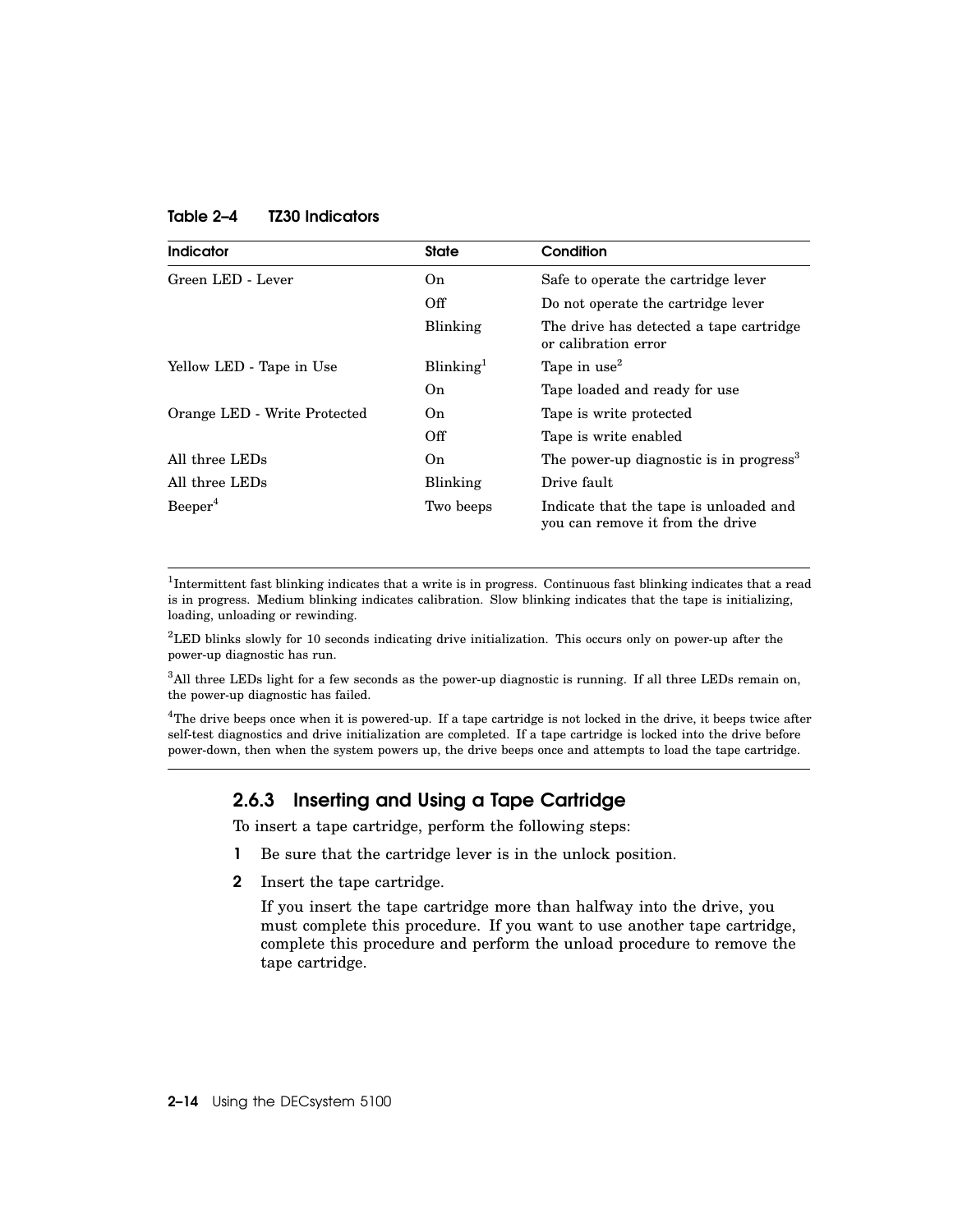If you cannot insert the tape cartridge into the TZ30, move the cartridge lever to the lock position. Then move the cartridge lever to the unlock position and reinsert the tape cartridge. Do not push the tape cartridge into the TZ30 while moving the cartridge lever between the lock and unlock positions. If you do so, the TZ30 interprets this as an insertion of the tape cartridge.

- 3 The green LED lights.
- 4 Move the cartridge lever to the lock position to lock the tape cartridge in the drive. The green LED turns off and the yellow LED begins to blink, indicating that the tape is loading. When you load the tape and it is ready for use, the yellow LED remains on steadily. Whenever the yellow LED is on steadily and the green LED remains off, the tape is ready to use.

If the write-protect switch on the tape cartridge is set to the protected position, the orange write-protect LED is on and you cannot write data to the tape.

If you set the write-protect switch to the write-enable position during operation, the system software does not recognize that the tape is no longer writeprotected. You must reload the tape cartridge again before the system software recognizes the tape cartridge as write-enabled.

Similarly, if you set the write-protect switch from the write-enabled position to the write-protected position during operation, the tape is not write-protected until the operating system dismounts and remounts the tape.

When the yellow LED is on steadily, you can continue your operation. For example, you can boot your operating system, or back up files onto the TZ30.

When the tape drive is reading, writing, or rewinding a tape cartridge, the yellow LED blinks rapidly.

If errors occur during an operation, all three LEDs blink. The green LED blinks if you insert a faulty tape cartridge. Section 2.6.5 outlines the steps you must take if this occurs.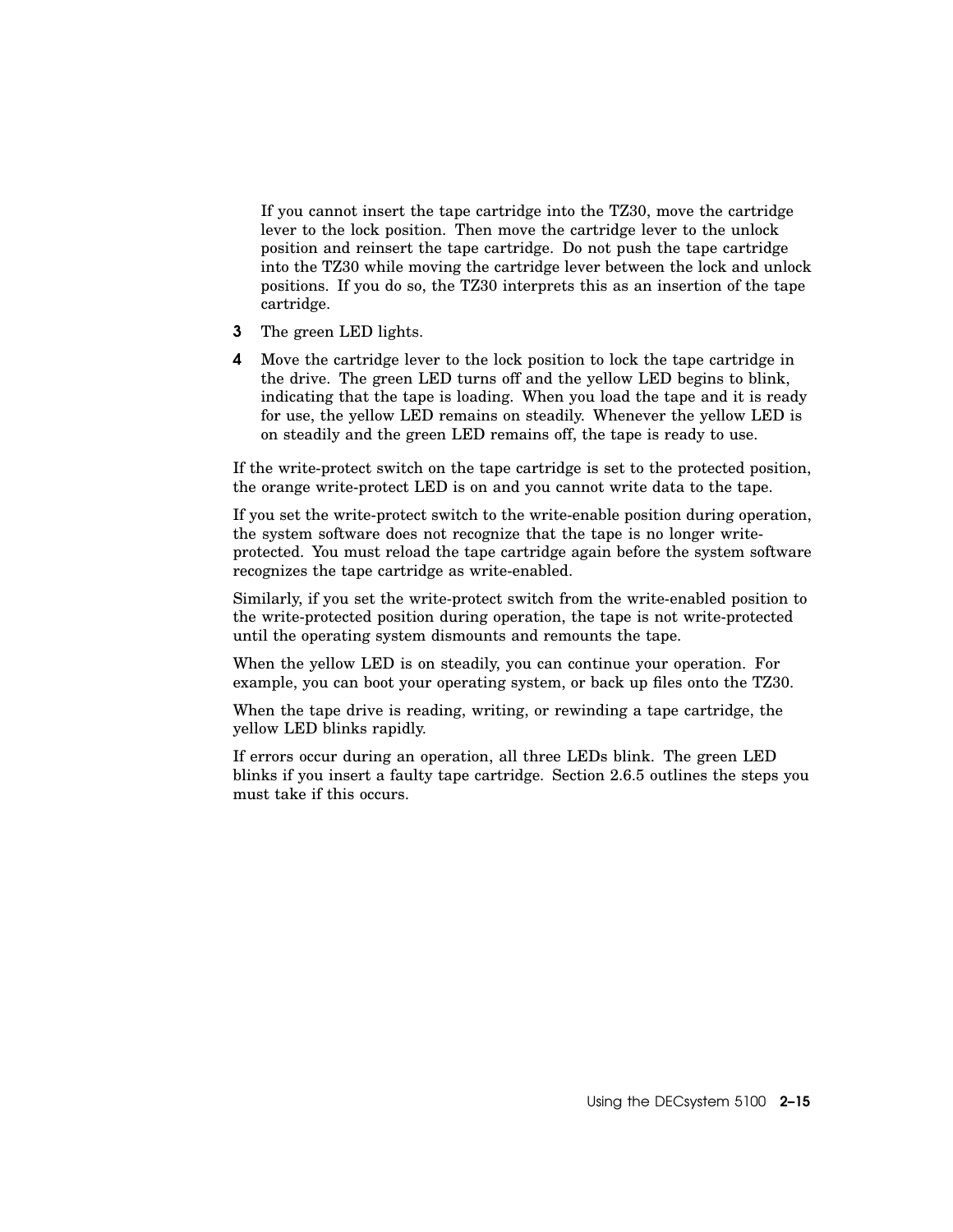

## 2.6.4 Removing a Tape Cartridge from the Drive

To remove a tape cartridge, perform the following steps:

- 1 Press the unload button (see Figure 2–3) or enter the appropriate system software command. The yellow LED blinks as the tape rewinds. Once the tape has rewound completely, the beeper sounds twice and the green LED lights.
- 2 Move the cartridge lever to the unlock position.
- 3 The tape cartridge ejects and you can remove it from the tape drive.

*Caution Remove tape cartridges from the drive before turning off the drive's power. Failure to do this can result in damage to the tape cartridge and the tape drive.*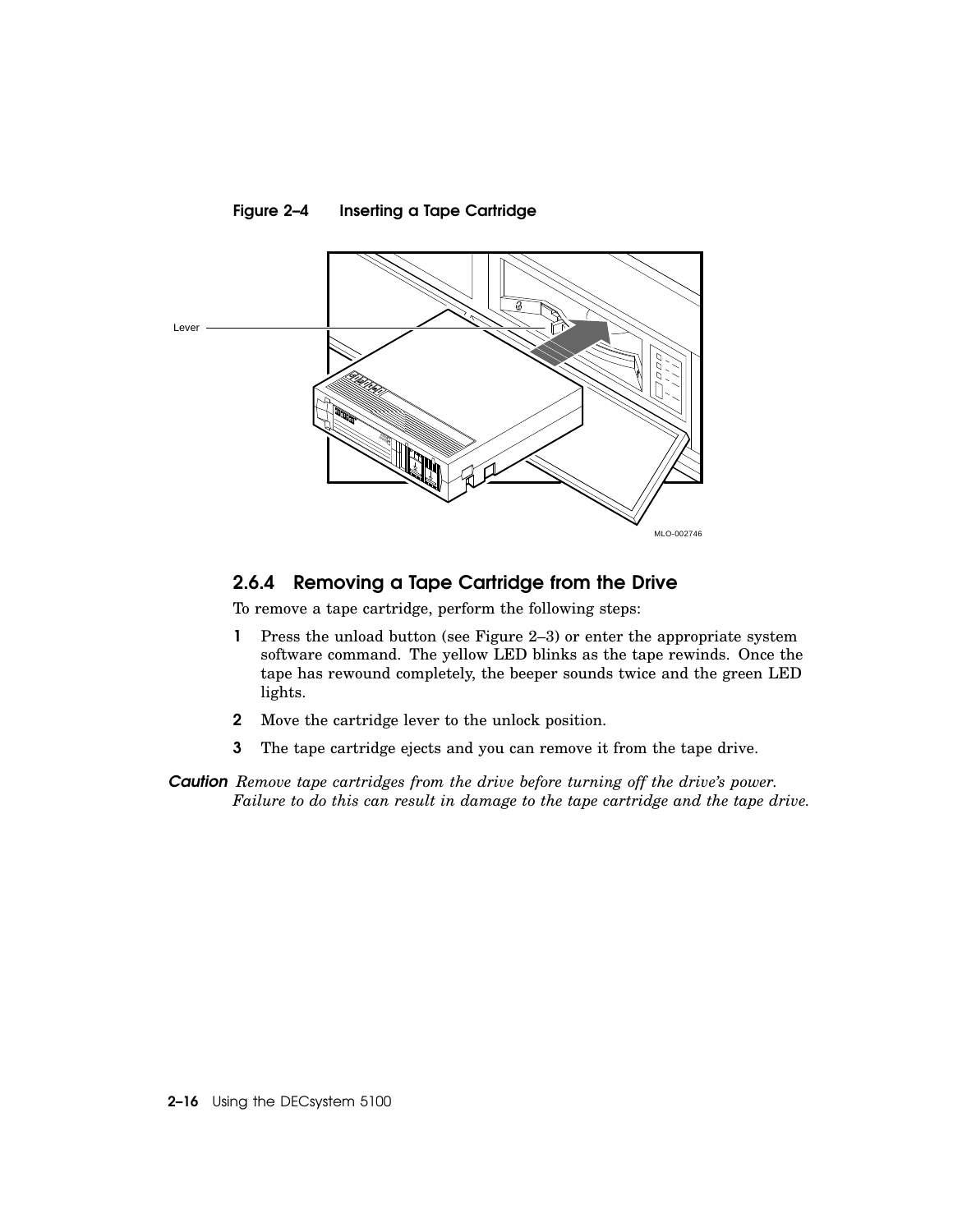



#### 2.6.5 If You Have Problems

If the TZ30 tape drive fails, read the following information. It may help you to solve the problem.

#### **Recoverable Errors During Tape Motion**

If a drive error occurs during an operation, you may be able to clear the fault, reset the drive, rewind, unload, and remove the tape cartridge. Try another tape cartridge to determine if the TZ30, or the tape cartridge is at fault.

#### **Clearing a Recoverable Error**

If all three LEDs are blinking (indicating that an error has occurred), press the unload button. If the detected error is recoverable, the tape begins to rewind. While the tape is rewinding, the yellow LED blinks. When the tape has unloaded, the drive beeps twice and the green LED lights. You can then move the cartridge lever to the unlock position to eject the tape cartridge.

#### **Nonrecoverable Errors During Tape Motion**

If the tape does not rewind when you press the unload button and the LEDs continue to blink, the error is not recoverable. Contact your authorized Digital Customer Service representative.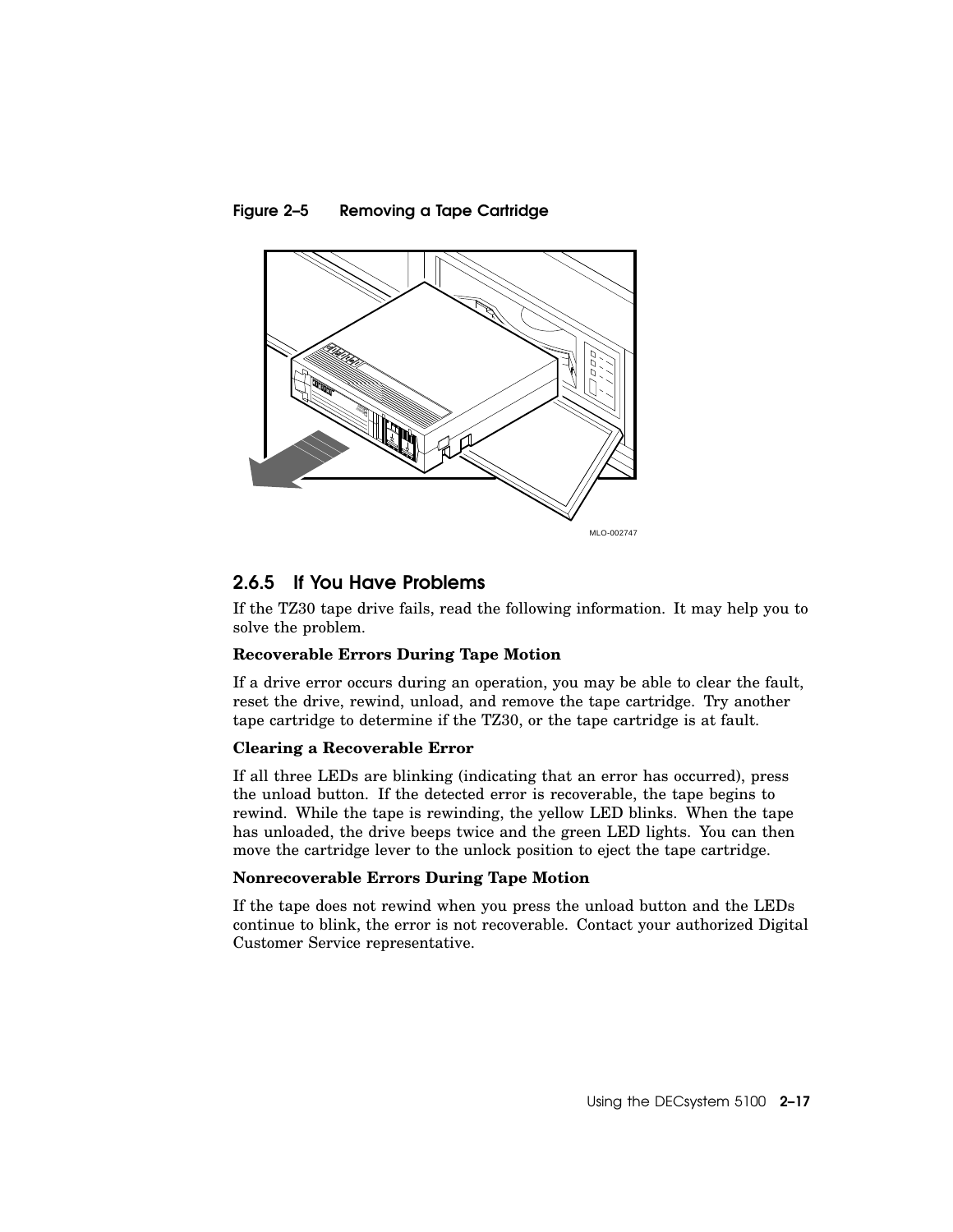#### **Errors During Tape Cartridge Insertion**

When the tape cartridge is damaged, or if internal portions of the drive that handle the tape cartridge are not working, a tape cartridge fault occurs. If the green LED blinks and the tape does not move (the yellow LED does not blink), the TZ30 has detected a tape cartridge fault. Remove the tape cartridge and try another.

#### **Tape Cartridge Incompatibility**

If you cannot read to or write from a tape cartridge, your tape cartridge may be incompatible with the TZ30. The green LED may also blink indicating that the TZ30 detected a tape cartridge error.

#### **Testing**

If you obtained diagnostics from Digital or your authorized Digital representative, follow the instructions you received with your diagnostic tape or diskette. These diagnostics help you to detect any problems with the TZ30, or other device on your system.

#### **Inspecting the Tape Cartridge**

If you have problems loading a tape cartridge, inspect the tape leader.

Figure 2–6 shows the correct position of the tape leader inside the tape cartridge. Before you try to use the tape cartridge, be sure the tape leader is in the correct position (see Figure 2–6). Lift the catch with your thumb and open the small door to expose the leader.

*Caution Do not touch exposed portions of magnetic tape. If the tape leader is not in the correct position, do not attempt to fix it. Use a new tape cartridge instead.*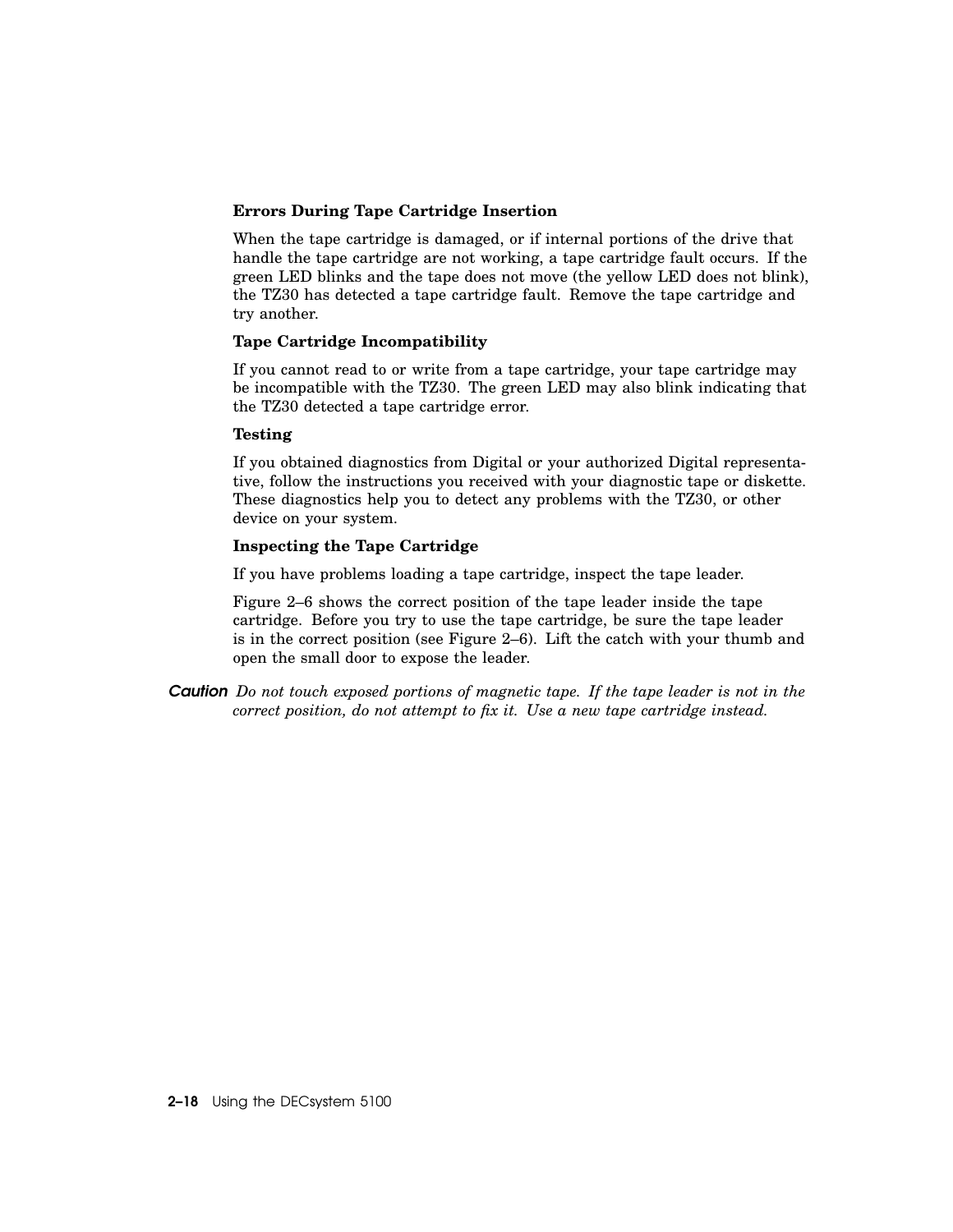



## 2.7 The RX23 Diskette Drive

Your system can include one or two RX23 diskette drives. These devices enable you to read information from, and write information to 3.5 inch removable diskettes.

To access the RX23 diskette drive, position the system unit so that the front of it is facing you. Open the cover by pushing it in and then releasing it (see Figure 2–7). Use the same procedure to close the cover when you have finished using the RX23.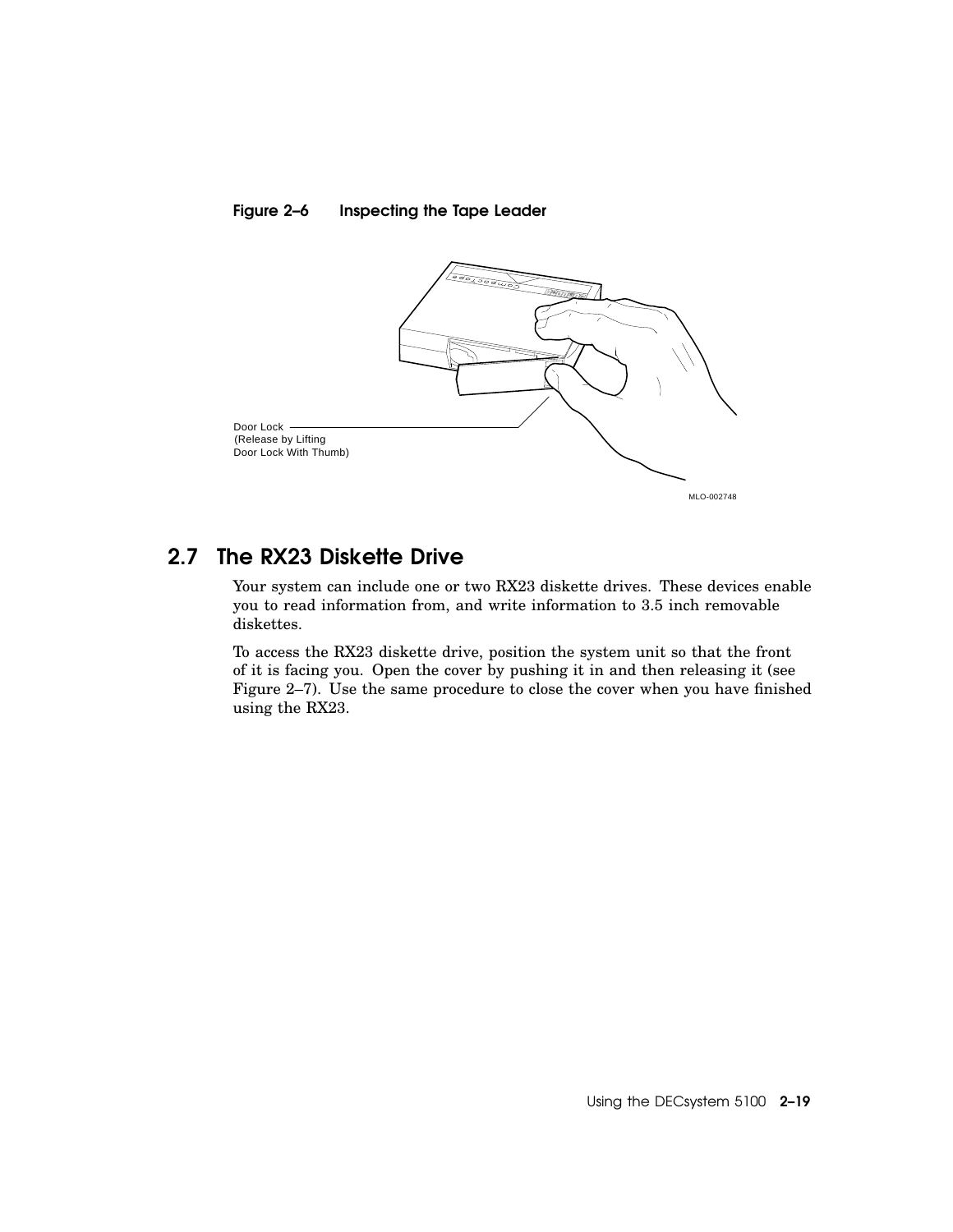

Figure 2–7 Accessing the RX23 Diskette Drive

*Note Figure 2–7 shows an RX23 diskette drive in the right compartment of your DECsystem 5100. An RX23 diskette drive may also be in the left compartment.*

#### 2.7.1 Diskettes

The RX23 diskette drive uses RX23K diskettes that have a capacity of 1.4MB. Appendix B contains information on the handling and storage of diskettes.

#### 2.7.2 Inserting a Diskette

The drive can hold one diskette.

*Caution Never remove or insert a diskette while the diskette drive is performing a function. Inserting or removing a diskette while your system is using the diskette can cause incorrect data to be written to the diskette, and can cause damage to the diskette itself. Wait until the diskette drive completes its current operation. When the diskette drive is in use, the green light on the front of the diskette drive is on.*

To insert a diskette into the diskette drive, slide the diskette into the drive (see Figure 2–8).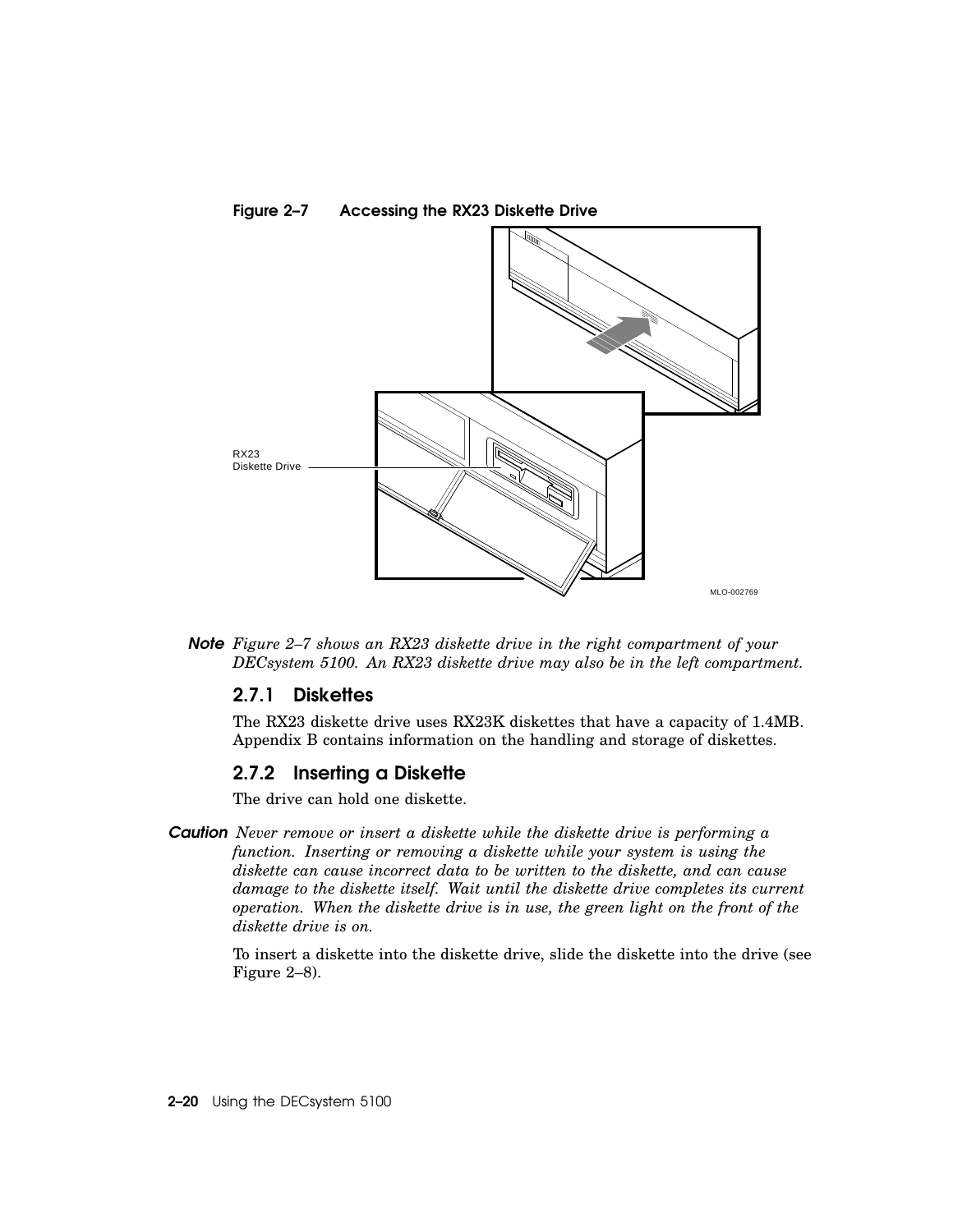The diskette slides straight in and drops down to its load position.

#### Figure 2–8 Inserting a Diskette



#### 2.7.3 Removing a Diskette

You must dismount the diskette drive before removing a diskette. For information on dismounting, see your software documentation.

To remove a diskette from the diskette drive, press the eject button on the front of the diskette drive (see Figure 2–9).



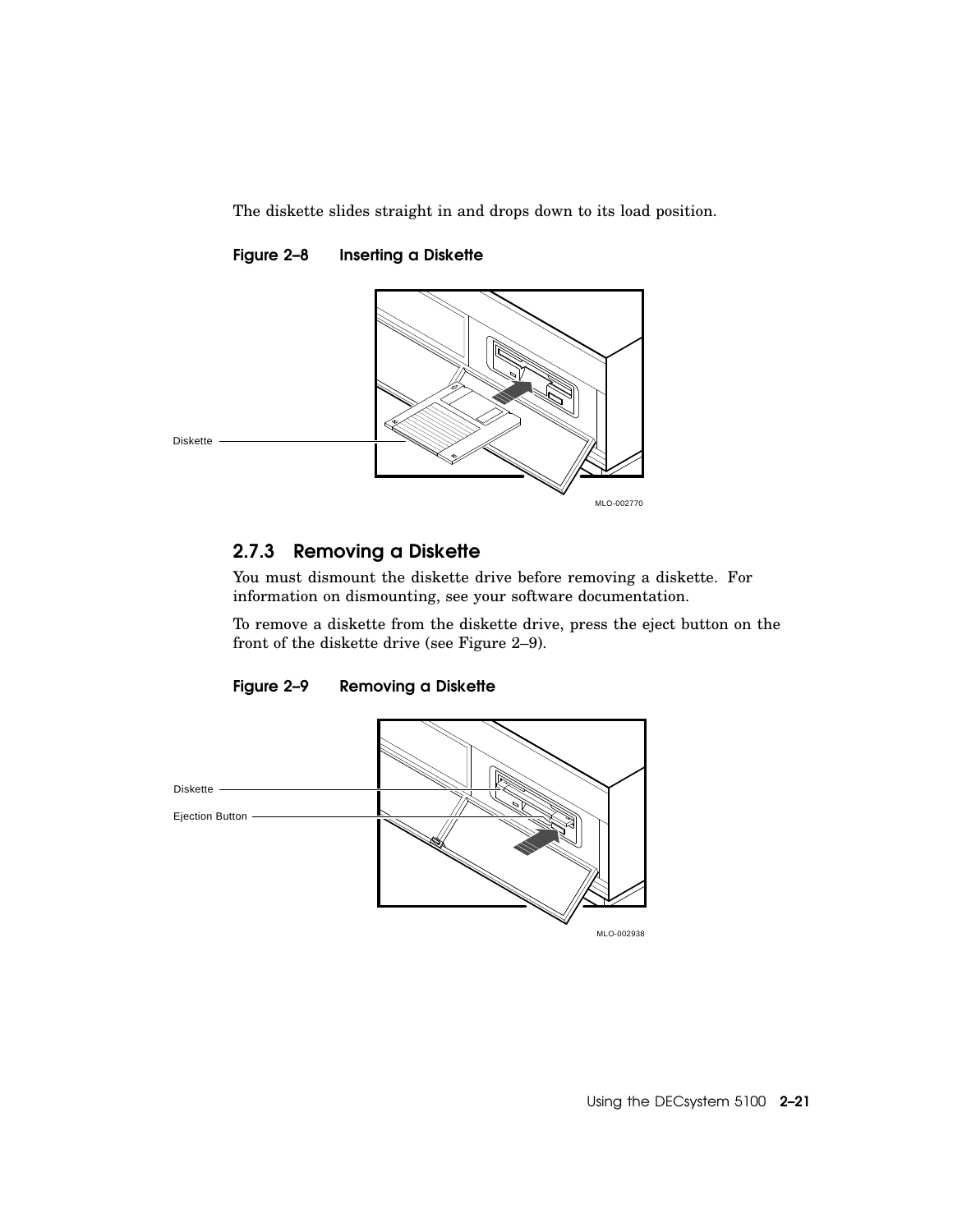## 2.8 Shutting Down the DECsystem 5100 Software

Before running any diagnostic self-tests, perform the following steps:

- 1 Shut down the DECsystem 5100 software by logging in to an account that has superuser privileges.
- 2 Enter a shutdown command at the system prompt (#).

Table 2–5 contains a list of the shutdown commands that you can use.

| Command               | Result                                                                                                                                                                                                                                                                                                        |
|-----------------------|---------------------------------------------------------------------------------------------------------------------------------------------------------------------------------------------------------------------------------------------------------------------------------------------------------------|
| /etc/shutdown -h now  | This command starts the operating system software<br>shutdown procedure immediately, without issuing<br>warning messages.                                                                                                                                                                                     |
| /etc/shutdown -h hhmm | This command shuts down the operating system software<br>at a specified time. In this table, <b>hh</b> indicates hours,<br><b>mm</b> indicates minutes. The system sends warning<br>messages to all users on the Local Area Network (LAN)<br>indicating shutdown time.                                        |
| /etc/shutdown -h +n   | This command shuts down the operating system software<br>after a specified number of minutes. In this table,<br><b>n</b> indicates the number of minutes after which the<br>operating system software shuts down. The system<br>sends warning messages to all users on the LAN at an<br>increasing frequency. |

Table 2–5 Shutdown Commands

If you enter the following command before booting your system, you can also halt the operating system by pressing the halt/reset button:

```
>> setenv bootmode h
```
If you halt your system in this way, you can enter the following command to return to the operating system:

>> **continue**

# 2.9 Turning Off Your DECsystem 5100

Follow these steps to turn off your DECsystem 5100:

- 1 Shut down your operating system by following the instructions in your operating system software documentation.
- 2 Set the on/off switch on the back of the system unit to the off (O) position.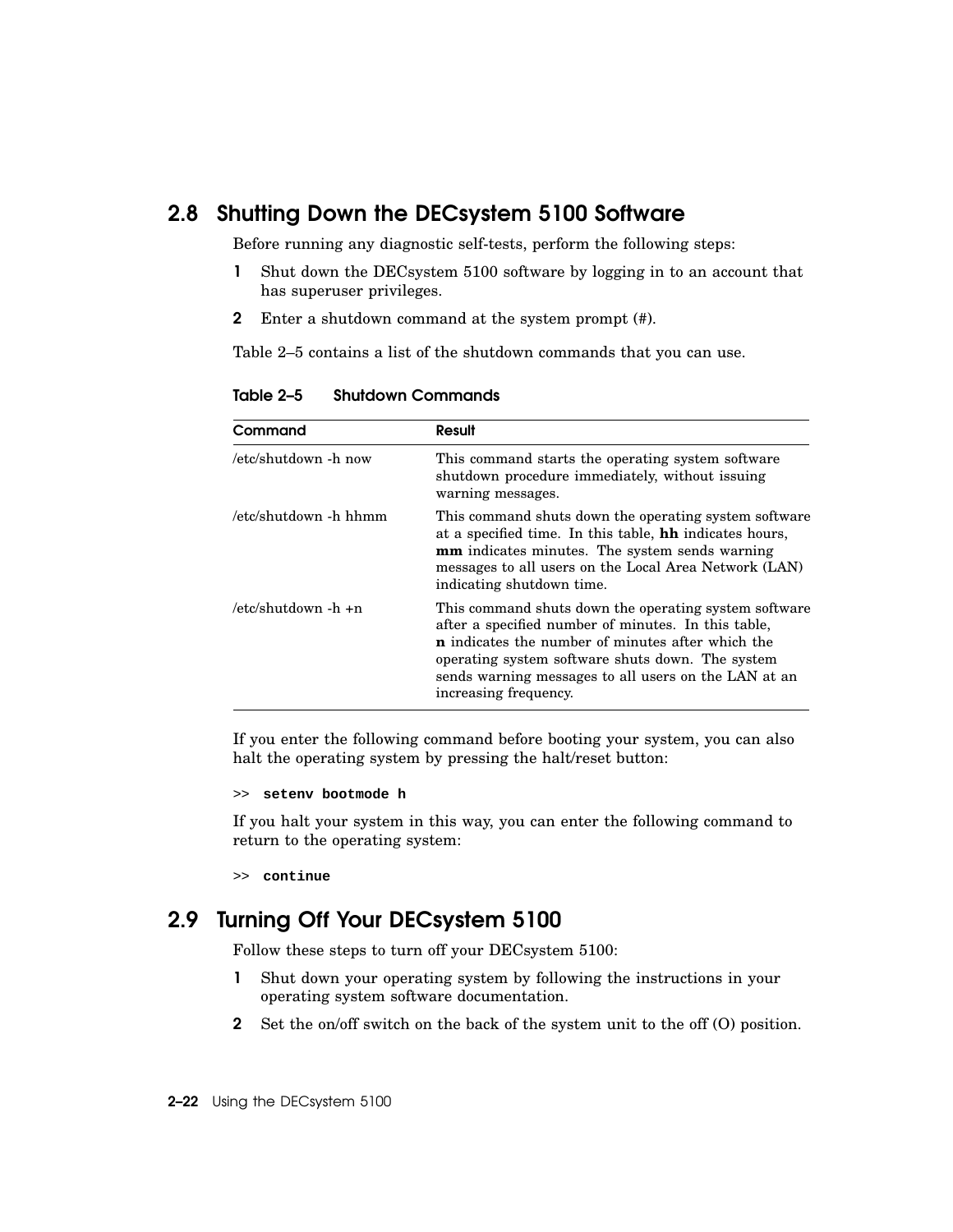# Hardware Options

This chapter contains information on the following:

- **Memory and storage options available**
- Terminals, printers, modems, and other communication devices available for your system
- Where to find out how to install them  $\blacksquare$

# 3.1 Adding Memory

The DECsystem 5100 has four memory banks that can contain either 8MB or 16MB of memory in each bank. The basic DECsystem 5100 contains 8MB of memory in the first bank only. You can add either 8MB (MS44-BA) or 32MB (MS44-DA) increments to the basic system, up to a total of 128MB.

To determine how much memory you can add to your DECsystem 5100, use the configuration display (see Section 2.3).

Your Digital Sales representative can tell you the various combinations of memory available, and which memory options you must order.

#### 3.1.1 Installing Memory Modules

When you purchase memory modules, your Digital Customer Service representative will perform the installation for you.

## 3.2 Adding the DHT80 Asynchronous Module

Your DECsystem 5100 supports the optional DHT80 asynchronous module. This module provides seven MMJ ports (MMJ ports 4 to 10) and a second modem port. It is an internal module and your Digital Customer Service representative must install it for you .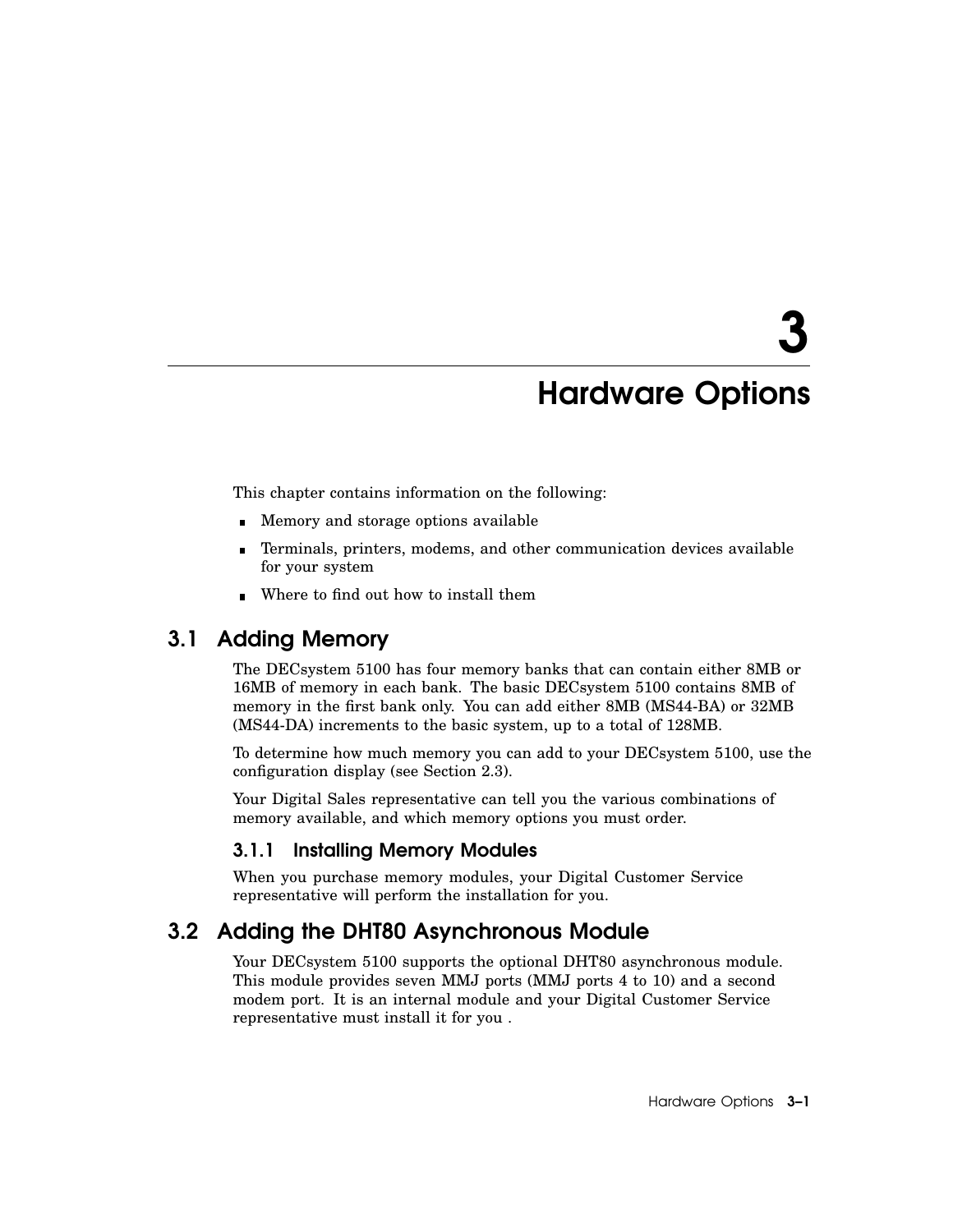#### 3.2.1 Installing the DHT80 Asynchronous Module

When you purchase the DHT80 asynchronous module, your Digital Customer Service representative will perform the installation for you.

# 3.3 Adding Storage Devices

Depending on your system configuration, you can add either internal or external SCSI storage devices to your system. You can have up to seven SCSI devices. Your system unit can accommodate five half-height storage devices. You can connect up to two external expansion boxes.

*Note Some expansion boxes contain two devices.*

#### 3.3.1 Installing Storage Devices

To install internal storage devices, contact your Digital Customer Service representative who will perform the installation for you.

To install external storage devices (expansion boxes), follow the instructions given in Chapter 4 of the *DECsystem 5100 Installation Guide*.

## 3.4 Adding a Printer

Table 3–1 describes the printers that you can use with your DECsystem 5100.

| <b>Printer</b>                   | <b>Description</b>                                                                                                  |
|----------------------------------|---------------------------------------------------------------------------------------------------------------------|
| LN <sub>03</sub>                 | A desktop nonimpact laser printer that produces letter-quality text at a<br>rate of eight pages per minute          |
| LN03 PLUS                        | An enhanced LN03 that prints documents with both text and graphics                                                  |
| LN03R<br>ScriptPrinter           | A nonimpact page printer that uses laser recording technology to<br>produce high-quality text, graphics, and images |
| <b>LA100</b>                     | A desktop dot-matrix printing terminal                                                                              |
| LA75                             | A desktop dot-matrix printer with pixel graphics                                                                    |
| LA50                             | A desktop dot-matrix printer with bitmap or character cell graphics                                                 |
| $LJ250$ color                    | A desktop dot-matrix color printer                                                                                  |
| LPS20<br>PrintServer             | A networked printer that functions as an independent system (or node)<br>in a network                               |
| LPS <sub>40</sub><br>PrintServer | A networked printer that functions as an independent system (or node)<br>in a network                               |

Table 3–1 Printers for Your DECsystem 5100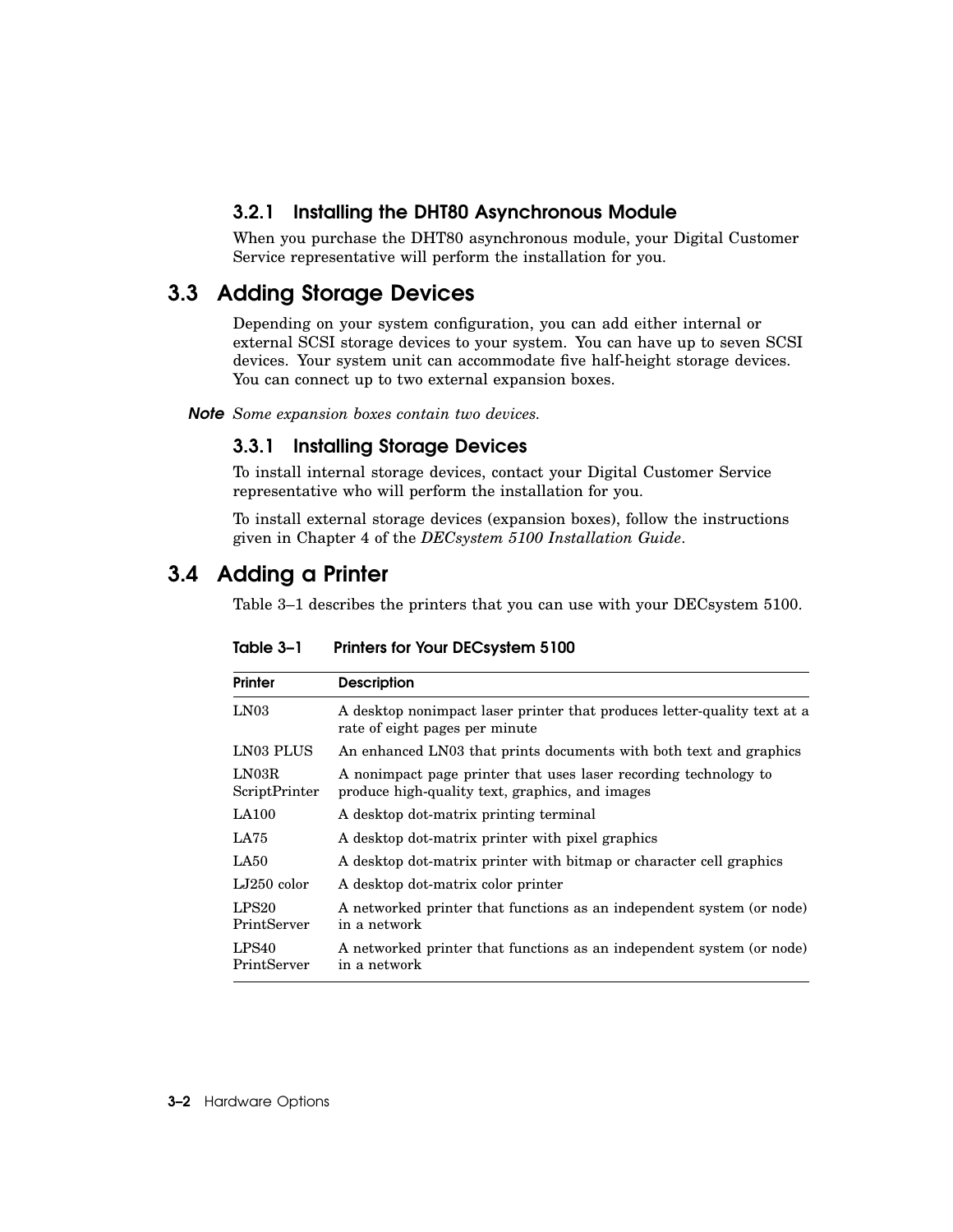When you order a printer, you may need to order a serial line cable to connect it to your system unit. Your Digital Sales representative can tell you what you need.

### 3.4.1 Installing a Printer

For instructions on installing a printer, see the *DECsystem 5100 Installation Guide* and the documentation supplied with your printer.

## 3.5 Adding a Modem

Table 3–2 describes the modems available for your DECsystem 5100.

| <b>Modem</b>             | <b>Description</b>                                               |
|--------------------------|------------------------------------------------------------------|
| DF242<br>Scholar<br>Plus | A 300/1200/2400-bits-per-second, full-duplex, asynchronous modem |
| DF224                    | A 300/1200/2400-bits-per-second, full-duplex, asynchronous modem |
| DF212                    | A 300/600/1200-bits-per-second, full-duplex, asynchronous modem  |
| DF112                    | A 300/1200-bits-per-second, full-duplex, asynchronous modem      |
| DF03                     | A 300/1200-bits-per-second, full-duplex, asynchronous modem      |

Table 3–2 Modems for Your DECsystem 5100

Your software documentation describes other modems.

When you order your modem, you may need to order a serial line cable, or a DECconnect Passive Adapter, or both, to connect your modem cable to your system unit. Your Digital Sales representative can tell you what you need.

*Note Auto-answer is not available. Data leads only are connected.*

### 3.5.1 Installing a Modem

For instructions on installing a modem, see the *DECsystem 5100 Installation Guide* and the documentation supplied with the modem.

## 3.6 Adding Terminals

You can connect any of the VT range of terminals to your DECsystem 5100, using the DEC423 MMJ ports 1, 2, and 3, and the MMJ ports on the optional DHT80 asynchronous module (ports 4 to 10). You can also connect terminals to the modem port, and to the optional modem port on the DHT80 asynchronous module, if you use a DEC423 to RS232 adapter (H8575-A). These ports are on the back of the system unit.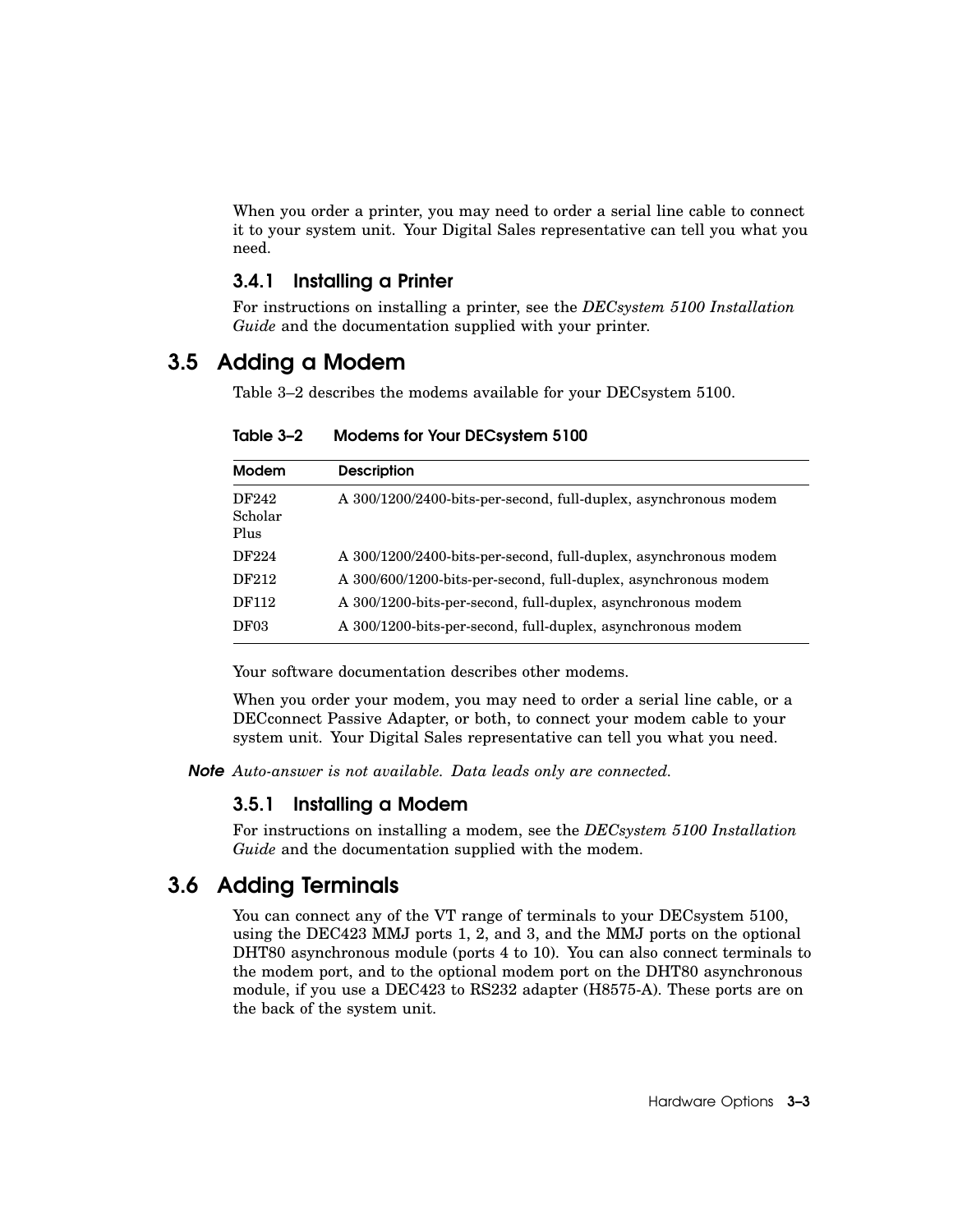You can connect a total of 12 terminals to your system, using both the MMJ ports and the modem ports, if you have the optional DHT80 asynchronous module installed.

## 3.6.1 Installing Terminals

For instructions on installing terminals, see the *DECsystem 5100 Installation Guide* and the documentation supplied with the terminal.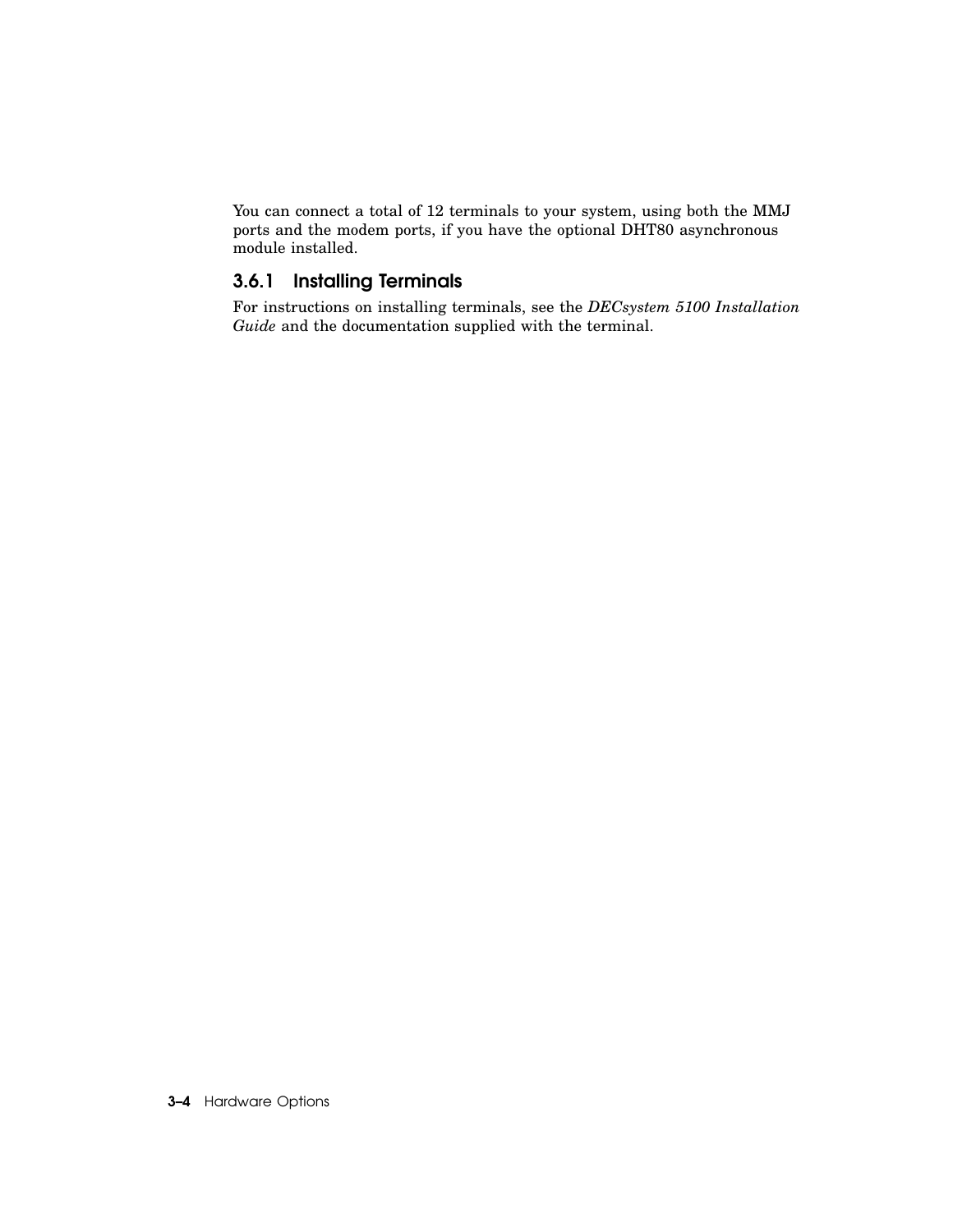# 4

# **Troubleshooting**

This chapter gives information on the following:

- Using the self-test
- Correcting hardware problems and contacting your Digital Customer  $\blacksquare$ Service representative
- The information your Digital Customer Service representative needs from  $\blacksquare$ you

## 4.1 Using the Self-Test

The self-test consists of a number of tests that check the parts of your DECsystem 5100 and tell you whether they are working correctly.

You can run the self-test in one of the following ways:

- By turning on your system unit
- By pressing the halt/reset button on the back of the system unit when the  $\blacksquare$ system is in console mode. Figure 4–1 shows the location of the halt/reset button.
- By entering the following command at the console prompt (>>) and pressing Return:

>> **test 0x0**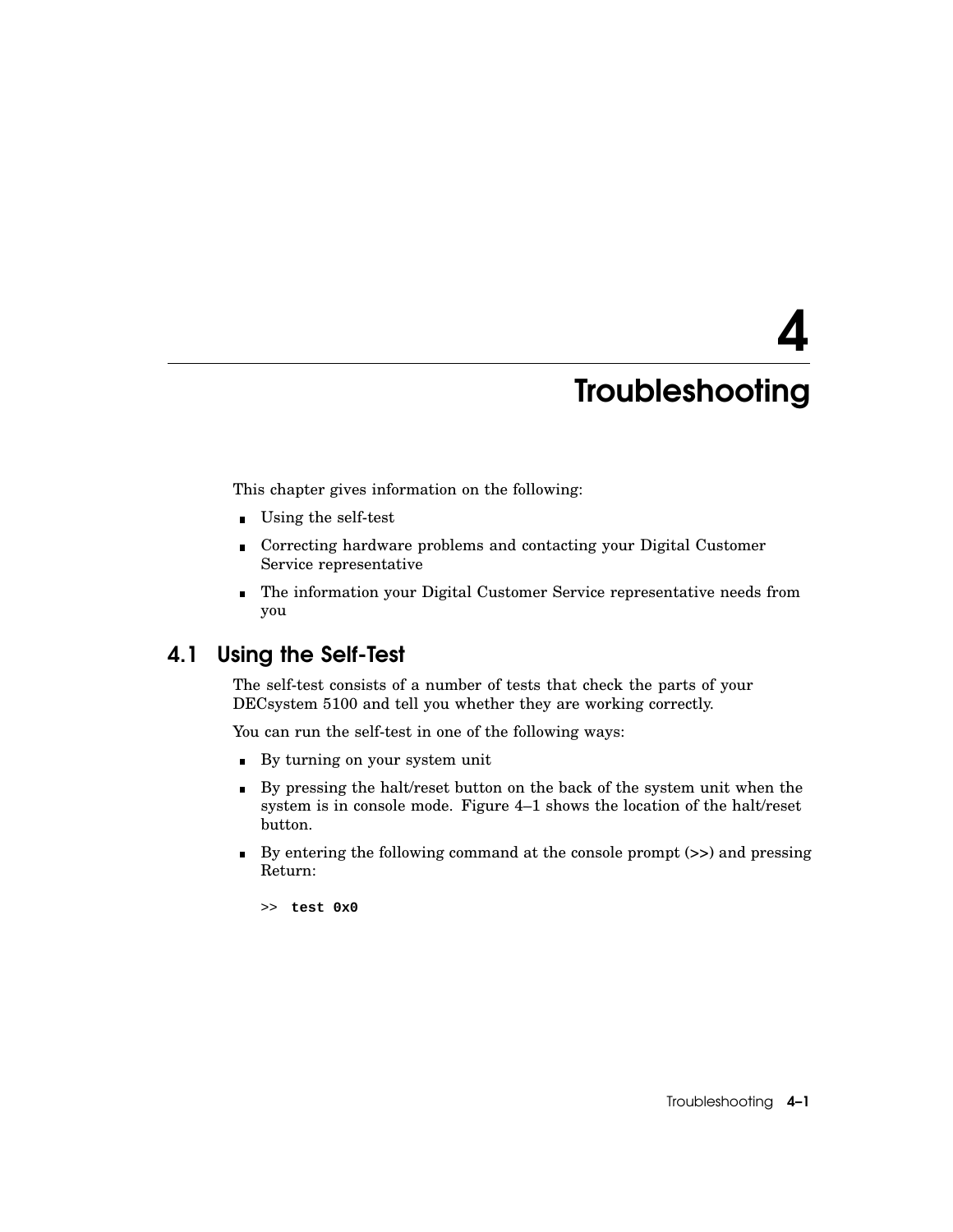



*Note The power-up tests are not displayed on the console terminal if you enter the following command at the console prompt:*

>> **setenv bootmode d**

*When you turn on your system, it displays the console banner immediately.*

When you turn the system unit on, the self-test starts automatically. A self-test performed this way is called a power-up self-test.

When you turn on the system unit, a power-up display is displayed on the console terminal screen. The power-up self-test consists of a series of tests, each test having an identification number. The system displays the number of the currently executing test followed by two periods. As you can see from the following example, test 26 is the first test to execute, and the test sequence counts down to test 3, the last test.

If you see a display similar to the following, your system has passed all the power-up self-tests.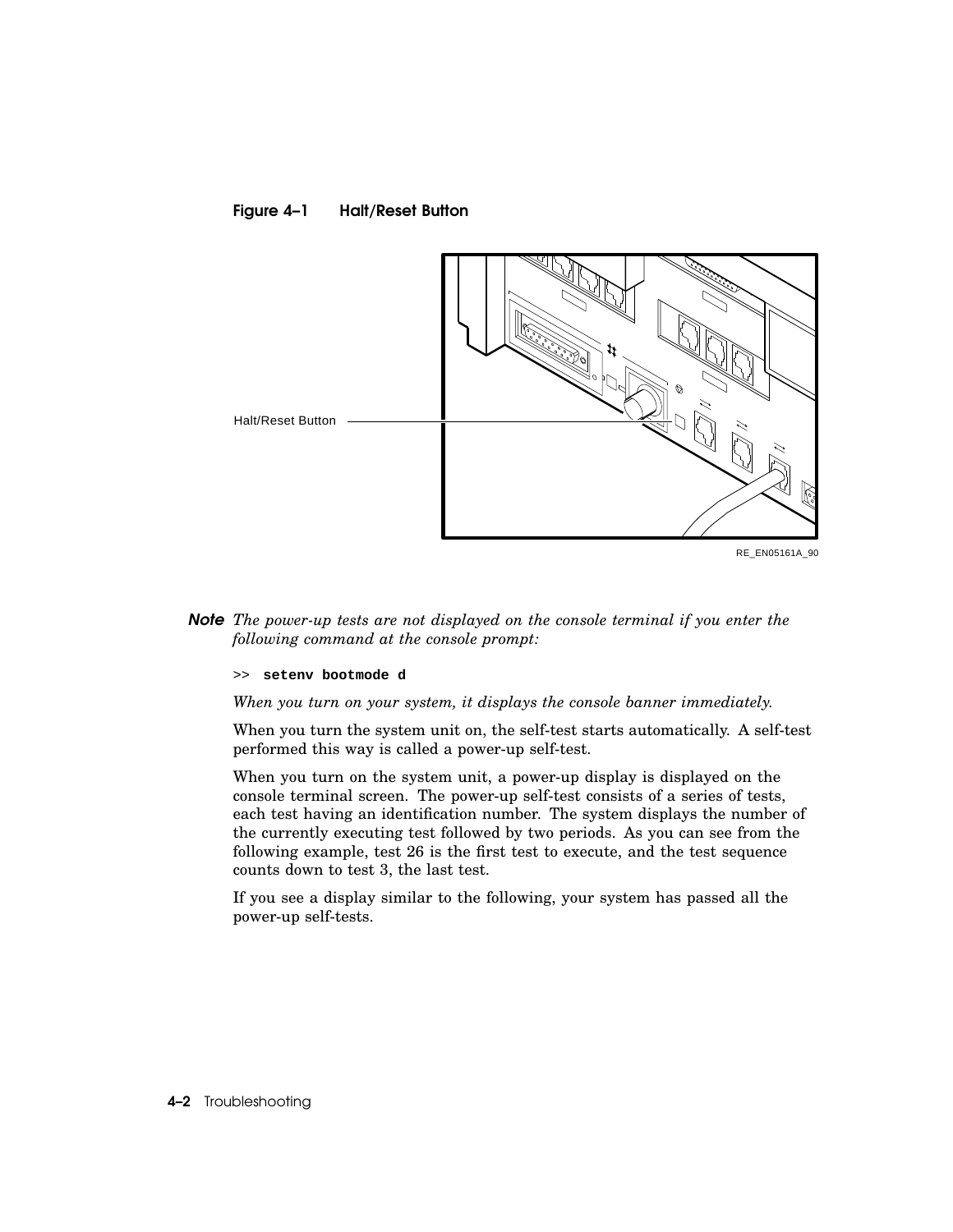```
26..25..24..23..22..21..20..19..18..17..16..15..14..14..14..
13..12..11..10..9..8..7..6..5..4..3..
KN230 Vx.x
08-00-2b-55-55-55
0x1000000
>>
```
The numbers in the power-up self-test display correspond to groups of tests for specific system functions.

#### **Console Banner**

If the power-up self-test completes successfully, the system displays the console banner and prompt. The console banner is as follows:

KN230  $Vx.x$  $08-00-2b-55-55-55$  $0 \times 1000000$   $\bullet$  $\rightarrow$  4

The significance of each line in the console banner is as follows:

**1** CPU name and the firmware version

- <sup>2</sup> Ethernet address
- $\bullet$  Internal memory size in hexadecimal format

Table 4–1 is a conversion table that translates hexadecimal memory sizes into decimal memory sizes.

| <b>Memory Size Indication</b><br>Table 4–1 |  |
|--------------------------------------------|--|
|--------------------------------------------|--|

| <b>Memory Size</b> | <b>Hexadecimal Value</b> |
|--------------------|--------------------------|
| 8MB                | 0x800000                 |
| 16MB               | 0x1000000                |
| 24MB               | 0x1800000                |
| 32MB               | 0x2000000                |
| 40MB               | 0x2800000                |
| 48MB               | 0x3000000                |
| 56MB               | 0x3800000                |
| 64MB               | 0x4000000                |
| <b>72MB</b>        | 0x4800000                |
| <b>80MB</b>        | 0x5000000                |

(continued on next page)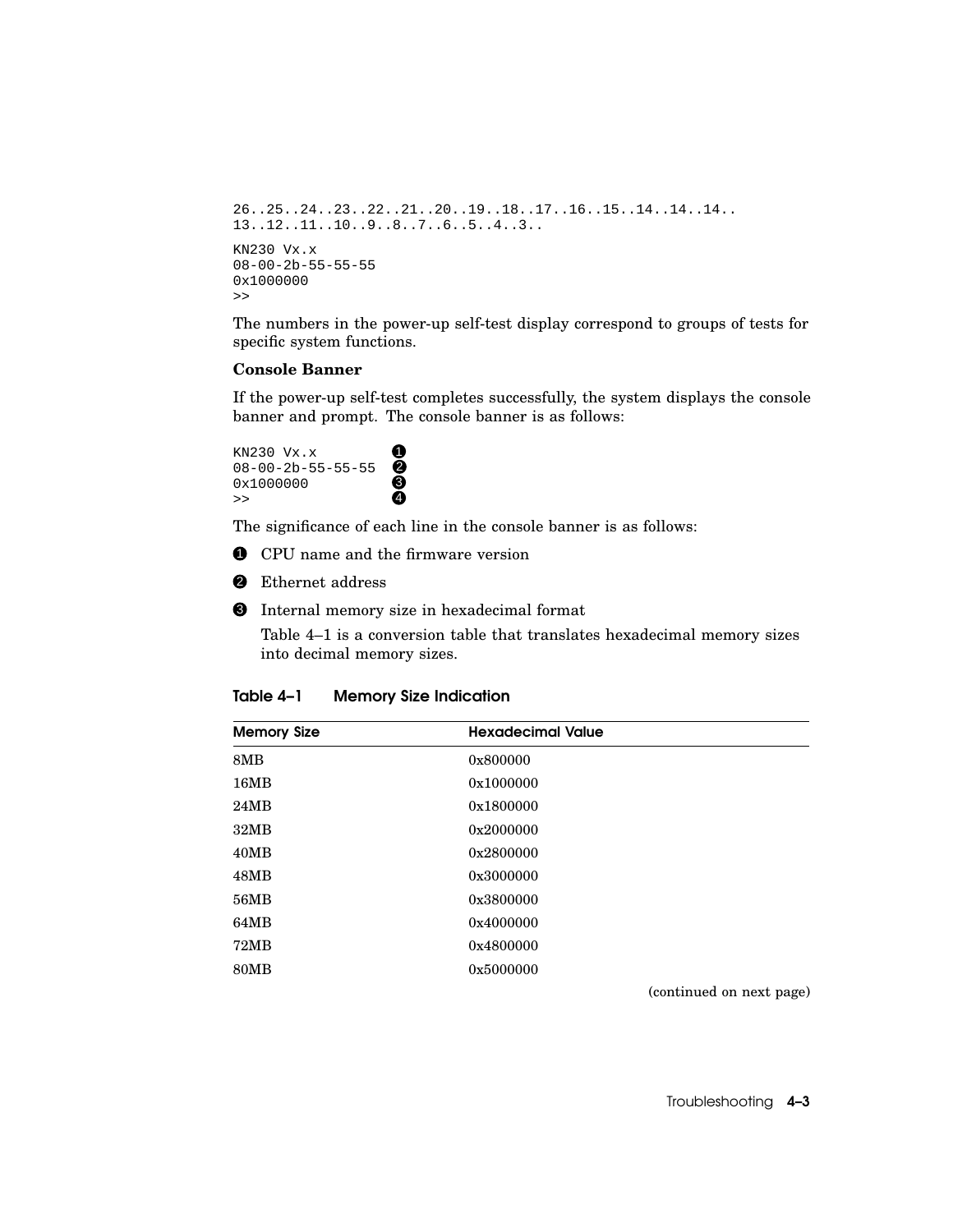Table 4–1 (Cont.) Memory Size Indication

| <b>Memory Size</b> | <b>Hexadecimal Value</b> |
|--------------------|--------------------------|
| 96MB               | 0x6000000                |
| 104MB              | 0x6800000                |
| 128MB              | 0x8000000                |

#### 4 Console prompt

#### **Unusable Memory Console Banner**

When the power-up diagnostics find unusable memory, the console banner message contains an information message showing the amount of unusable memory. The system console banner looks similar to the following:

```
KN230 Vx.x
08-00-2b-55-55-55
0x1000000
bad mem: 0 \times 1400>>
```
**1** The size of the unusable memory, in hexadecimal format, found by the power-up diagnostics

You may still be able to use your system when you see a console banner of this type, depending on how much of the memory is unusable.

## 4.2 Unsuccessful Power-Up Self-Test Display

*Note If the system does not display the power-up self-tests, the environment variable bootmode d might be set. Enter the following command to cause the system to run the power-up self-tests, then press the halt/reset button:*

>> **setenv bootmode h**

If one of the self-tests fails after you initially turn on the system, the power-up self-test halts after it displays the failing test number. The system displays the contents of certain system registers, then performs the remaining power-up self-tests. After completing the remaining tests in the sequence, the system displays the console prompt.

The following display shows a sample power-up self-test failure, with test group 21 failing: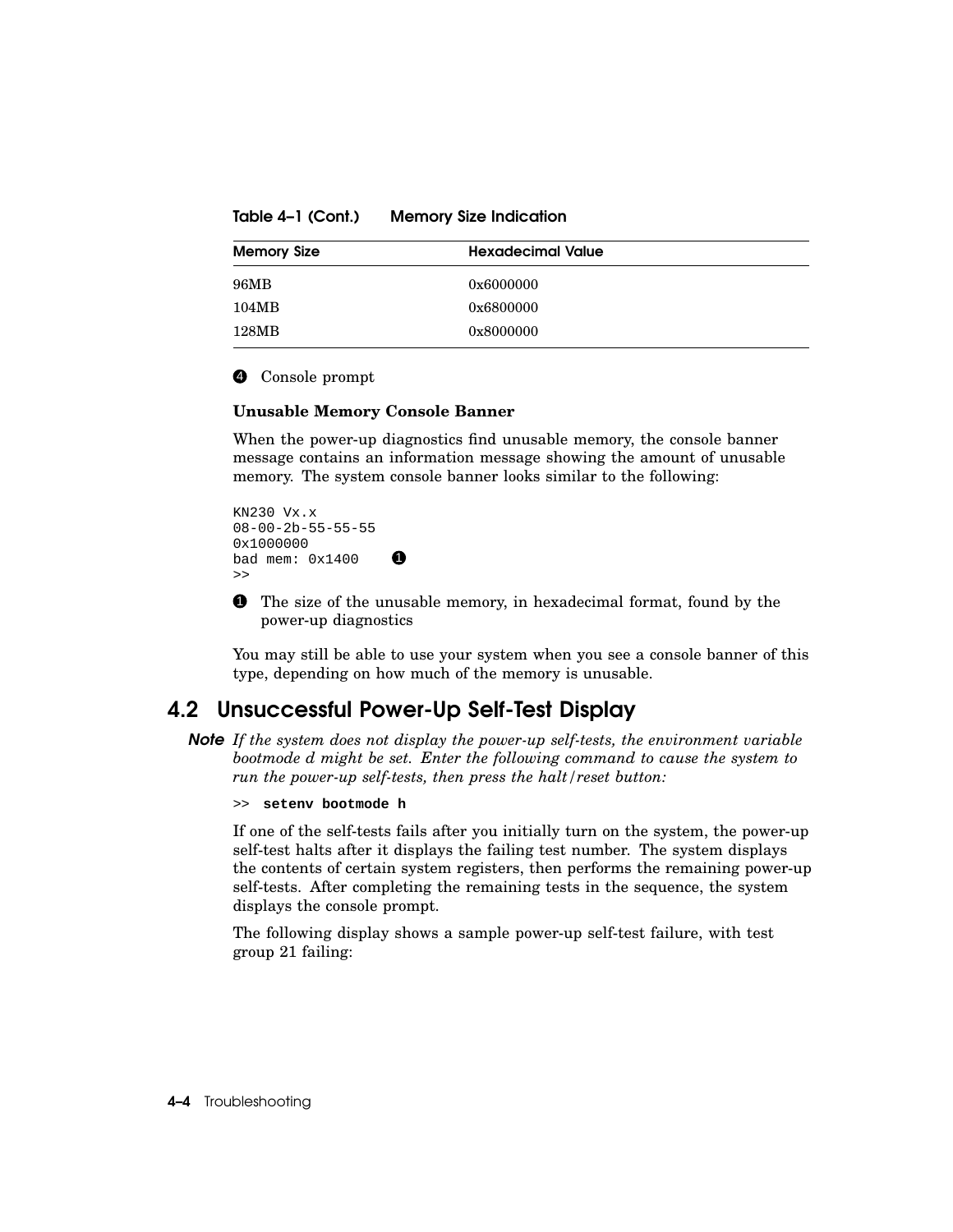```
26..25..24..23..22..21..
?1f 03 ff 0001
P1= 00000000 P2= 00000000 P3= 00000000 P4= 00000000 P5= 00000000
P6= 00000000 P7= 00000000 P8= 00000000 P9= 00000000 P10=00000000
gp= 17bcbcfc sp= a000f7b0 fp=bfc00480 sr= 00000000
epc=bfc20a70 badvaddr=00060000 cause=3000000
20..19..18..17..16..15..14..14..14..
13..12..11..10..9..8..7..6..5..4..3..
>>
```
#### 4.2.1 If a Test Fails

If you see a power-up self-test display similar to the one shown in Section 4.2, perform the following checks:

- 1 Make sure that all external connections, cables, and power cords are secure.
- 2 Make sure that the standard Ethernet cable or ThinWire Ethernet cable, if installed, is properly connected.
- 3 If you have expansion boxes connected to your system, make sure that the SCSI cable is properly connected and that the last expansion box is properly terminated.

Run the power-up self-tests again. To run the power-up tests again, press the halt/reset button or enter the following command at the console prompt:

>> **test 0x0**

If the error remains, contact your Digital Customer Service representative (see Section 4.4).

## 4.3 Solving Hardware Problems

Table 4–2 offers solutions to some common hardware problems. If you follow the suggestions listed in Table 4–2 and your problem remains unresolved, contact your system manager, or your Digital Customer Service representative.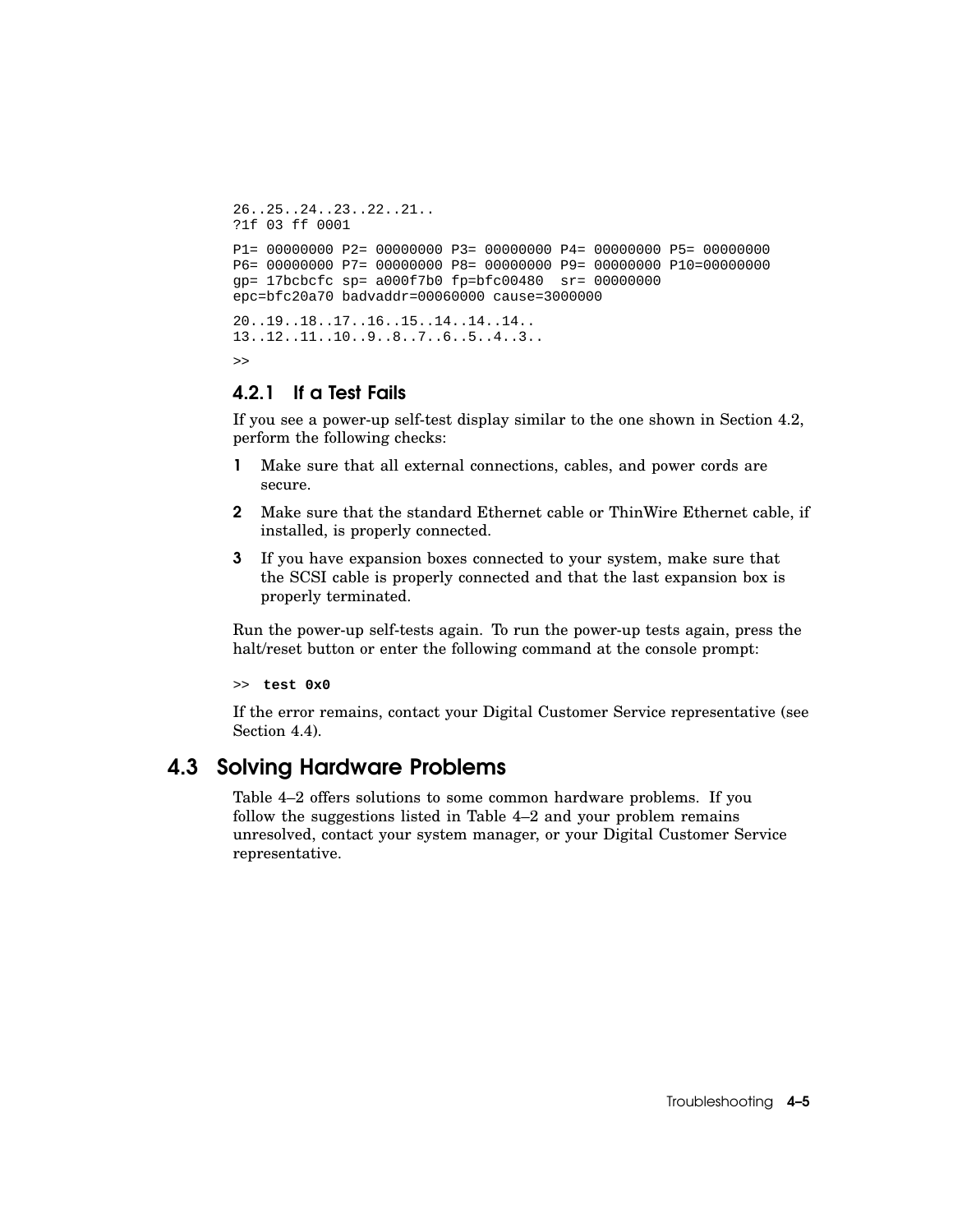| Symptom                                                | <b>Possible Cause</b>                                            | <b>Suggested Solution</b>                                                                                                                                                                                                                                           |
|--------------------------------------------------------|------------------------------------------------------------------|---------------------------------------------------------------------------------------------------------------------------------------------------------------------------------------------------------------------------------------------------------------------|
| <b>System Problems</b>                                 |                                                                  |                                                                                                                                                                                                                                                                     |
| System unit fan is off.<br>Power light is off.         | Power cord not connected.<br>Power socket may not be<br>working. | Make sure that all the power cords<br>are connected properly at both<br>ends. Test the power socket with<br>an appliance that works.                                                                                                                                |
|                                                        |                                                                  | Turn the system off for 10 seconds<br>and then turn it back on. Unplug<br>the terminal cable, communications<br>cable, and printer. Then plug in all<br>cables and power up the system.                                                                             |
| Terminal does not operate.                             | Terminal cable not properly<br>connected.                        | Make sure that all the cables are<br>connected properly at both ends.                                                                                                                                                                                               |
|                                                        | Problem with the MMJ<br>ports 1 to 3.                            | Try connecting the terminal to<br>another system. If that works, the<br>port to which the terminal was<br>connected is faulty. If the terminal<br>still does not operate, it is faulty.<br>In either case, contact your Digital<br>Customer Service representative. |
|                                                        | Faulty cable.                                                    | Connect the cable and the terminal<br>to another system. If the connected<br>terminal works, the asynchronous<br>module or MMJ connector is faulty.<br>Otherwise, the cable is faulty.<br>Contact your Digital Customer<br>Service representative.                  |
| Power-up display is not<br>displayed after 20 seconds. | Terminal cable not<br>connected.                                 | Make sure that the terminal cable<br>is plugged in at both ends.                                                                                                                                                                                                    |
|                                                        | The environment variable<br>bootmode d is set.                   | This is not a system fault. You can<br>operate the system as soon as it<br>displays the console banner and<br>prompt.                                                                                                                                               |
|                                                        | System unit turned on<br>before terminal.                        | Turn off the terminal and the<br>system unit. Turn on the terminal,<br>allowing enough time for it to<br>complete its power-up tests. Now<br>turn on the system unit.                                                                                               |
|                                                        |                                                                  | (continued on next page)                                                                                                                                                                                                                                            |

## Table 4–2 Basic Troubleshooting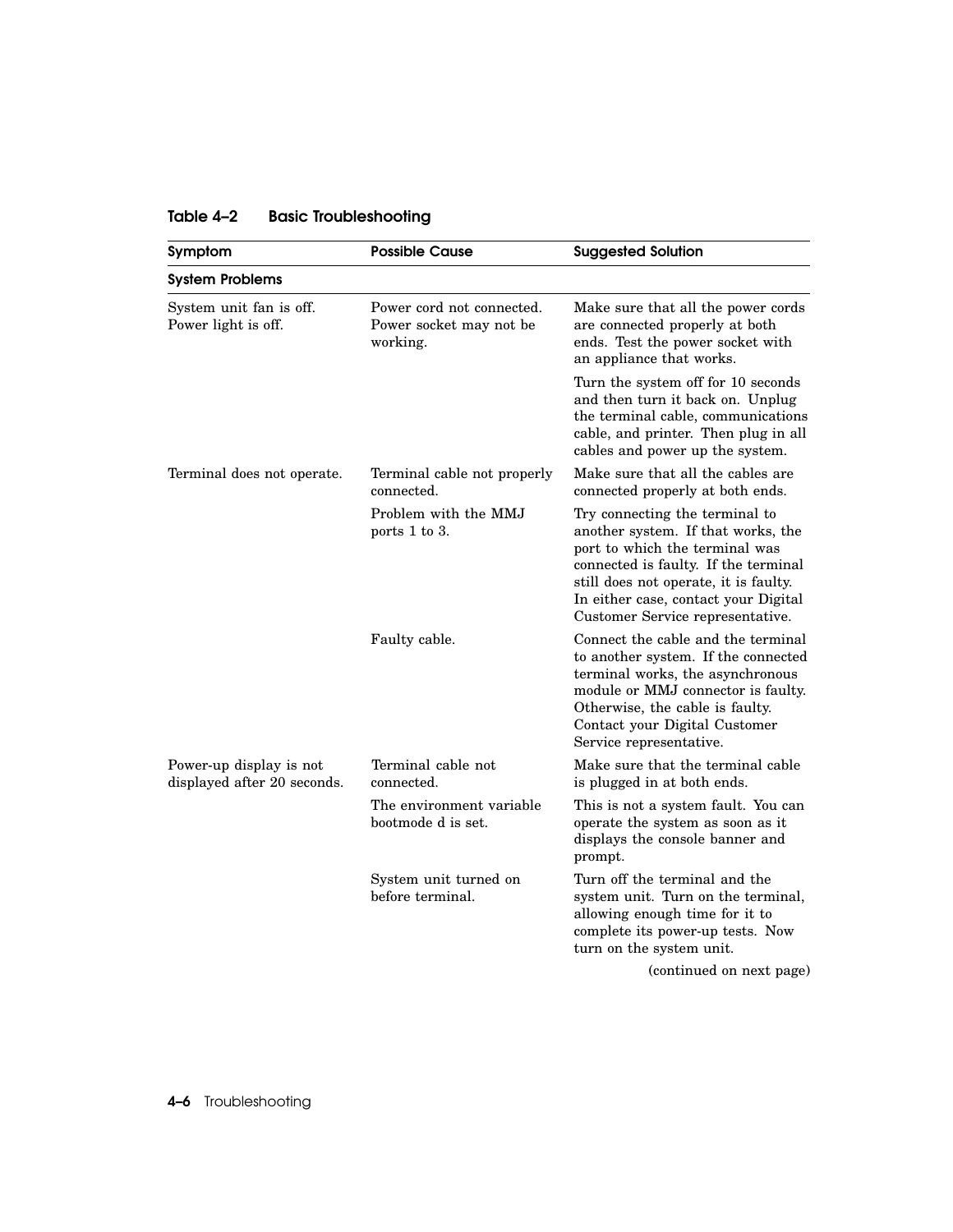## Table 4–2 (Cont.) Basic Troubleshooting

| Symptom                                                                 | <b>Possible Cause</b>                                      | <b>Suggested Solution</b>                                                                             |  |  |
|-------------------------------------------------------------------------|------------------------------------------------------------|-------------------------------------------------------------------------------------------------------|--|--|
| <b>System Problems</b>                                                  |                                                            |                                                                                                       |  |  |
|                                                                         | The terminal may not be.<br>working.                       | Try another terminal if one is<br>available.                                                          |  |  |
|                                                                         | Power socket may not be<br>working.                        | Use a correctly functioning<br>appliance to test the power socket.                                    |  |  |
|                                                                         | The terminal fuse may have<br>blown.                       | Adjust the brightness and contrast<br>controls. Replace blown terminal<br>fuse.                       |  |  |
|                                                                         | Terminal settings may be<br>incorrect.                     | See the terminal documentation.<br>The terminal should be set at 9600<br>baud, 8 bits, and no parity. |  |  |
|                                                                         | Self-test errors.                                          | Contact your Digital Customer<br>Service Representative.                                              |  |  |
| Power-up self-test contains<br>an error summary.                        | Self-test errors.                                          | See Section 4.2 in this chapter for<br>more instructions.                                             |  |  |
| Operating system software<br>display is not displayed on<br>the screen. | System environment<br>variables have to be set.            | See Appendix A.                                                                                       |  |  |
|                                                                         | Operating system software<br>is not installed.             | See the operating system software<br>documentation for installation<br>instructions.                  |  |  |
|                                                                         | Power cable and data cable<br>are not installed correctly. | Make sure that the power cable and<br>data cable are installed correctly at<br>both ends.             |  |  |
|                                                                         |                                                            | (continued on next page)                                                                              |  |  |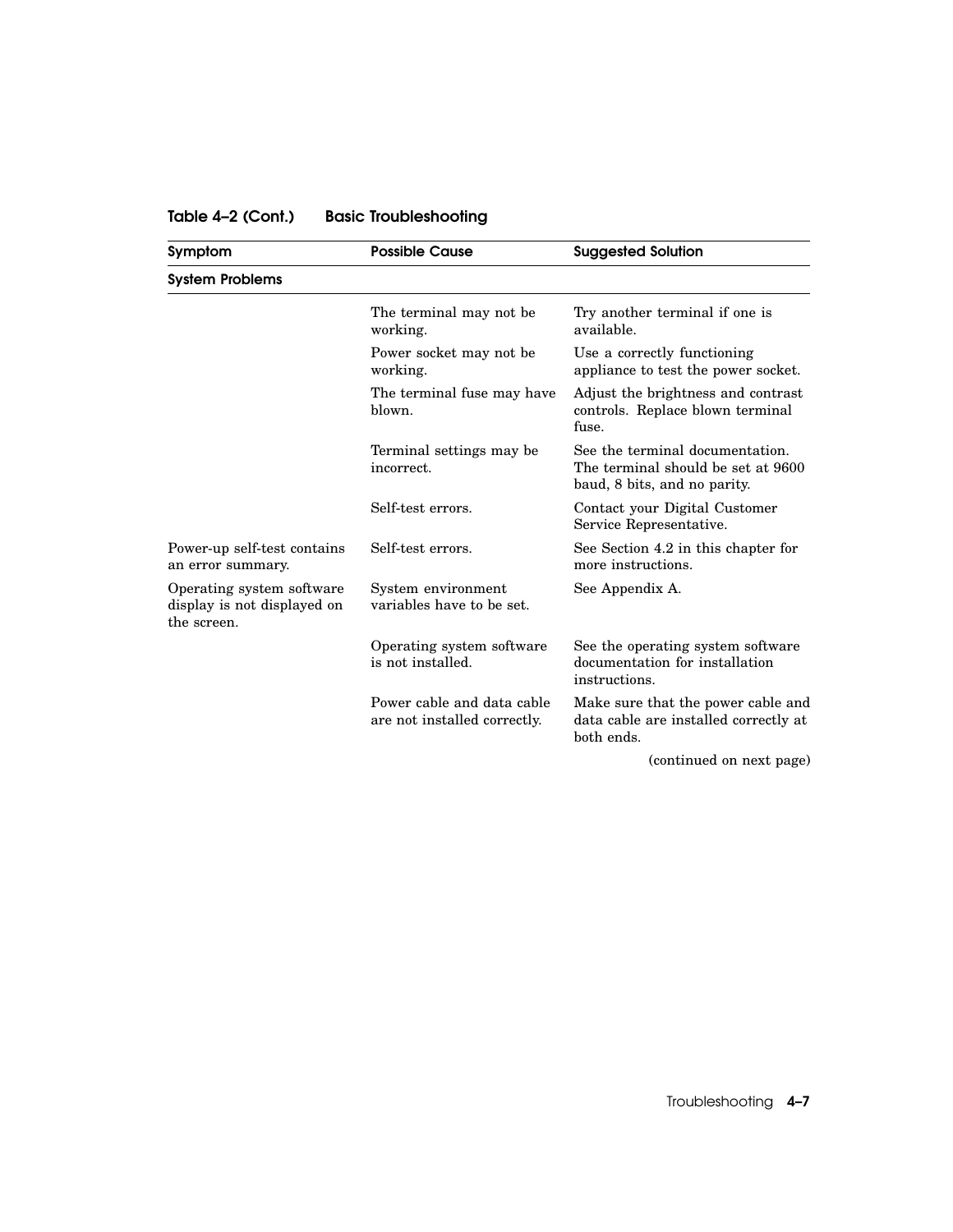## Table 4–2 (Cont.) Basic Troubleshooting

| Symptom                                                                      | <b>Possible Cause</b>                                                 | <b>Suggested Solution</b>                                                                                                                                                                                                                                           |
|------------------------------------------------------------------------------|-----------------------------------------------------------------------|---------------------------------------------------------------------------------------------------------------------------------------------------------------------------------------------------------------------------------------------------------------------|
| <b>DHT80 Asynchronous Module Problems</b>                                    |                                                                       |                                                                                                                                                                                                                                                                     |
| Peripheral connected to one<br>of the MMJ ports 4 to 10<br>does not operate. | Cable not properly<br>connected.                                      | Make sure that all the cables are<br>connected properly at both ends.                                                                                                                                                                                               |
|                                                                              | Problem with the MMJ<br>ports on the optional<br>asynchronous module. | Try connecting the terminal to<br>another system. If that works, the<br>port to which the terminal was<br>connected is faulty. If the terminal<br>still does not operate, it is faulty.<br>In either case, contact your Digital<br>Customer Service representative. |
|                                                                              | Faulty cable.                                                         | Connect the cable and the terminal<br>to another system. If the connected<br>terminal works, the asynchronous<br>module or MMJ connector is faulty.<br>Otherwise, the cable is faulty.<br>Contact your Digital Customer<br>Service representative.                  |
|                                                                              |                                                                       | (continued on next page)                                                                                                                                                                                                                                            |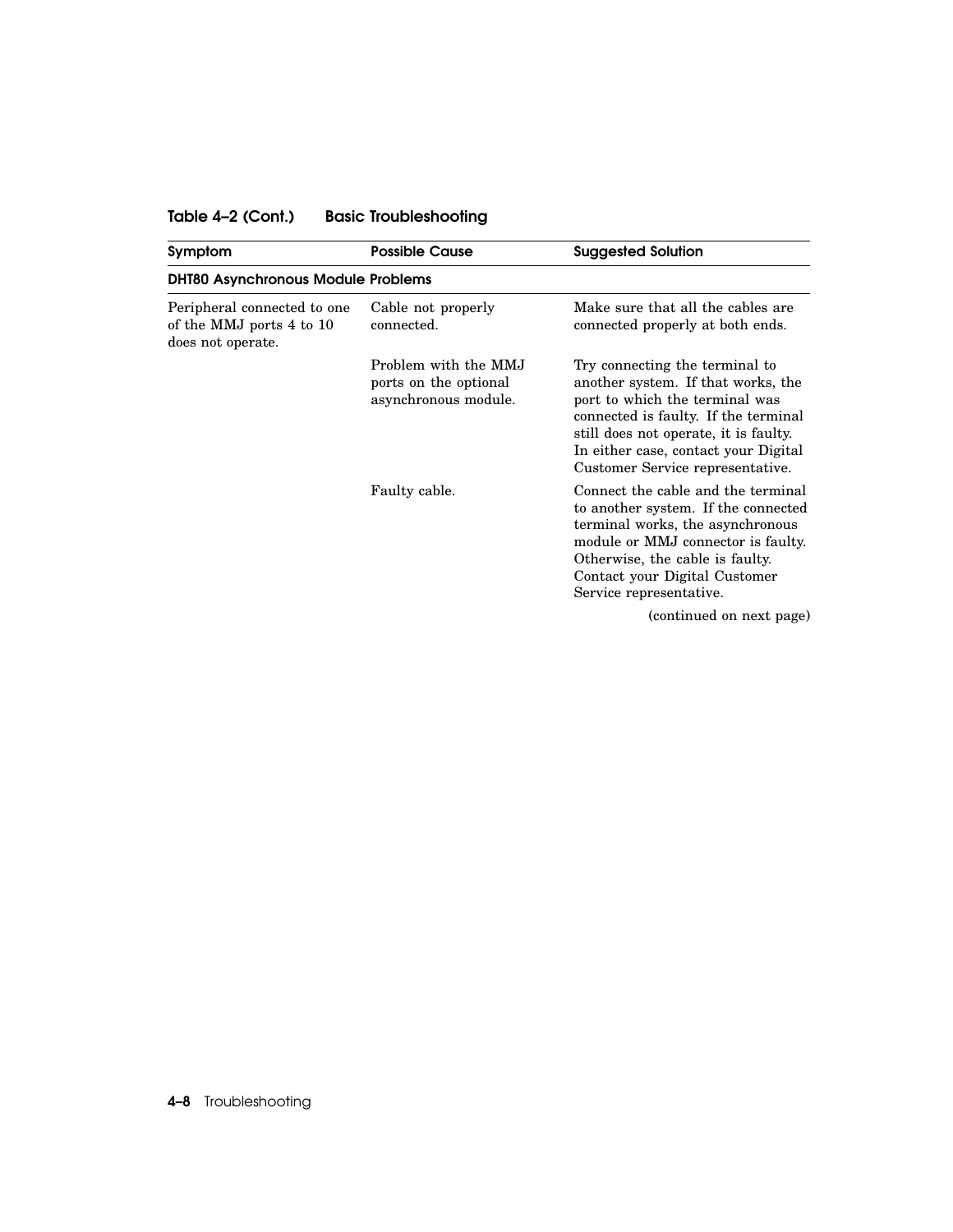#### Table 4–2 (Cont.) Basic Troubleshooting

| Symptom                                            | <b>Possible Cause</b>                                                 | <b>Suggested Solution</b>                                                                                                                                                                                              |
|----------------------------------------------------|-----------------------------------------------------------------------|------------------------------------------------------------------------------------------------------------------------------------------------------------------------------------------------------------------------|
| <b>TZ30 Tape Drive Problems</b>                    |                                                                       |                                                                                                                                                                                                                        |
| TZ30 tape drive green light<br>flashes rapidly.    | The drive mechanism is<br>faulty or the tape cartridge<br>is damaged. | Press and release the unload button<br>to clear the fault. If the condition<br>persists, do not try to remove the<br>tape cartridge or use the tape drive.<br>Contact your Digital Customer<br>Service representative. |
| TZ30 passes power-up test<br>but does not operate. | No tape cartridge in drive<br>or the tape cartridge is not<br>loaded. | Insert the tape cartridge and press<br>the unload button.                                                                                                                                                              |
| Cartridge release lever does<br>not slide.         | Tape cartridge is in use.                                             | Wait for green light to go on and<br>try again. If the problem persists,<br>do not use the drive. Contact<br>your Digital Customer Service<br>representative.                                                          |
| Cartridge release level does<br>not lock.          | Tape cartridge is not<br>inserted properly.                           | Reinsert the tape cartridge. If<br>the problem persists, contact<br>your Digital Customer Service<br>representative.                                                                                                   |
| Tape does not load.                                |                                                                       | Press and release the unload<br>button. Wait for green light to<br>go on before sliding lever and<br>removing tape. If the light blinks,<br>contact your Digital Customer<br>Service representative.                   |

## 4.4 Contacting Your Digital Customer Service **Representative**

If you have followed the suggestions in this chapter and your problem remains unsolved, your Digital Customer Service representative can help you.

Before you place your call, follow these steps:

- Write down a description of the problem, including any error messages you have received and the number of any self-test that failed.
- Look at the status LED display on the back of the system unit and write down the numbers of the LEDs that are on.
- **List the steps you have taken to correct the problem and the results you** got.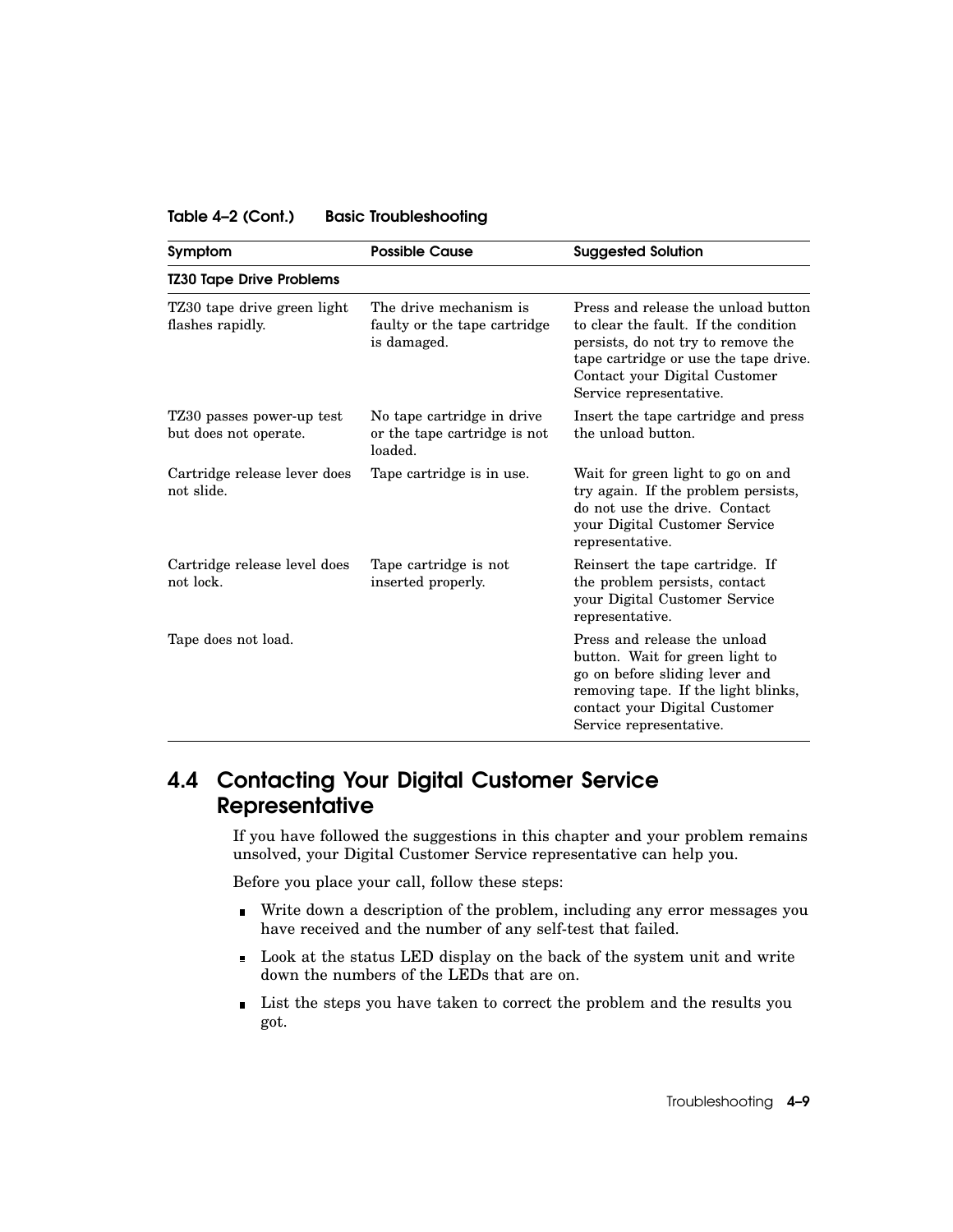Write down the serial and model numbers of your system and any peripheral device involved. These numbers are usually located on a label on the back of the device.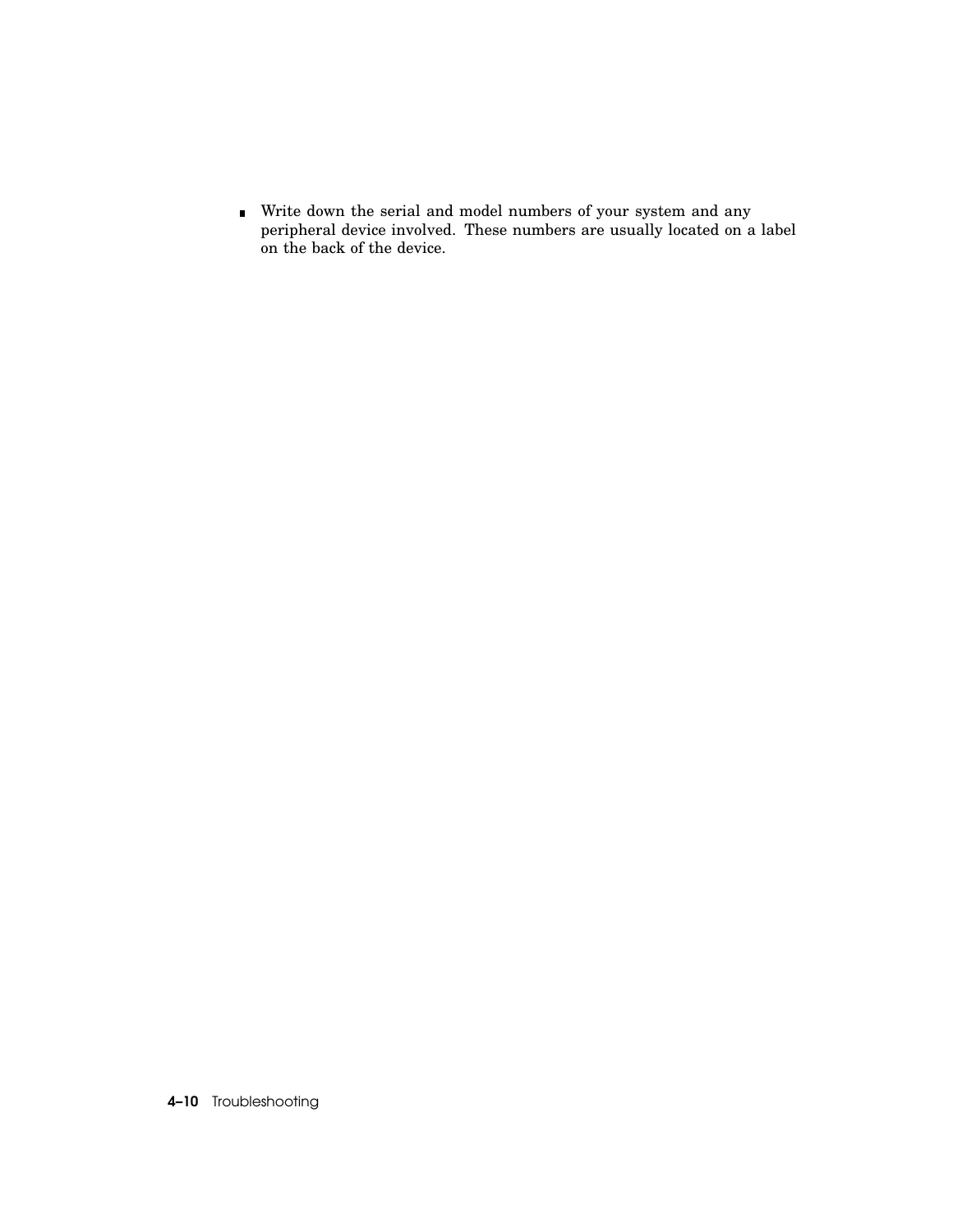# A

## Console Commands

This appendix describes the console commands that you can enter when your system is in console mode.

- *Note If the system is in unprivileged console mode (that is, the console prompt is S>), you can enter only three valid commands (without arguments). The three commands are as follows:*
	- *boot*  $\blacksquare$
	- *passwd*
	- *help* (?)
- *Note The console commands are case sensitive. You must enter lowercase commands in lowercase on your console terminal.*

## A.1 Boot Command (boot)

This command specifies a file from which the system loads the operating system software. The format for this command is as follows:

```
boot [-f FILE] [-(s | m)] [-n] [ARG...]
```
The -f option followed by the FILE parameter specifies the file you want  $\blacksquare$ to use during a boot procedure. If you do not specify the -f option and a FILE, then the system uses the file specified by the environment variable, *bootpath*. Section A.14 contains more information on the *bootpath* variable.

The FILE parameter has the following format:

#### **dev(controller,unit,lbn)filename**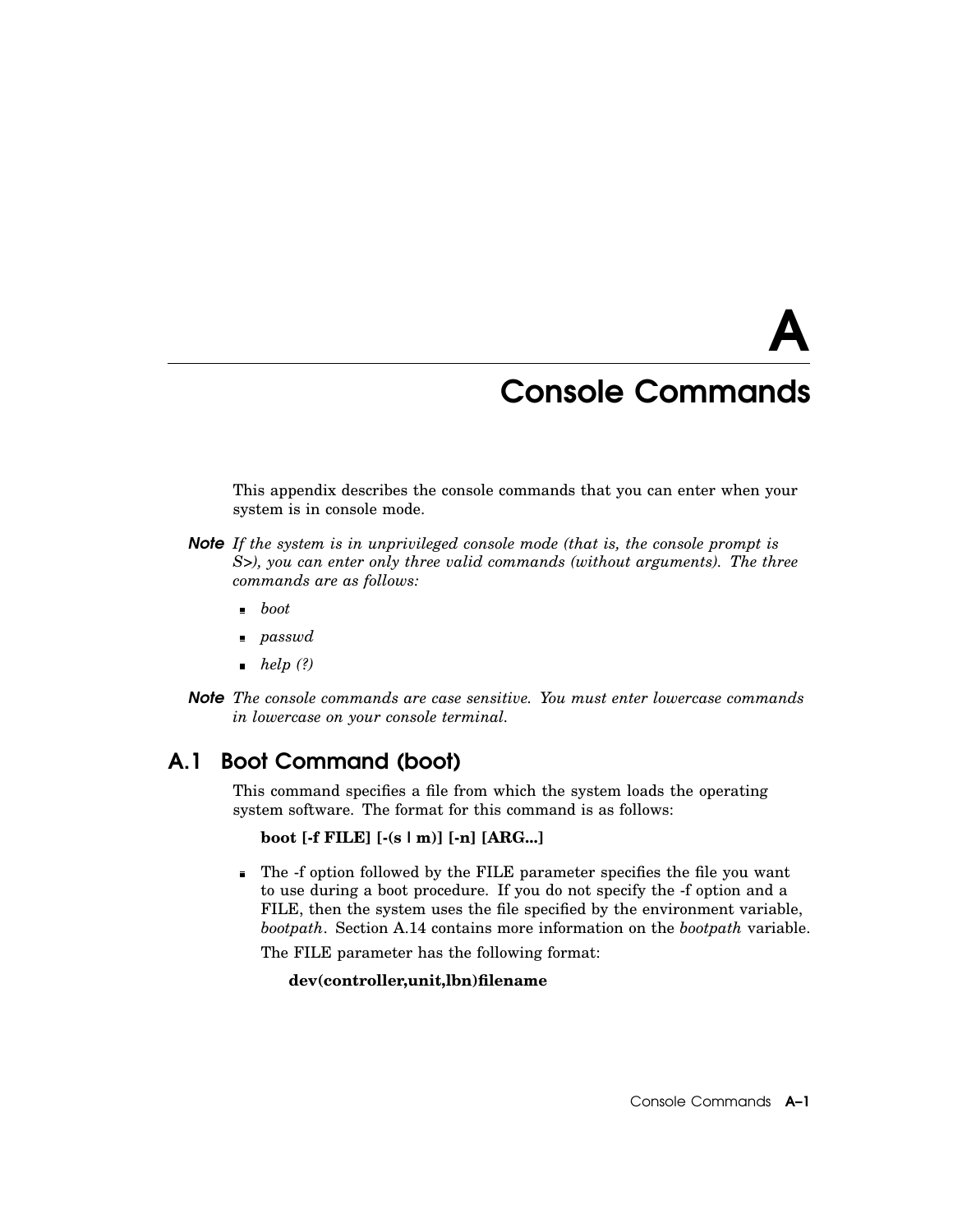- dev specifies the device from which you are booting the operating system software. Typical device types are as follows: hard disk (rz), tape (tz), and network using the MOP protocol (mop) or the BOOTP protocol (tftp).
- controller specifies the ID number of the controller.
- unit specifies the unit number of the device from which you are booting the operating system software.
- lbn specifies the logical block number that specifies the absolute block number from the beginning of the disk.
- filename specifies the name of the operating system software file.  $\blacksquare$
- *Note When you do not enter values for controller, unit, or lbn, the system uses default values of zero.*
	- The -s option specifies that the operating system software file boots in single-user mode.
	- The -m option specifies that the operating system software file boots in  $\blacksquare$ multiuser mode.
- *Note When you do not specify the -m option or the -s option, the system uses the default option, -m.*
	- The -n option specifies that the file is loaded but not executed.
	- The parameter arg represents data that you want to pass to the booted operating system file.

## A.2 Configuration Command (conf)

This command displays the system configuration. The format of this command is as follows:

#### **conf [-(b | f | m | s | g)]**

The -b option directs the system to display a brief system configuration.  $\blacksquare$ Example A–1 shows an example of a brief configuration display.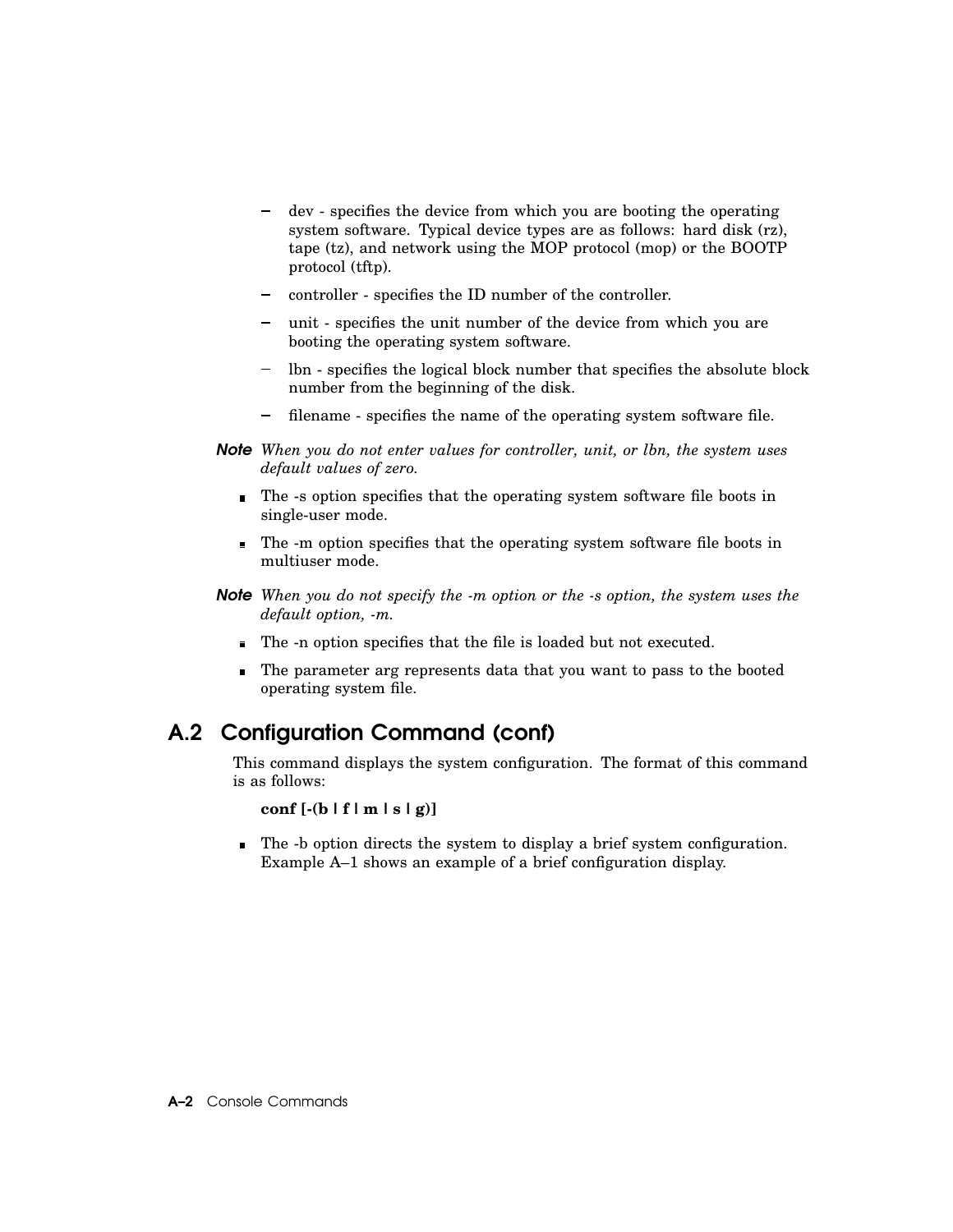Example A–1 Brief System Configuration Display

```
>> conf -b
hardware: revision 1
firmware: revision 1
ethernet hardware address: 08-00-2b-12-7f-58
option board: Asynch Comm, 8 ports
memory: total size 16MBs
scsi peripherals
 unit type product removable/fixed<br>0 disk RZ56 (C) DEC fixed
   0 disk RZ56 (C) DEC fixed
   2 cdrom RRD40 TM DEC removable
   3 tape TZK50 removable
   3 tape TZK50 removable<br>5 tape TZ30 removable
   7 host adapter
```
 $\blacksquare$ The -f option directs the system to display a full system configuration display. Example A–2 shows an example of a full system configuration display.

#### Example A–2 Full System Configuration Display

```
>> conf -f
hardware: revision 1
firmware: revision 1
cpu: revision 2.32
fpu: revision 3.32
security switch: unsecure mode
password: clear
eeprom: valid
ethernet hardware address: 08-00-2b-12-7f-58
option board: Asynch Comm, 8 ports
memory: total size 16MBs
    bank0 4MB SIMMs size: 8MBs 0 bad pages
    bank1 4MB SIMMs size: 8MBs 0 bad pages
scsi peripherals
 unit type by product the movable/fixed capacity<br>
0 disk RZ56 (C) DEC fixed 634 MBs
   0 disk RZ56 (C) DEC fixed 634 MBs
   2 cdrom RRD40 TM DEC removable 571 MBs
   3 tape TZK50 removable
   5 tape TZ30 removable
   7 host adapter
```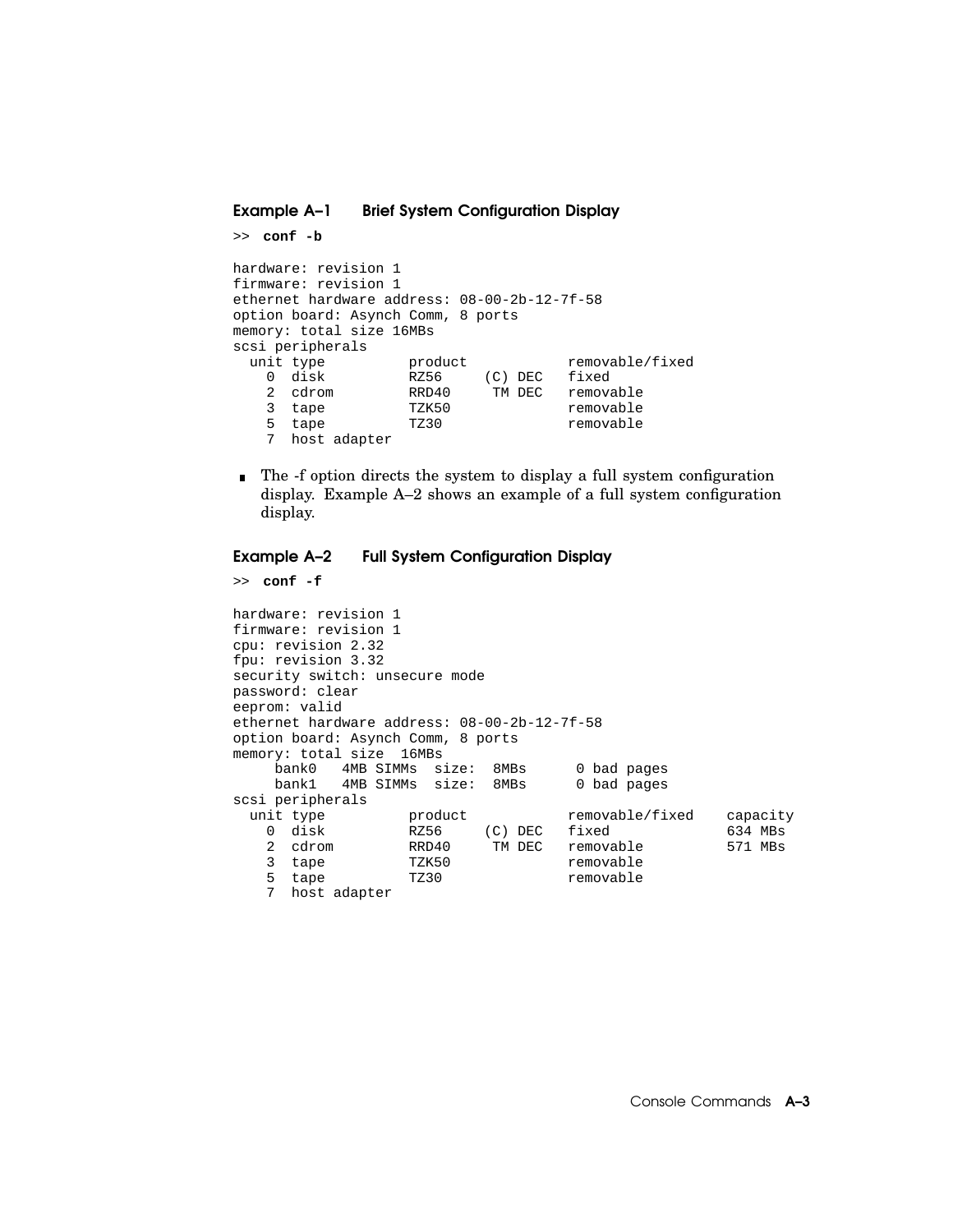The -m option directs the system to display the memory configuration. The  $\blacksquare$ memory configuration shows the bad memory pages in each memory bank. Example A–3 shows an example of a memory configuration display.

#### Example A–3 Memory Configuration Display

>> **conf -m**

| hank 3 |  |                           |                                                                                                                      |                                                          |
|--------|--|---------------------------|----------------------------------------------------------------------------------------------------------------------|----------------------------------------------------------|
|        |  | memory: total size 104MBs | bank0 16MB SIMMs size: 32MBs<br>bank1 16MB SIMMs size: 32MBs<br>bank2 16MB SIMMs size: 32MBs<br>4MB SIMMs size: 8MBs | 0 bad pages<br>0 bad pages<br>0 bad pages<br>0 bad pages |

The -s option directs the system to display the SCSI device table. Example A–4 shows an example of a SCSI device table.

#### Example A–4 SCSI Device Table

>> **conf -s**

|   | scsi peripherals |         |         |                 |          |
|---|------------------|---------|---------|-----------------|----------|
|   | unit type        | product |         | removable/fixed | capacity |
|   | disk             | RZ56    | (C) DEC | fixed           | 634 MBs  |
|   | cdrom            | RRD40   | TM DEC  | removable       | 571 MBs  |
|   | tape             | TZK50   |         | removable       |          |
| 5 | tape             | TZ30    |         | removable       |          |
|   | host adapter     |         |         |                 |          |

The -g option directs the system to display the general information display. Example A–5 shows an example of a general information display.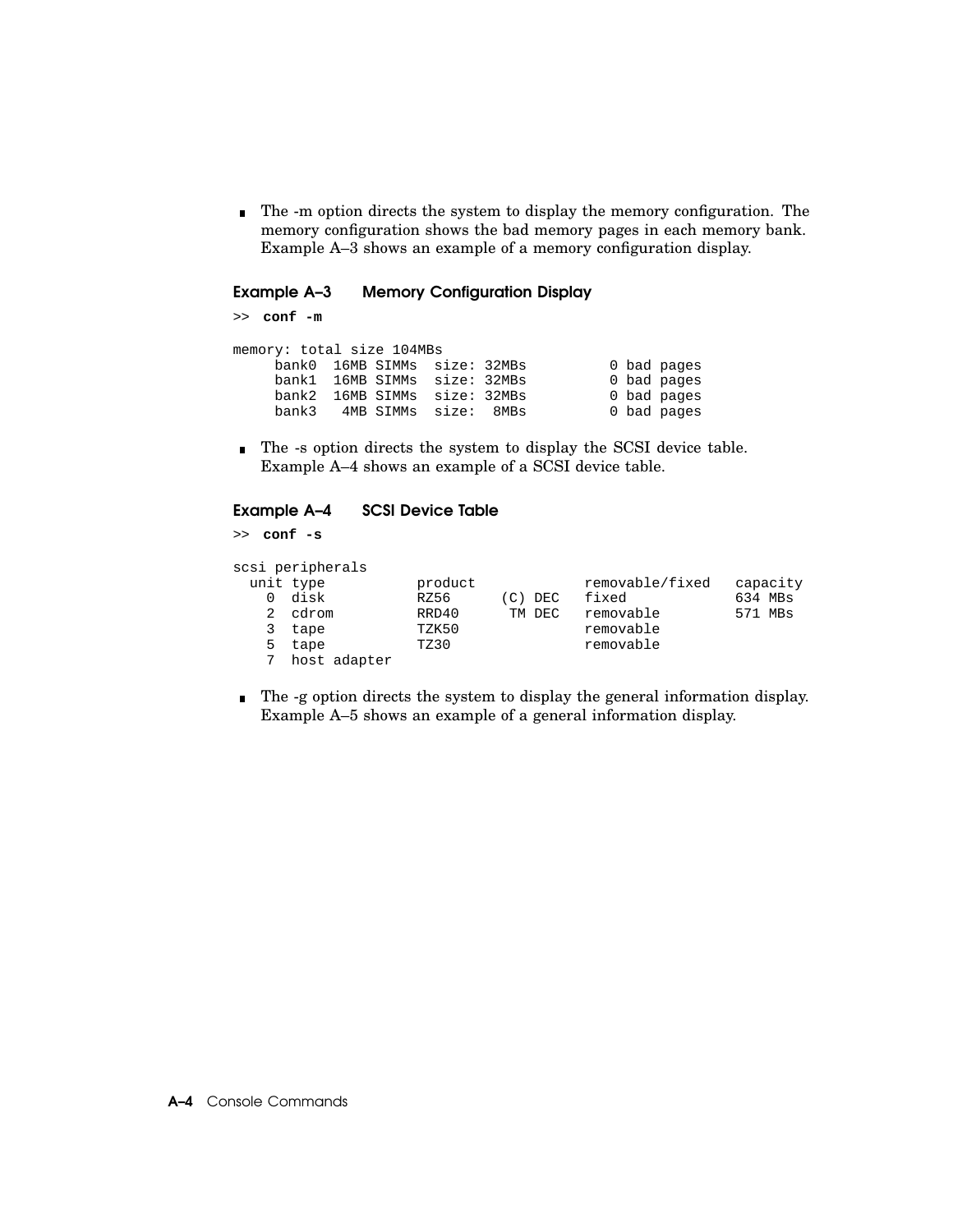Example A–5 General Information Display

```
>> conf -g
hardware: revision 1
firmware: revision 1
cpu: revision 2.32
fpu: revision 3.32
security switch: unsecure mode
password: clear
eeprom: valid
ethernet hardware address: 08-00-2b-12-7f-58
option board: not present
```
## A.3 Continue Command (continue)

This command causes the CPU to begin executing instructions from the address currently stored in the program counter. The format of this command is as follows:

#### **continue**

*Note You can use this command to return to the operating system from the console mode. This works only if you have set the variable* bootmode *so that you entered console mode by pressing the halt/reset button.*

## A.4 Deposit Command (d)

This command deposits a single byte, halfword or word value at the specified address. The format for this command is as follows:

#### **d [[[-(b |h| w)] [ADDR]] | [-H reg-name]] VAL**

- The -b option indicates a single byte.
- The -h option indicates a halfword.
- The -w option indicates a word.  $\blacksquare$
- *Note If you do not specify any of these options, the system uses the default option, -w.*
	- The parameter ADDR represents a virtual address. For example, to examine physical address location 0, enter an ADDR value of 0x80000000.
- *Note When you do not enter an address, the default address is the address one location above the last address accessed by the last e (examine), or d (deposit) command.*
	- The -H option indicates that you are depositing the value to a register in the halt state memory block.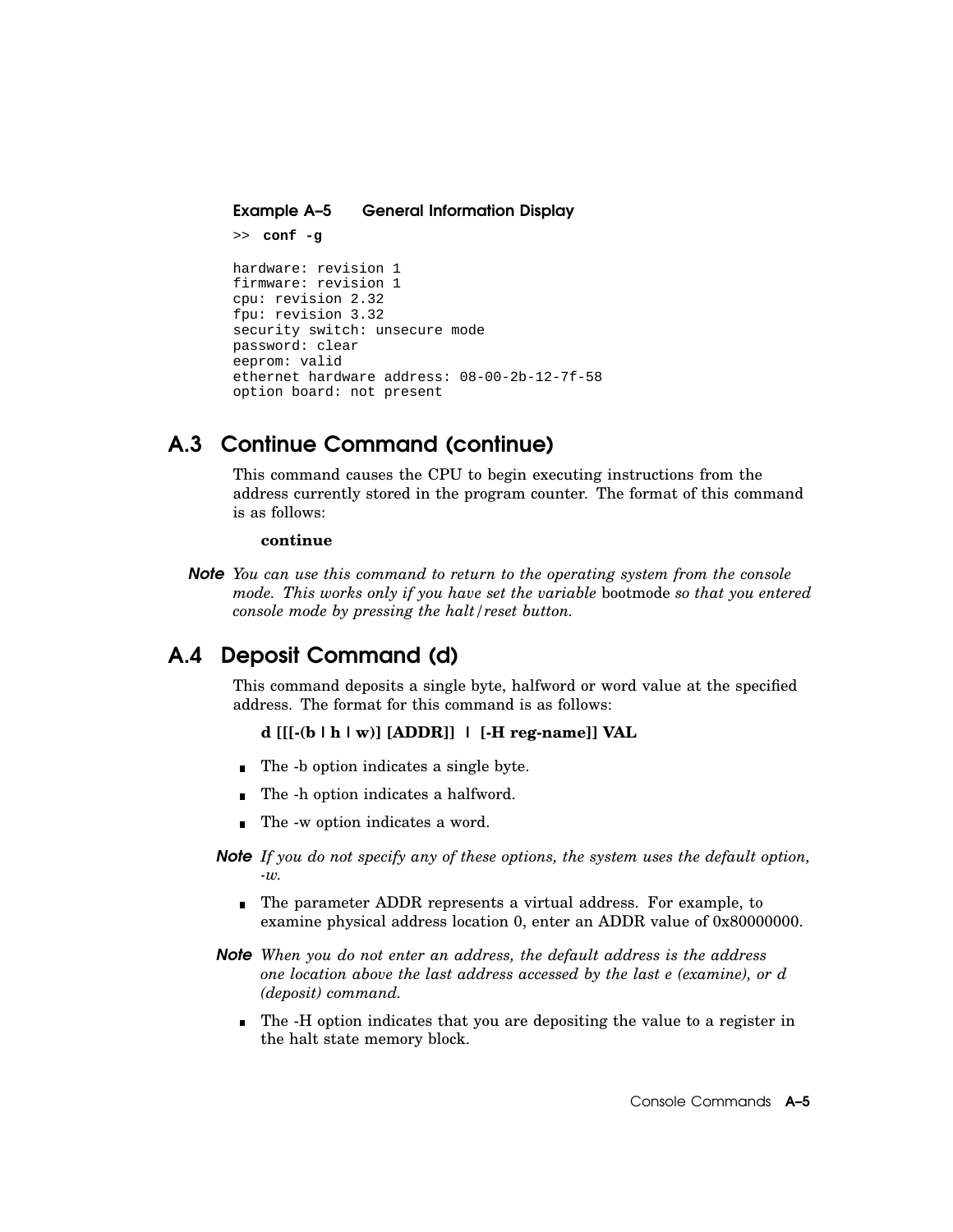- The parameter reg-name represents the name of a particular R3000  $\blacksquare$ internal register.
- The parameter VAL represents a specific numeric value.

## A.5 Disable Command (disable)

This command removes a console device from the current list of enabled console devices.

#### **disable DEV**

- The parameter DEV is an ASCII string representing the console device you  $\blacksquare$ want to disable. You can enter the following values:
	- $\bullet$  tty(0)
	- $\bullet$  tty(1)
	- $\overline{\text{tty}(2)}$
	- $\overline{\text{tty}(3)}$

If you do not enter a value for DEV, the system displays the current list of enabled console devices.

## A.6 Dump Command (dump)

This command shows a formatted display of the contents of memory. The format of this command is as follows:

```
dump [-H] | [[[[-(b |h| w)] [-(o |d|u| x | c | B)]] | [-I]] RNG]
```
- The -H option displays the contents of the halt state memory block.  $\blacksquare$
- The -b option displays memory in bytes.  $\blacksquare$
- The -h option displays memory in halfwords.  $\blacksquare$
- The -w option displays memory in words.  $\blacksquare$
- *Note When you do not specify any of the options -b, -h, or -w, the system uses the default option, -w.*
	- The -o option displays memory in octal format.
	- The -d option displays memory in decimal format.  $\blacksquare$
	- The -u option displays memory in unsigned decimal format.  $\blacksquare$
	- $\blacksquare$ The -x option displays memory in hexadecimal format.
	- The -c option displays memory in ASCII format.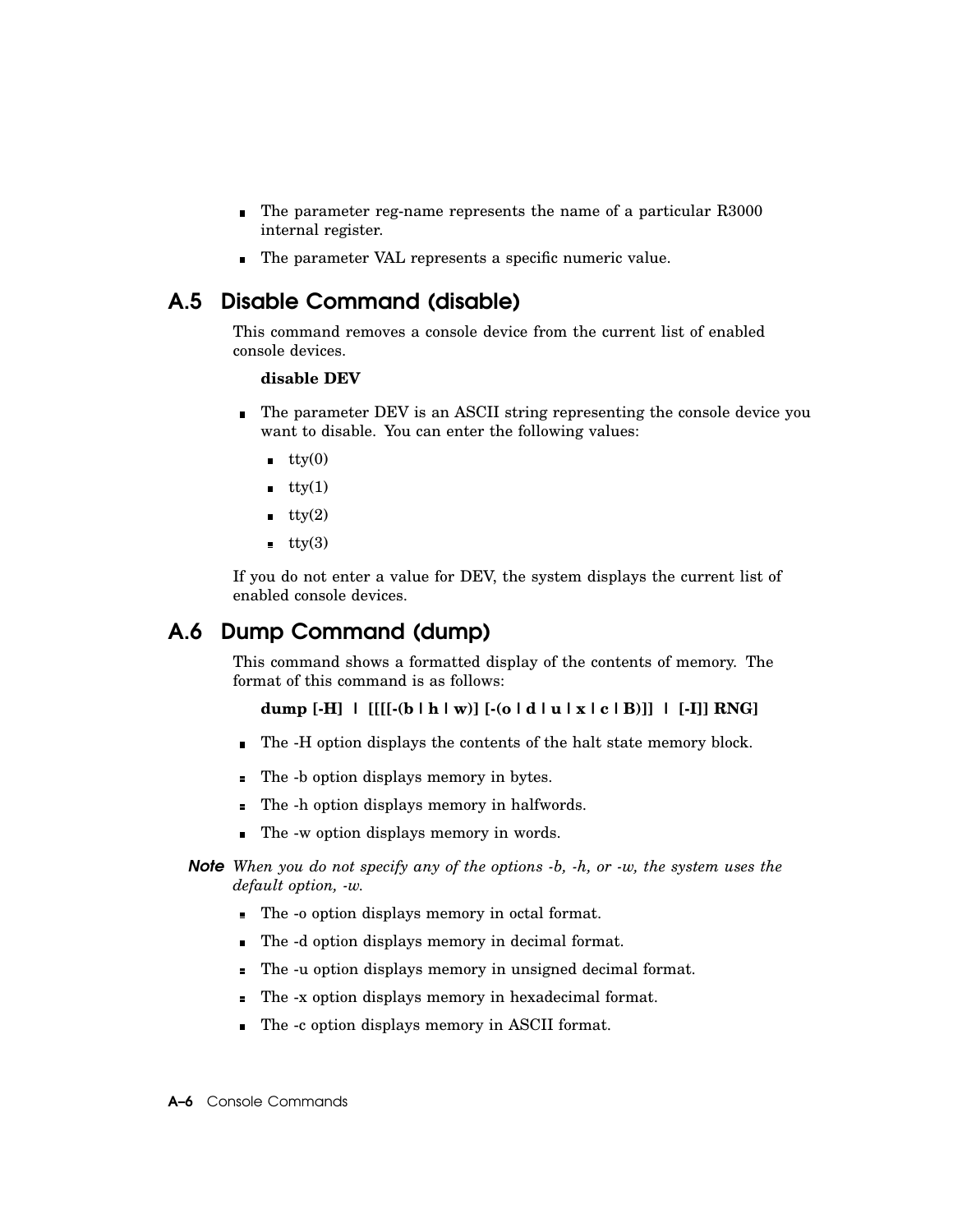- The -B option displays memory in binary format.
- The -I option displays the contents of memory in R3000 assembly language format. Example A–6 shows an example of the dump -I display.

#### Example A–6 The dump -I Display

>> **dump -I 0x80030200:0x80030220**

| 0x80030200:    | c048228  | jal   | 0x801208a0   |
|----------------|----------|-------|--------------|
| 0x80030204:    | 2021     | addu  | a0,zero,zero |
| 0x80030208:    | 8fbf0014 | lw    | ra, 0x14(sp) |
| $0x8003020c$ : | 27bd0018 | addiu | sp,0x18      |
| 0x80030210:    | 3e00008  | ήr    | ra           |
| 0x80030214:    | 0        | nop   |              |
| 0x80030218:    | 27bdffe8 | addiu | sp, Oxffe8   |
| $0x8003021c$ : | afbf0014 | SW    | ra, 0x14(sp) |
|                |          |       |              |

The parameter RNG indicates a range of memory contents that the system displays. You can specify the memory range in three different ways:

- ADDR displays the contents of a single address location specified by the  $\overline{\phantom{0}}$ parameter ADDR.
- ADDR#CNT displays the contents of a number of address locations. The parameter ADDR specifies the address of the first location that is displayed. The parameter CNT specifies the number of address locations to be displayed after the starting address.
- ADDR1:ADDR2 displays the contents of the address locations between  $\qquad \qquad$ the two addresses specified by ADDR1 and ADDR2.

## A.7 Examine Command (e)

This command displays the byte, halfword, or word at a specified address. The format of this command is as follows:

#### **e [-(b |h| w)] [ADDR]**

- The -b option indicates a single byte.
- The -h option indicates a halfword.  $\blacksquare$
- The -w option indicates a word.  $\blacksquare$
- *Note When you do not specify any of the options -b, -h, or -w, the system uses the default option, -w.*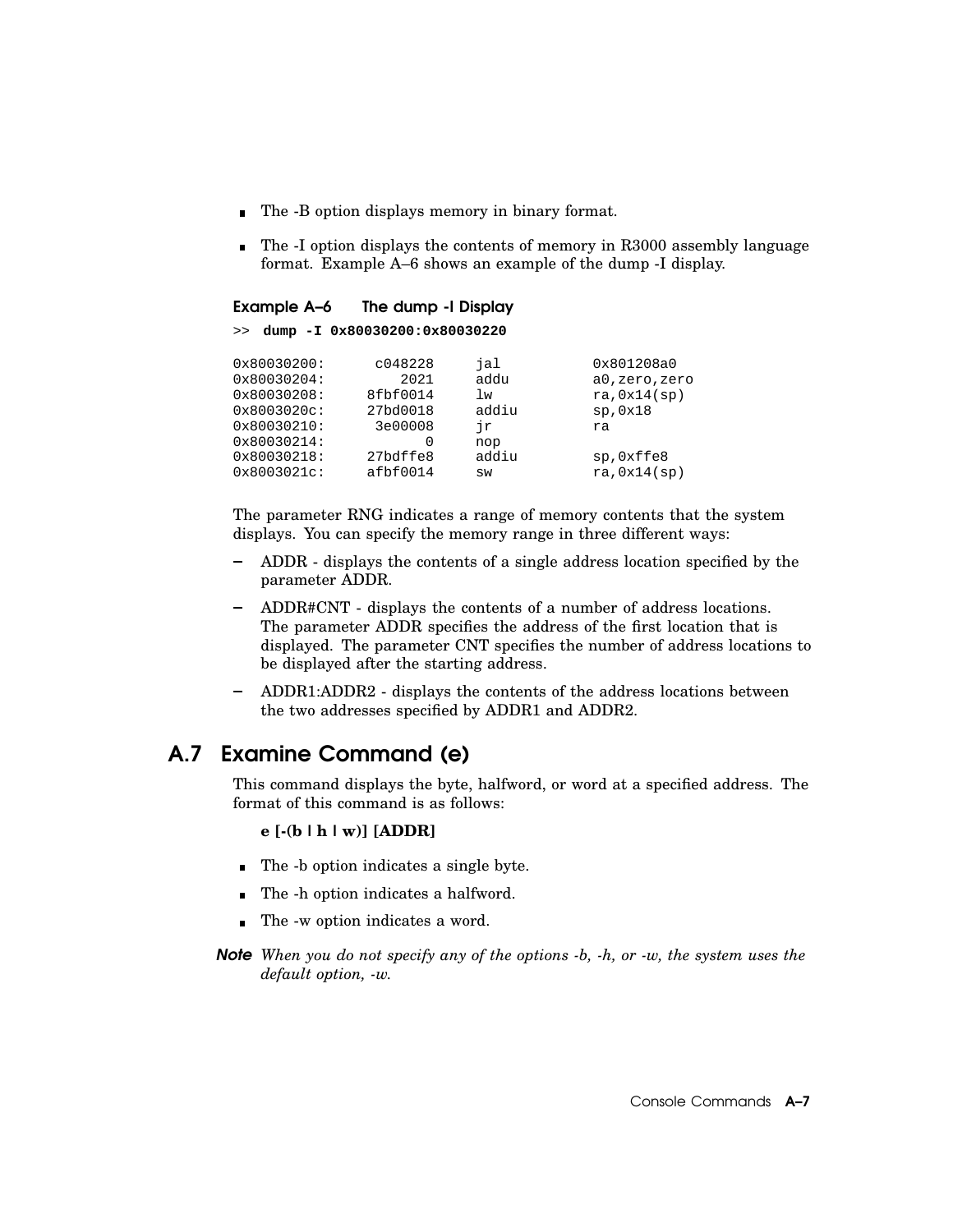The parameter ADDR represents a virtual address. For example, when you want to examine the contents of physical address location 0, enter an ADDR value of 0x80000000.

## A.8 Enable Command (enable)

This command adds a console device to the current list of enabled console devices.

#### **enable DEV**

- The parameter DEV is an ASCII string representing the console device you want to enable. You can enter the following values:
	- $\mathbf{t}$ tty $(0)$
	- $\text{tty}(1)$
	- $\text{try}(2)$
	- $\overline{\text{tty}(3)}$

If you do not enter a value for DEV, the system displays the current list of enabled console devices.

## A.9 Fill Command (fill)

This command places the value that you specify in the range of memory locations that you specify. When you do not specify a value, the system puts zeros in the range of memory locations that you specify. The format of this command is as follows:

#### **fill [-(b |h| w)] [-v VAL] RNG**

- The -b option indicates a single byte.  $\blacksquare$
- The -h option indicates a halfword.  $\blacksquare$
- The -w option indicates a word.  $\blacksquare$
- The -v option specifies that you are putting the numeric value, represented  $\blacksquare$ by the parameter VAL, into the memory locations that you specified.
- The parameter RNG indicates the range of memory into which the system places the value represented by the parameter VAL. You can specify the memory range in three different ways:
	- ADDR specifies a single address location.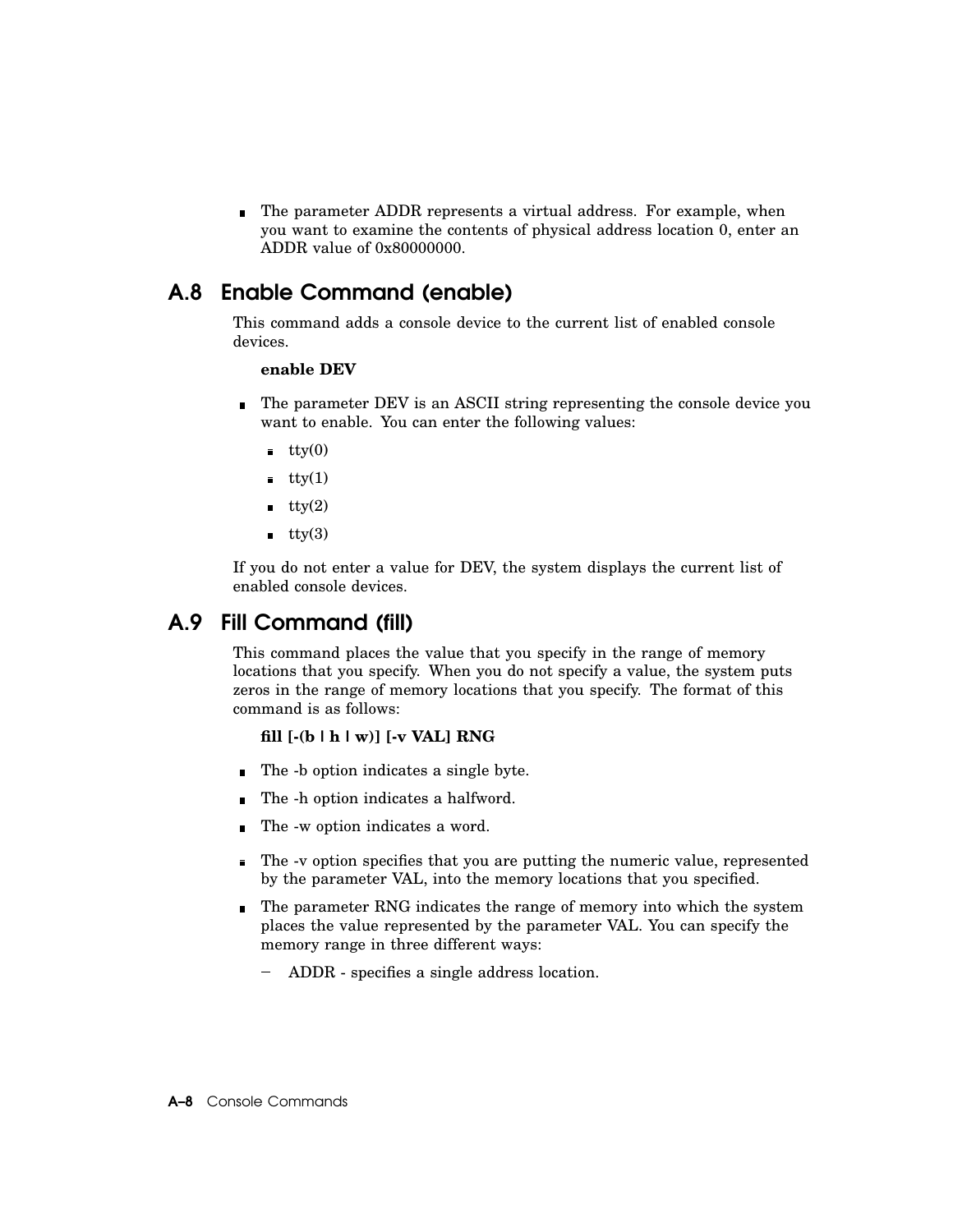- ADDR#CNT displays the contents of a number of address locations. The parameter ADDR specifies the address of the first location that is displayed and the parameter CNT specifies the number of address locations to be displayed after the starting address.
- ADDR1:ADDR2 specifies a range of address locations. The parameter ADDR1 specifies the first address of the range. The parameter ADDR2 specifies the last address of the range.

## A.10 Go Command (go)

This command transfers program control to the specified address. The format of this command is as follows:

**go [PC]**

The parameter PC is the entry point address to which you want to transfer control.

When you do not specify an entry point address, the system uses the entry point address of the program module that the system loaded most recently. If the system has not loaded a program module, it uses address 0 as the entry point address.

## A.11 Help Command (help) (?)

This command displays the correct format of a specified command. The format of this command is as follows:

#### **help [CMD]**

or,

#### **? [CMD]**

The parameter CMD represents the command for which you need information. When you do not specify a command, the system displays the complete console menu. Example A–7 shows the console menu.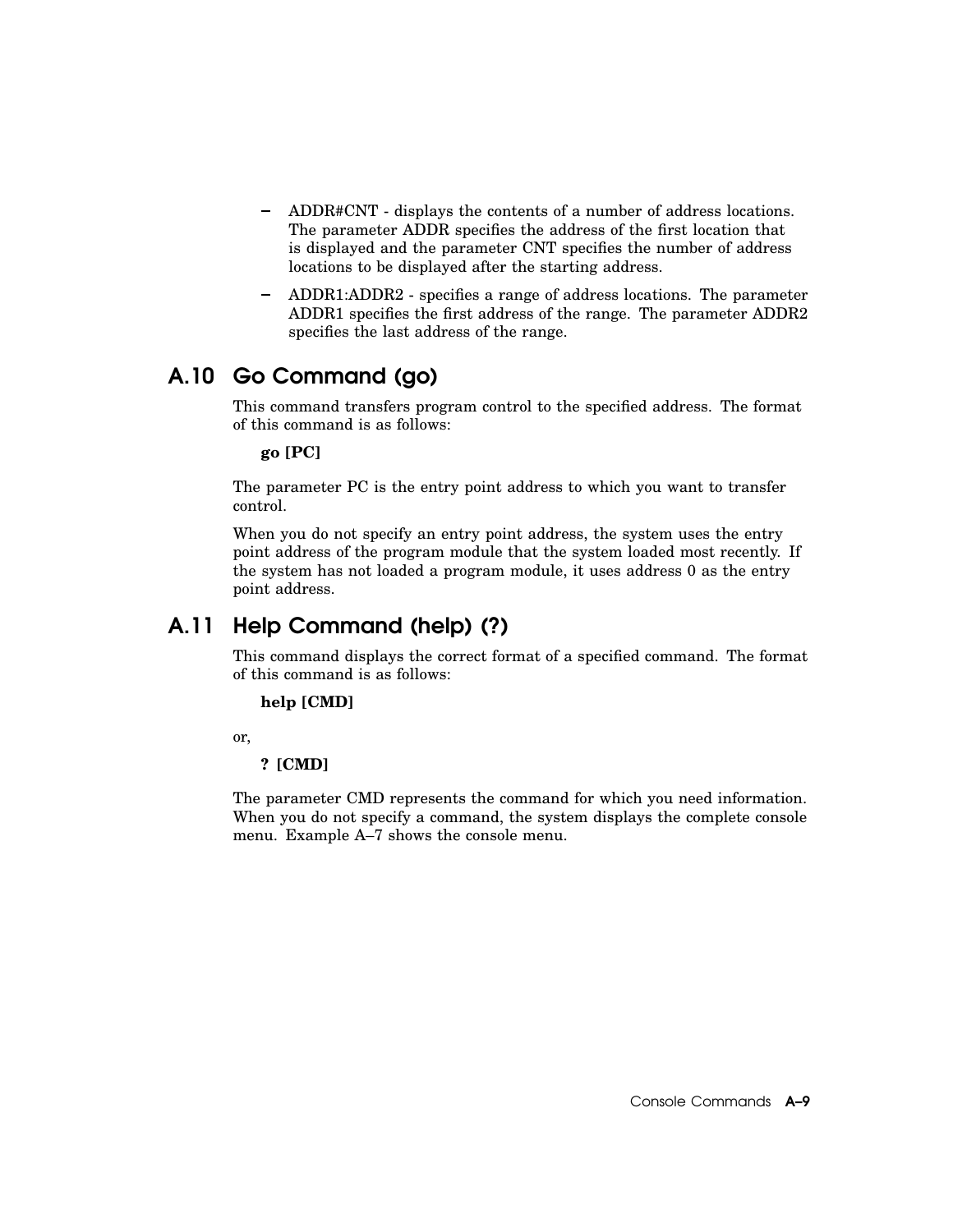#### Example A–7 Console Menu

```
CMD:
  boot [-f FILE] [-(s|m)] [-n] [ARG...]conf [-(b|f|m|s|g)]continue
  d [[[-(b|h|w)] [ADDR]] [[-H reg-name]] VALdisable DEV
  dump [-H] | [ [ [ [ - (b|h|w)] [ - (o|d|u|x|c|B)]] ] | [-I]] RNG]
  e [-(b|h|w)] [ADDR]
  enable DEV
  fill [-(b|h|w)] [-v VAL] RNGgo [PC]]
 help [CMD]
 init
 passwd [-(c|s|u)]
 printenv [EVAR...]
  setenv EVAR STR
 scsi [?]
  test [?] | [[-v] [-(f|h)] [-r[REPS]] [ -s] TNUM [param2 parm3 ...]unsetenv EVAR
  ? [CMD]
RNG:
 ADDR#CNT
  ADDR:ADDR
```
## A.12 Init Command (init)

This command performs a full system initialization. The format of this command is as follows:

**init**

The init command performs the same initialization procedure that is performed when you turn on the system unit, or when you press the halt/reset button. However, the system does not execute the power-up self-test.

## A.13 Password Command (passwd)

This command allows you to perform the following:

- Enter privileged console mode
- Set a new password
- Clear the currently stored password
- Exit privileged console mode  $\blacksquare$

The format of the command is as follows:

**passwd [-(c | s |u)]**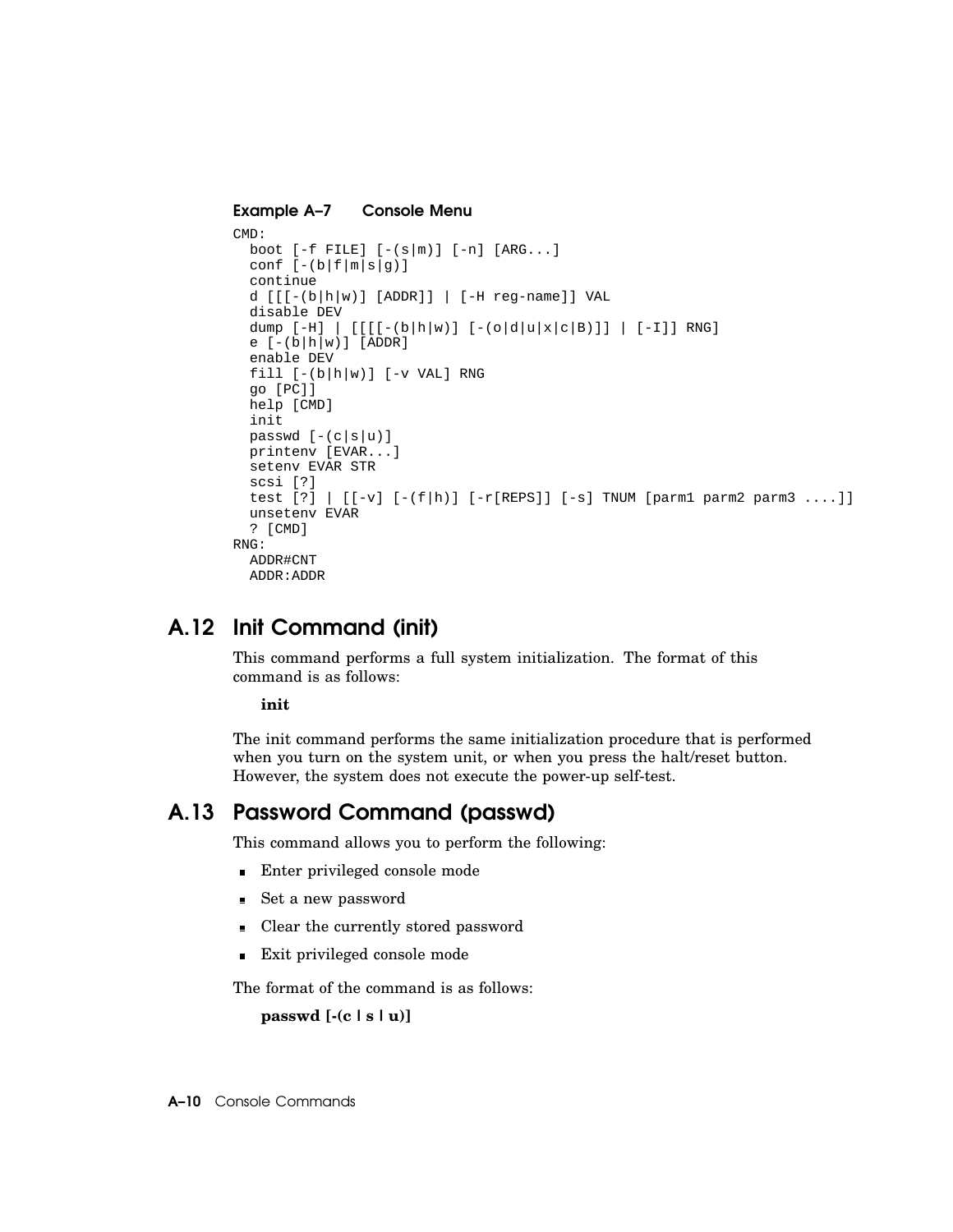When you do not specify any of the options in the command, the system prompts you for the system password. Enter the password.

*Note The system does not display the password as you enter it.*

When the password you enter matches the current system password, you enter privileged console mode.

When the password you enter does not match the current system password, you remain in unprivileged console mode. Also, the system maintains a record of the number of incorrect passwords entered.

- The -c option allows you to clear the system password. This is equivalent  $\blacksquare$ to disabling system security.
- The -s option allows you to set the system password. The system prompts you for a password twice. When you enter the same password each time, the system accepts the password you enter as the new system password.
- The -u option assigns you an unprivileged status.

## A.14 Print Environment Command (printenv)

This command displays the current value of the specified environment variable. The format of this command is as follows:

#### **printenv [EVAR...]**

The parameter EVAR represents the variable, the value of which, you want to display. When you do not specify a variable, the system displays a table showing the values of all the environment variables. Example A–8 is a typical environment variable table.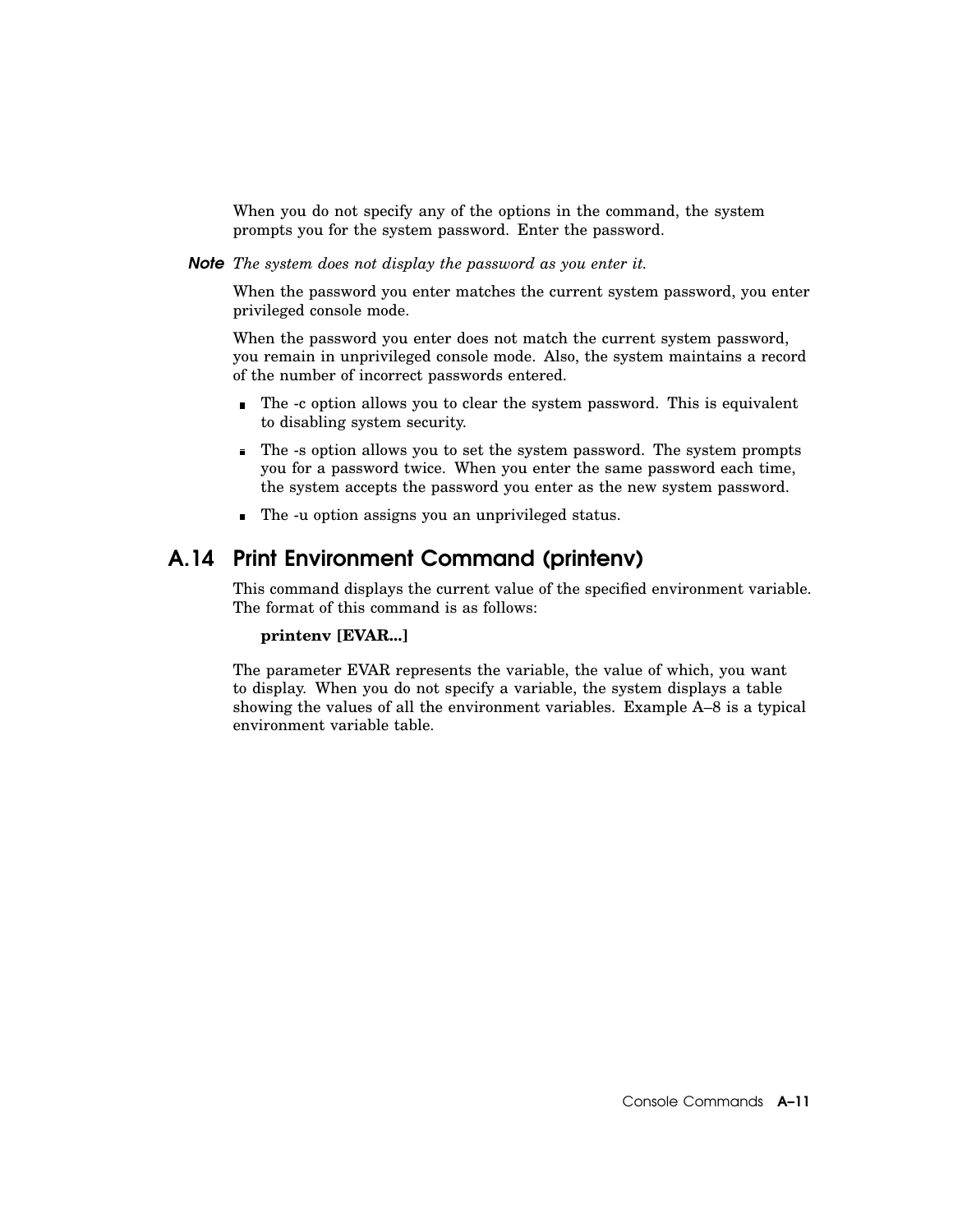#### Example A–8 Environment Variable Table

```
bootpath=rz()vmunix
bootmode=a
console=0
scsiid0=7
iooption=0x0
baud0=9600
systype=0x820c0101
inetaddr=0
baud1=9600
baud2=9600
baud3=9600
bitmap=0xa07ff800
bitmaplen=0x200
```
The system puts environment variables into classes according to the type of memory in which they reside as follows:

- volatile the system stores the value of the variable in memory that is lost when you switch the power off
- nonvolatile the system stores the value of the variable in memory that is not lost when you switch the power off
- initialized the console program automatically initializes the memory that stores the values of these variables.

Table A–1 describes the types of the default environment variables.

| <b>Variable</b> | Type        | <b>Description</b>                                                                                                                                                                                             |
|-----------------|-------------|----------------------------------------------------------------------------------------------------------------------------------------------------------------------------------------------------------------|
| baud0           | Nonvolatile | Baud rate of the tty(0) terminal line. The<br>allowed values are as follows: 75, 110, 134, 150,<br>300, 600, 1200, 2400, 4800, 9600 (default). The<br>system enables this terminal line at power-up.           |
| baud1           | Initialized | Baud rate of the $tty(1)$ terminal line. The<br>allowed values are as follows: 75, 110, 134, 150,<br>300, 600, 1200, 2400, 4800, 9600 (default). The<br>system disables this terminal line at power-up.        |
| baud2           | Initialized | Baud rate of the $\text{tty}(2)$ terminal line. The<br>allowed values are as follows: 75, 110, 134, 150,<br>300, 600, 1200, 2400, 4800, 9600 (default). The<br>system disables this terminal line at power-up. |
|                 |             | (continued on next page)                                                                                                                                                                                       |

Table A–1 Default Environment Variables

A–12 Console Commands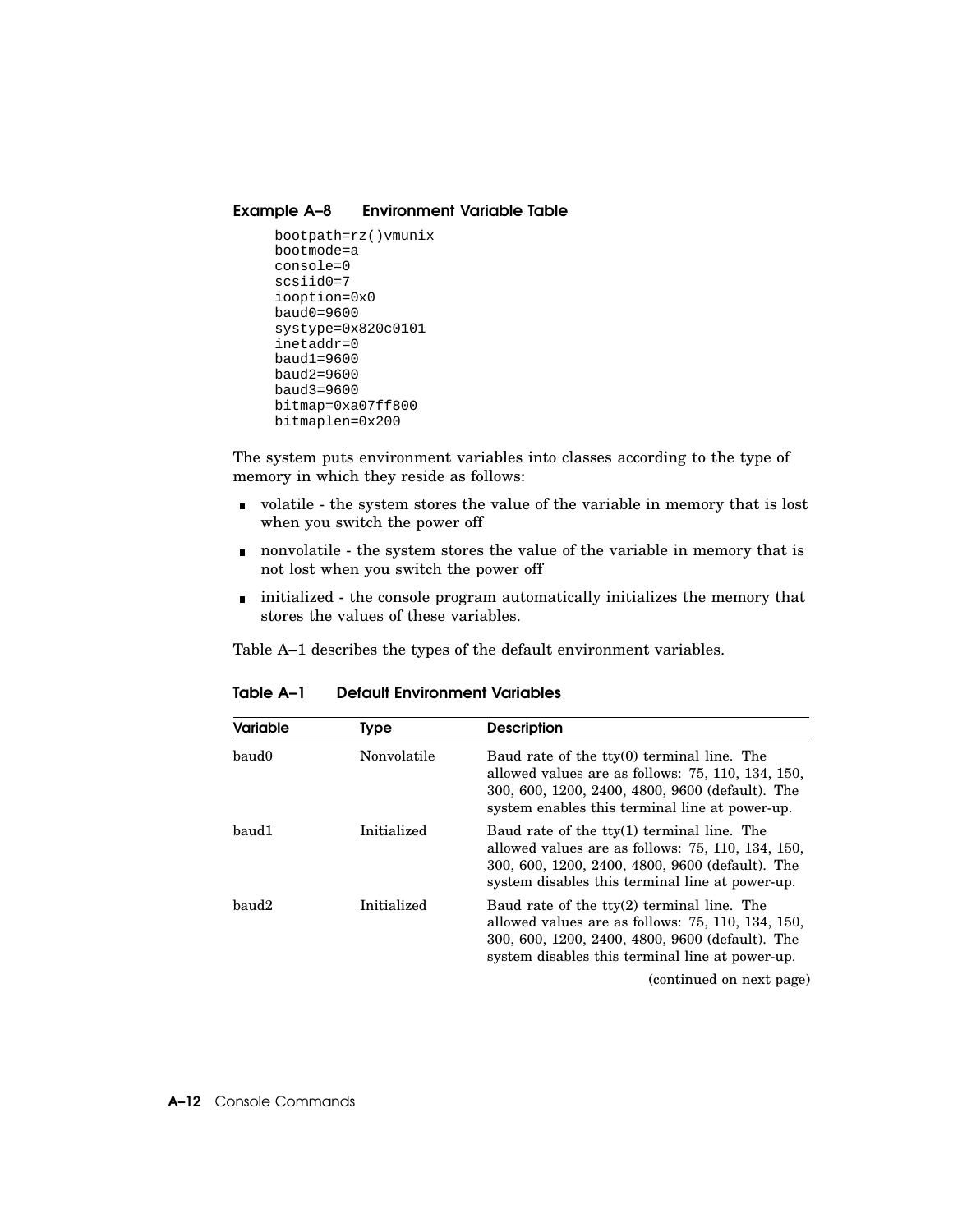Table A–1 (Cont.) Default Environment Variables

| Variable  | <b>Type</b> | <b>Description</b>                                                                                                                                                                                                                                                                                                                         |  |
|-----------|-------------|--------------------------------------------------------------------------------------------------------------------------------------------------------------------------------------------------------------------------------------------------------------------------------------------------------------------------------------------|--|
| baud3     | Initialized | Baud rate of the tty(3) terminal line. The<br>allowed values are as follows: 75, 110, 134, 150,<br>300, 600, 1200, 2400, 4800, 9600 (default). The<br>system enables this terminal line at power-up.                                                                                                                                       |  |
| bootpath  | Nonvolatile | A string containing the complete boot path<br>specification. The boot path has two fields: the<br>boot device and the boot file (see Section A.1)                                                                                                                                                                                          |  |
| bootmode  | Nonvolatile | A one character control code that specifies the<br>action taken by the console program at power-up<br>or when you press the halt/reset button. The<br>allowed control characters are as follows:                                                                                                                                           |  |
|           |             | a - automatically boots the system from<br>п<br>the device and file specified in the bootpath<br>variable                                                                                                                                                                                                                                  |  |
|           |             | d - halts the system before running the<br>$\blacksquare$<br>power-up diagnostics                                                                                                                                                                                                                                                          |  |
|           |             | h - enables the halt interrupt mechanism<br>П                                                                                                                                                                                                                                                                                              |  |
| bitmap    | Initialized | The hexadecimal address of the memory bitmap<br>table. The memory bitmap table is a vector<br>of words. Each bit in each word corresponds<br>to a page in memory. If the bit is set to 1,<br>the memory page is good and available to the<br>system. If the bit is set to 0, the page is bad. Do<br>not change the value of this variable. |  |
| bitmaplen | Initialized | The length of the memory bitmap in words. Do<br>not change the value of this variable.                                                                                                                                                                                                                                                     |  |
| inetaddr  | Initialized | Specifies the internet address that BOOTP uses.<br>The default value is 0.                                                                                                                                                                                                                                                                 |  |
| iooption  | Nonvolatile | Specifies the type of Input/Output Option<br>present.                                                                                                                                                                                                                                                                                      |  |
| console   | Nonvolatile | Always selects tty (0).                                                                                                                                                                                                                                                                                                                    |  |
| scsiid0   | Nonvolatile | Specifies the SCSI ID number assigned to the<br>SCSI bus adapter. The default value is 7.                                                                                                                                                                                                                                                  |  |
|           |             | (continued on next page)                                                                                                                                                                                                                                                                                                                   |  |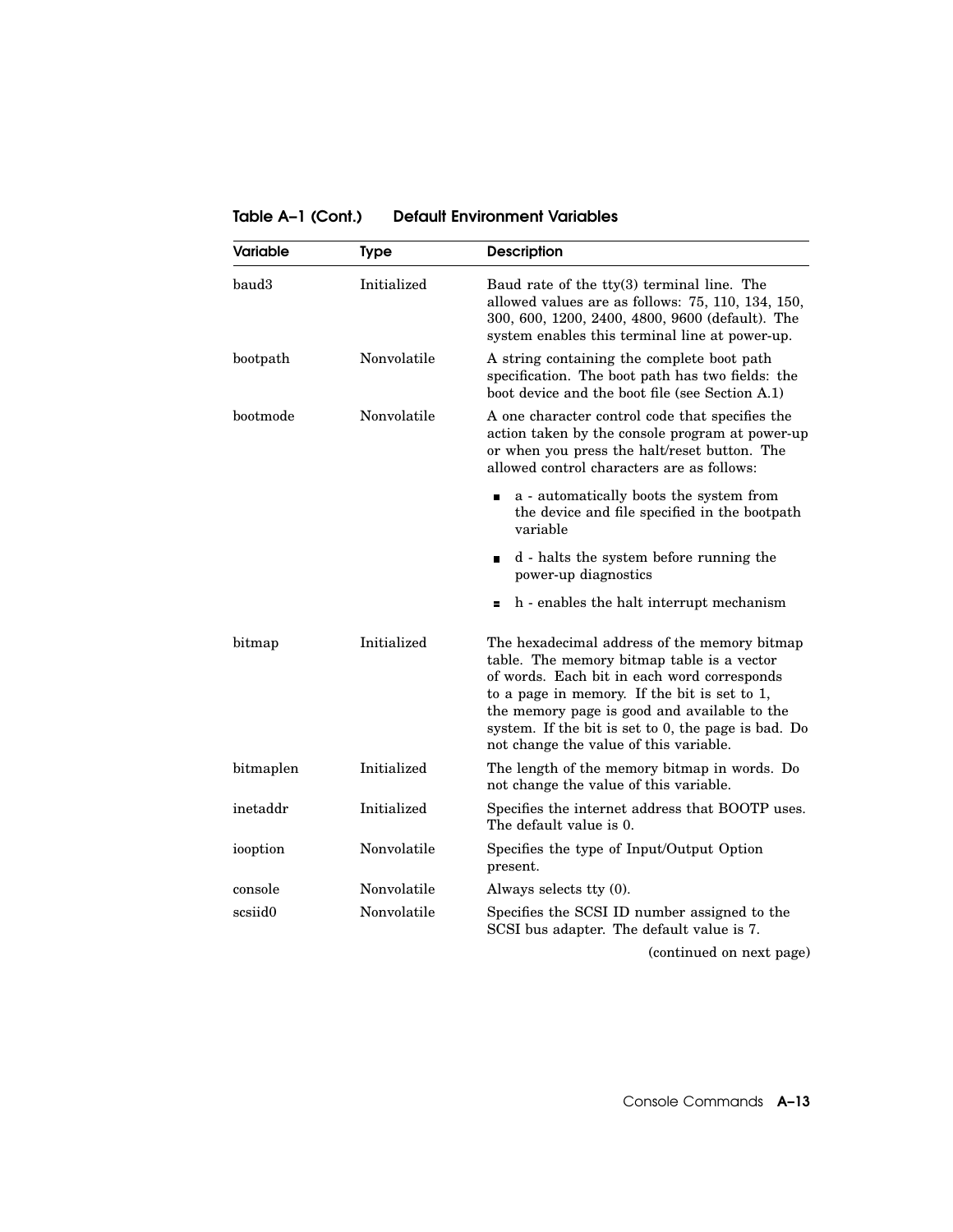Table A–1 (Cont.) Default Environment Variables

| <b>Variable</b> | <b>Type</b> | <b>Description</b>                                                                                                                                              |
|-----------------|-------------|-----------------------------------------------------------------------------------------------------------------------------------------------------------------|
| systype         | Initialized | Provides information identifying the CPU type.<br>the firmware revision level, and the hardware<br>revision level. Do not change the value of this<br>variable. |

## A.15 Set Environment Command (setenv)

This command assigns a new value to the specified environment variable. The format of this command is as follows:

#### **setenv EVAR STR**

- The parameter EVAR is the variable that you want to set.
- The parameter STR is the string value, to which you want to set the  $\blacksquare$ variable.

Table A–1 provides descriptions of the default environmental variables that the system sets up. You can add your own environment variables but these variables are stored in volatile memory. The environment variables table can contain up to 16 variables, a total of 256 characters.

## A.16 SCSI Command (scsi)

This command allows you to inquire, test, and reset devices on the SCSI bus. The format of this command is as follows:

#### **scsi [?]**

When you enter the command scsi ?, the system displays a summary of the scsi commands that you can enter. Example A–9 shows the scsi command summary that the system displays.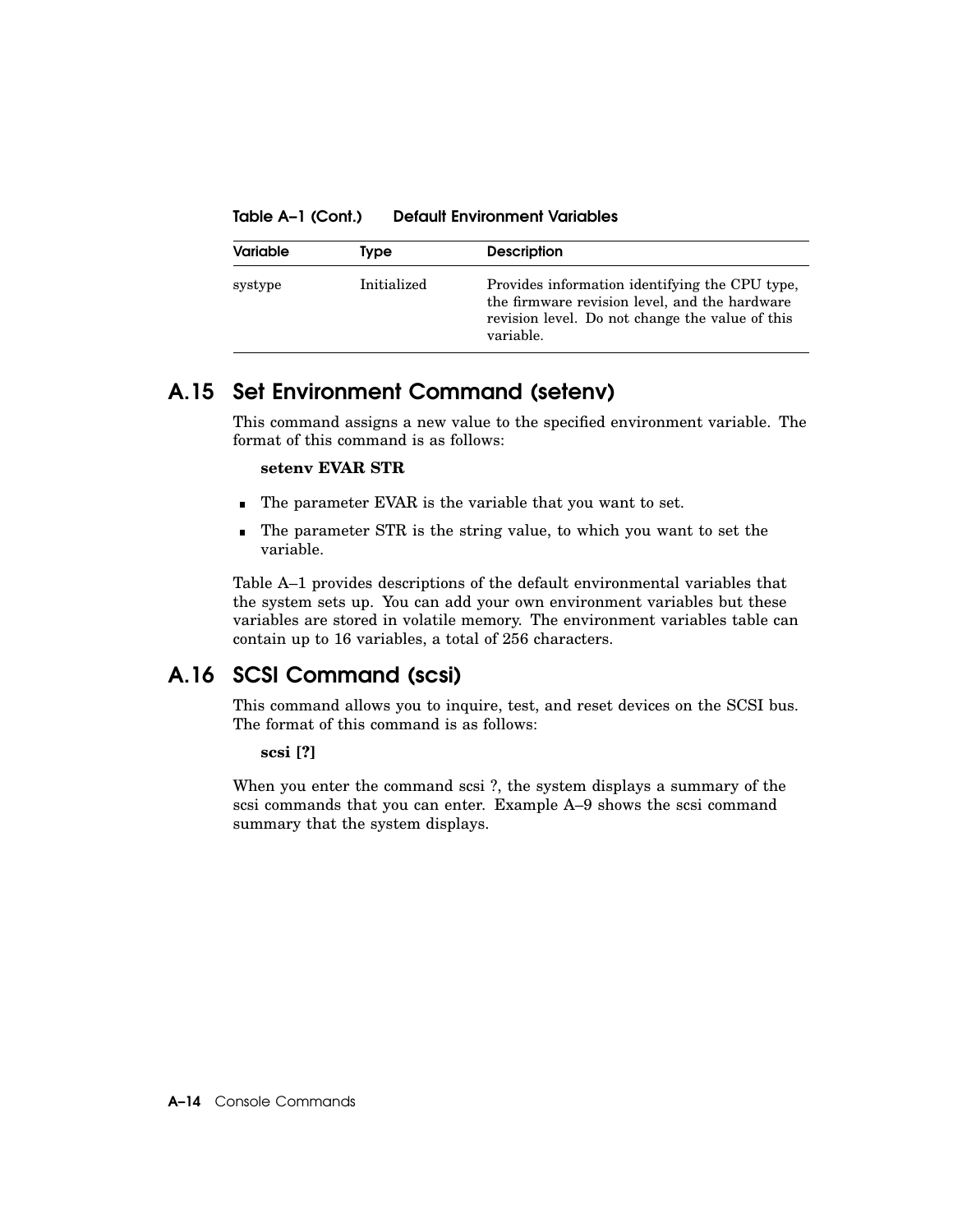| scsi | a1  | a2   | a3                |                                                |
|------|-----|------|-------------------|------------------------------------------------|
|      | rs  |      |                   | Reset the SCSI bus                             |
|      | ri  |      |                   | Reset the sii                                  |
|      | st  |      |                   | Dump the sii status registers                  |
|      | du  |      |                   | Dump all sii registers                         |
|      | cd  | unit | $\lceil r \rceil$ | Read/write test for SCSI hard drives           |
|      | ct  | unit | $\lceil r \rceil$ | Read/write test for TZ30 tape drive            |
|      | cr  | unit | $\lceil r \rceil$ | Read only self test for RRD40 ROM disk drive   |
|      | fm  | unit |                   | Format fixed disk using default parameters     |
|      | iq  | unit |                   | Show inquiry response from <unit></unit>       |
|      | ms  | unit |                   | Show mode sense response from <unit></unit>    |
|      | ry. | unit |                   | Show ready status from <unit></unit>           |
|      | sn  | unit |                   | Show request sense response from <unit></unit> |
|      | sp  | unit |                   | Stop <unit></unit>                             |
|      | sr  | unit |                   | Start <unit></unit>                            |
|      | su  | unit |                   | Setup <unit>, wait for ready status</unit>     |
|      |     |      |                   |                                                |

## A.17 Test Command (test)

Example A–9 SCSI Command Summary

This command allows you to run the ROM based diagnostic test identified by its test number. The format of this command is as follows:

**test [?] | [[-v] [-(f |h)] [-r[REPS]] [-s] TNUM [parm1 parm2 parm3 ....]]**

- The ? option displays a list of the tests and test scripts (groups of tests)  $\blacksquare$ that the system can run.
- The -v option activates the diagnostic report mode for the duration of test  $\blacksquare$ execution.
- The -f option forces the test to continue even if an error is detected. In general, the default is to stop the test on error detection. The exception is test 0x0, which always attempts to run to completion.
- The -h option causes the test command to halt execution when a test failure occurs. There are no exceptions.
- The -r option allows you to repeat a test or test script. The parameter REPS defines the number of times the test repeats. If you do not specify a value for REPS, the test repeats continuously. Press Ctrl/C to stop a repeating test.
- The -s option allows you to create and execute a script of tests. When you specify this option, the system prompts you to enter each test number of the script, one line at a time. End the script by pressing Return twice.
- The parameter TNUM is the number of the test that you want to run. You must enter this number in hexadecimal format.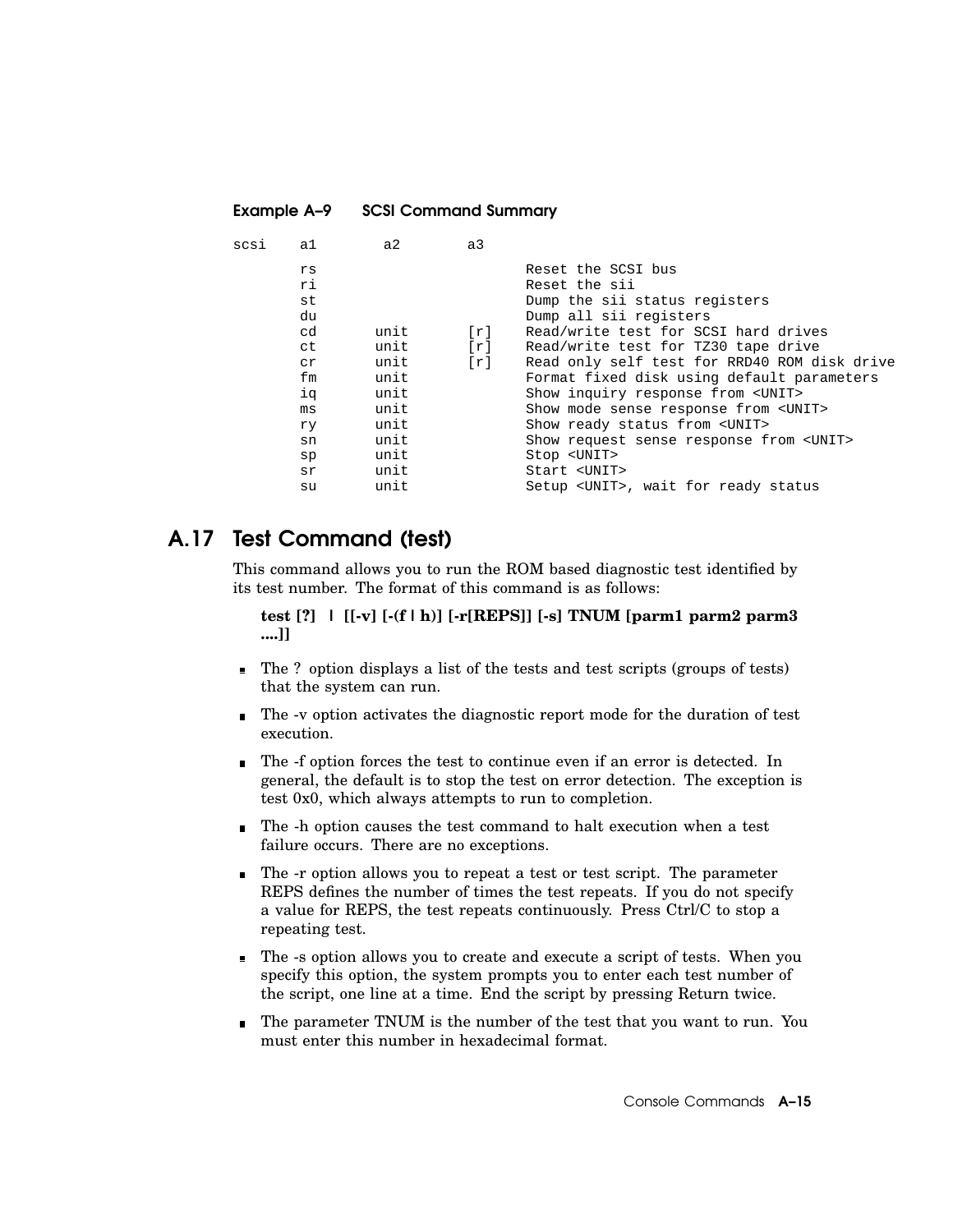■ The parameter parm1, parm2, and so on, are the parameters that you want to pass to the test.

## A.18 Unset Environment Command (unsetenv)

This command removes the specified variable from the environment variables table. The format of this command is as follows:

#### **unsetenv EVAR**

The parameter EVAR represents the variable that you want to remove. Table A–1 contains a description of the environment variables that the system sets up by default.

*Note The unsetenv command has no effect on environment variables that are stored in nonvolatile memory.*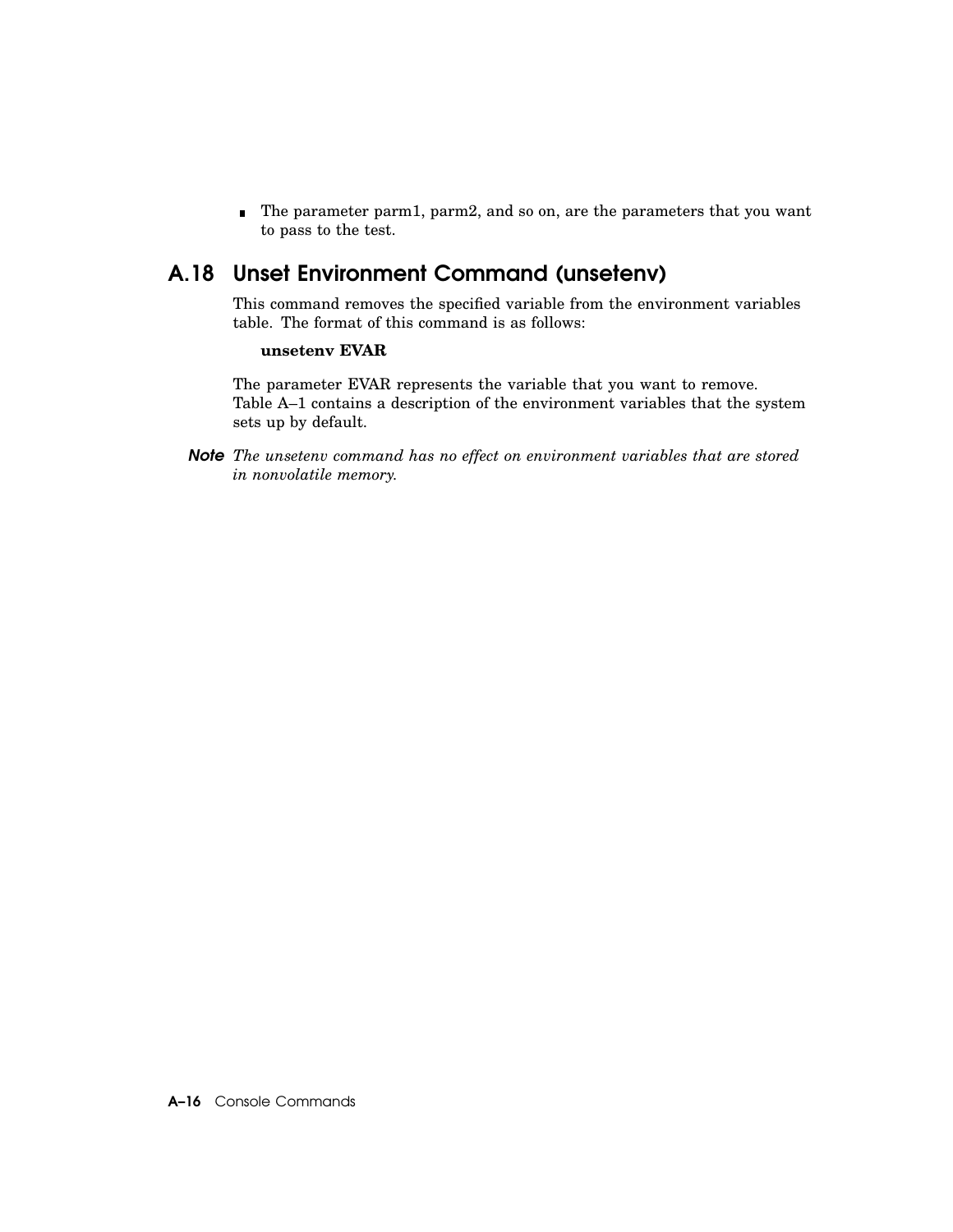# B

## Removable Storage Media

The TZ30 tape drive and RX23 diskette drive, which are options in the DECsystem 5100 system unit, use removable storage media. This appendix contains information on the use and storage of the media used by these devices: tape cartridges and diskettes.

## B.1 Tape Cartridges

The CompacTape cartridge (see Figure B–1) is a 10 cm by 10 cm (4 in. by 4 in.) plastic tape cartridge that can be used by TZ30 or TK50 tape drives. The TZ30 tape drive is supplied with a CompacTape. The CompacTape II is the successor to the CompacTape cartridge. The CompacTape II has tighter tolerances than the CompacTape to support the higher recording densities of the TK70.

The TZ30 can use either CompacTape or CompacTape II cartridge originally written by the TK50. If a CompacTape II cartridge written by a TK70 is used on a TZ30, the TZ30 automatically unloads the tape cartridge, since the TZ30 cannot read the tape cartridge. The green LED will then blink indicating a tape error.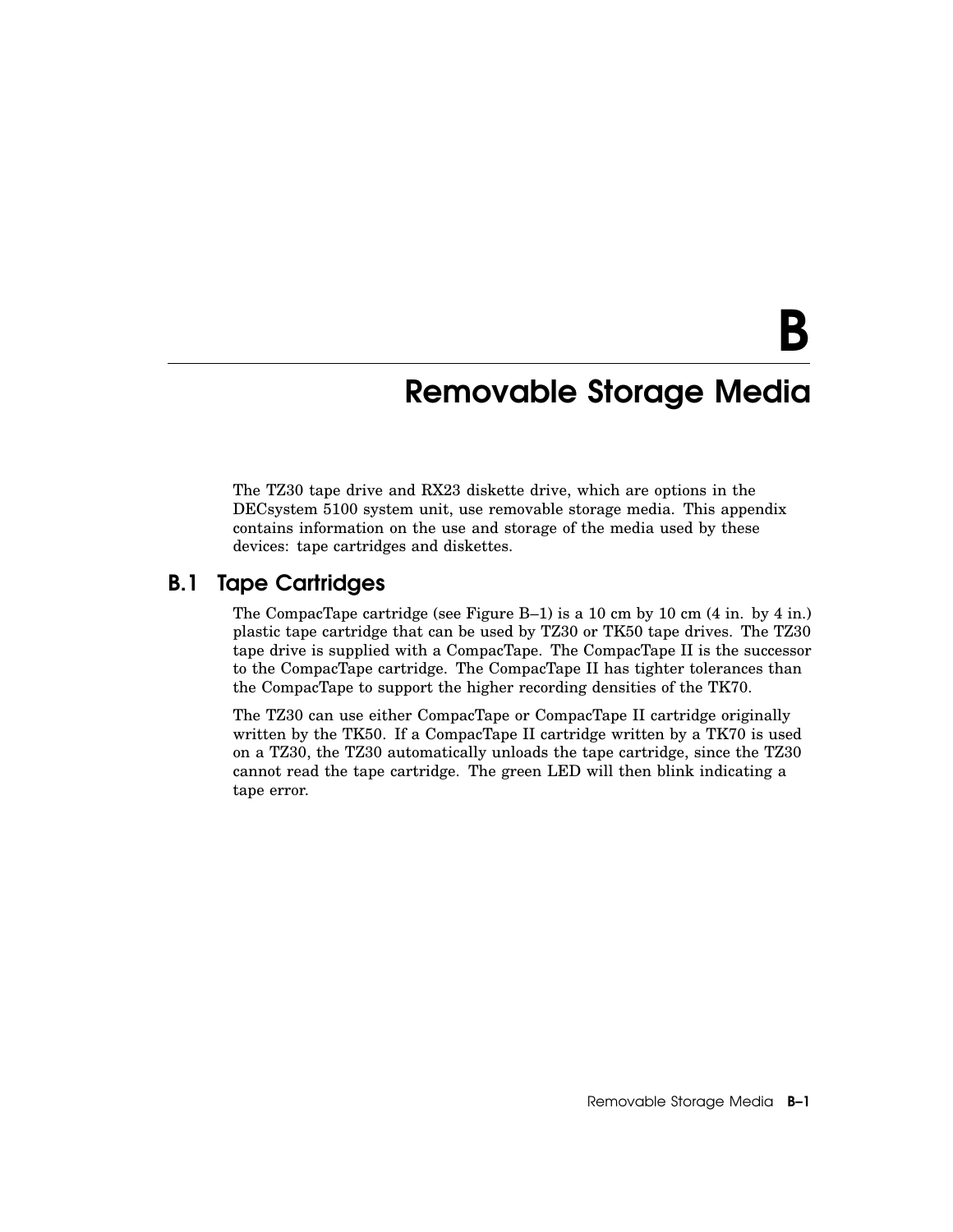

Table B–2 and Table B–1 show the compatibility of CompacTape and CompacTape II tape cartridges to TZ30, TK50, and TK70 tape drives.

|  | Table B–1 | <b>Noninitialized Cartridge Compatibility</b> |  |  |
|--|-----------|-----------------------------------------------|--|--|
|--|-----------|-----------------------------------------------|--|--|

|            | CompacTape (TK50-K) | CompacTape II (TK52-K) |
|------------|---------------------|------------------------|
| TZ30 Drive | Yes                 | Yes                    |
| TK50 Drive | Yes                 | Yes                    |
| TK70 Drive | No                  | Yes                    |

## Table B–2 Initialized Cartridge Compatibility

|                                | TK50 Drive | TK70 Drive | <b>TZ30 Drive</b> |
|--------------------------------|------------|------------|-------------------|
| TZ30 Initialized Cartridge     | R/W        | R          | R/W               |
| TK50 Initialized Cartridge R/W |            | R          | R/W               |
| TK70 Initialized Cartridge NC  |            | R/W        | NC.               |

#### **Key**

 $\mathbf{R} = \mathbf{Read}$  Only R/W = Read/Write

NC = Not Compatible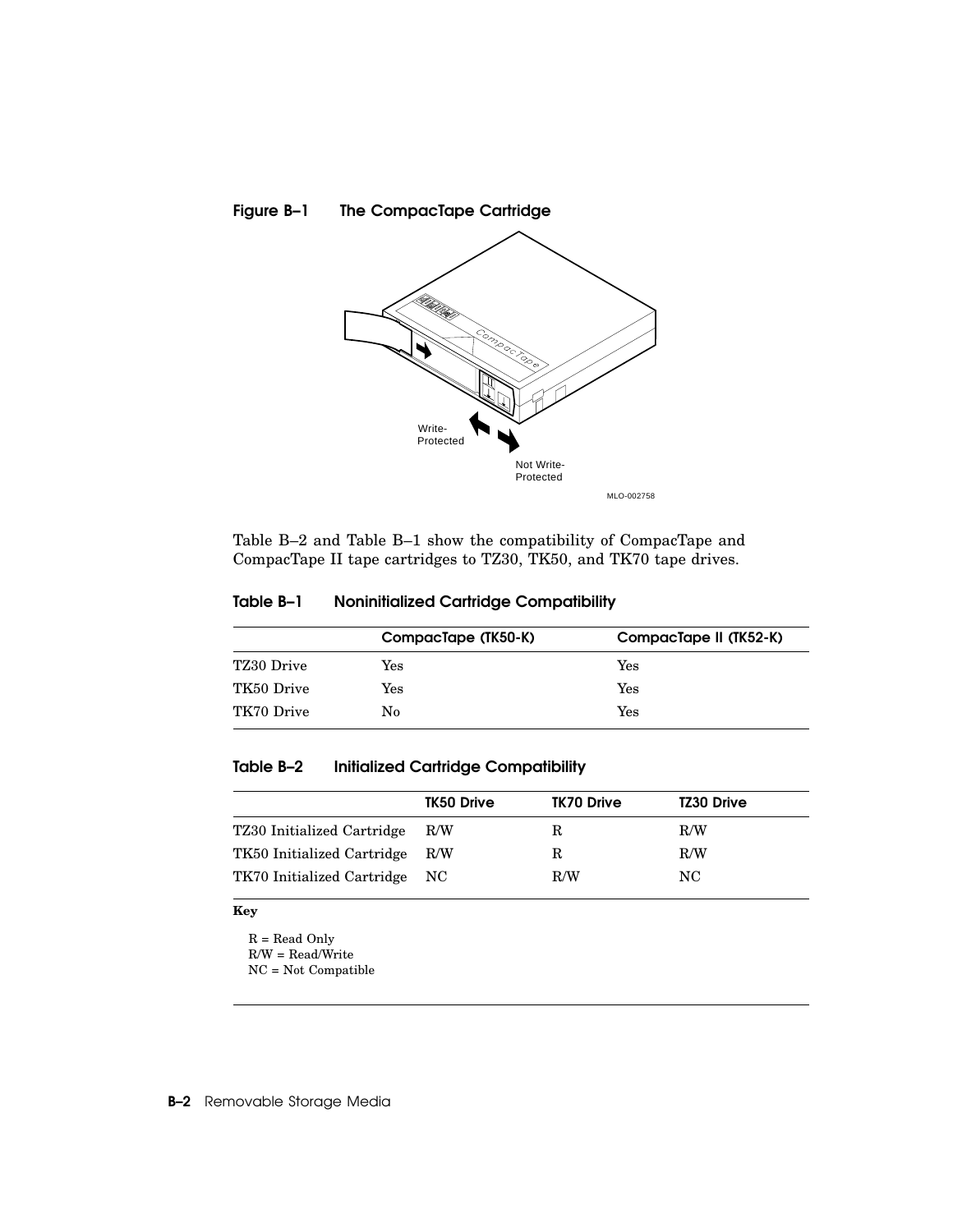## B.1.1 Labeling a Tape Cartridge

Always label tape cartridges. A slot for the label is provided on the front of the cartridge (see Figure B–2). This label is visible when the cartridge is in the drive. Labels or markings on any other part of the cartridge can interfere with proper operation of the drive. Do not write directly on the cartridge with a pen, pencil, or other marking instrument.

The labels supplied with the CompacTape or CompacTape II cartridges have spaces to mark the capacity of the tape cartridge. If data was written to the tape cartridge with a TK50 or a TZ30, tick the 95MB block on the label. If data was written to the tape cartridge with a TK70, tick the 296MB block on the label.

If you use both TK70 and TZ30 drives, remember that the TZ30 is unable to read or write tapes that have originally been written to by the TK70. However, the TK70 can read tapes written by the TZ30 or the TK50.

#### Figure B–2 Labeling a Tape Cartridge



Removable Storage Media **B-3**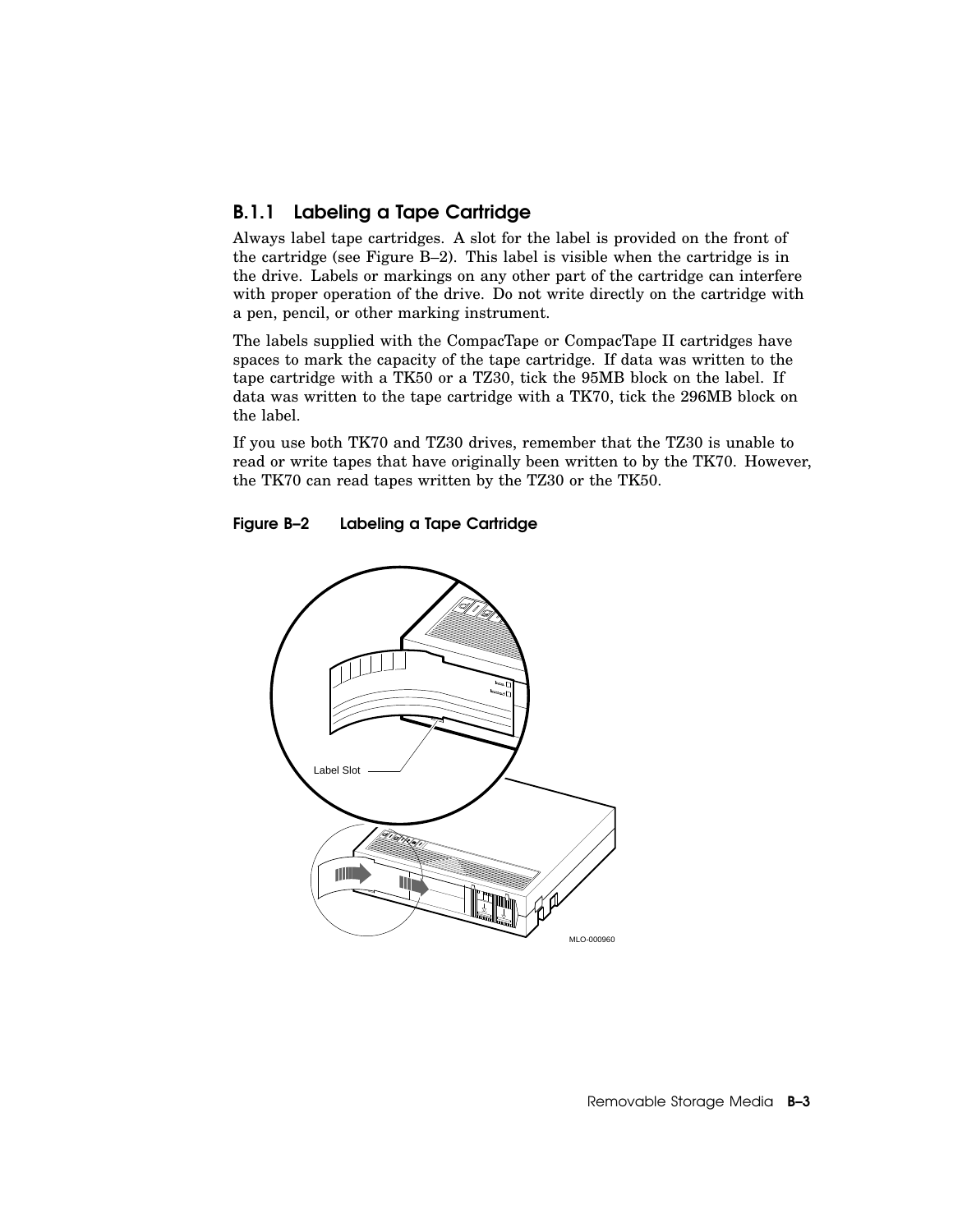## B.1.2 Writing to and Protecting Tape Cartridges

CompacTape and CompacTape II cartridges have a write-protect switch to prevent accidental over-write of data. Write-protecting a tape prevents accidental erasure of information. The system can read information on the tape regardless of the position of the write-protect switch. However, the system cannot write data to a write-protected tape.

**B.1.2.1** Write-Protecting a Tape When you use a tape to install software, set the write-protect switch on the front of the cartridge to the write-protect position.

To write protect a tape, set the write-protect switch to the write-protect position by sliding it left toward the label until it locks in place (see Figure B–3). An orange rectangle appears when the write-protect switch locks in the write-protect position.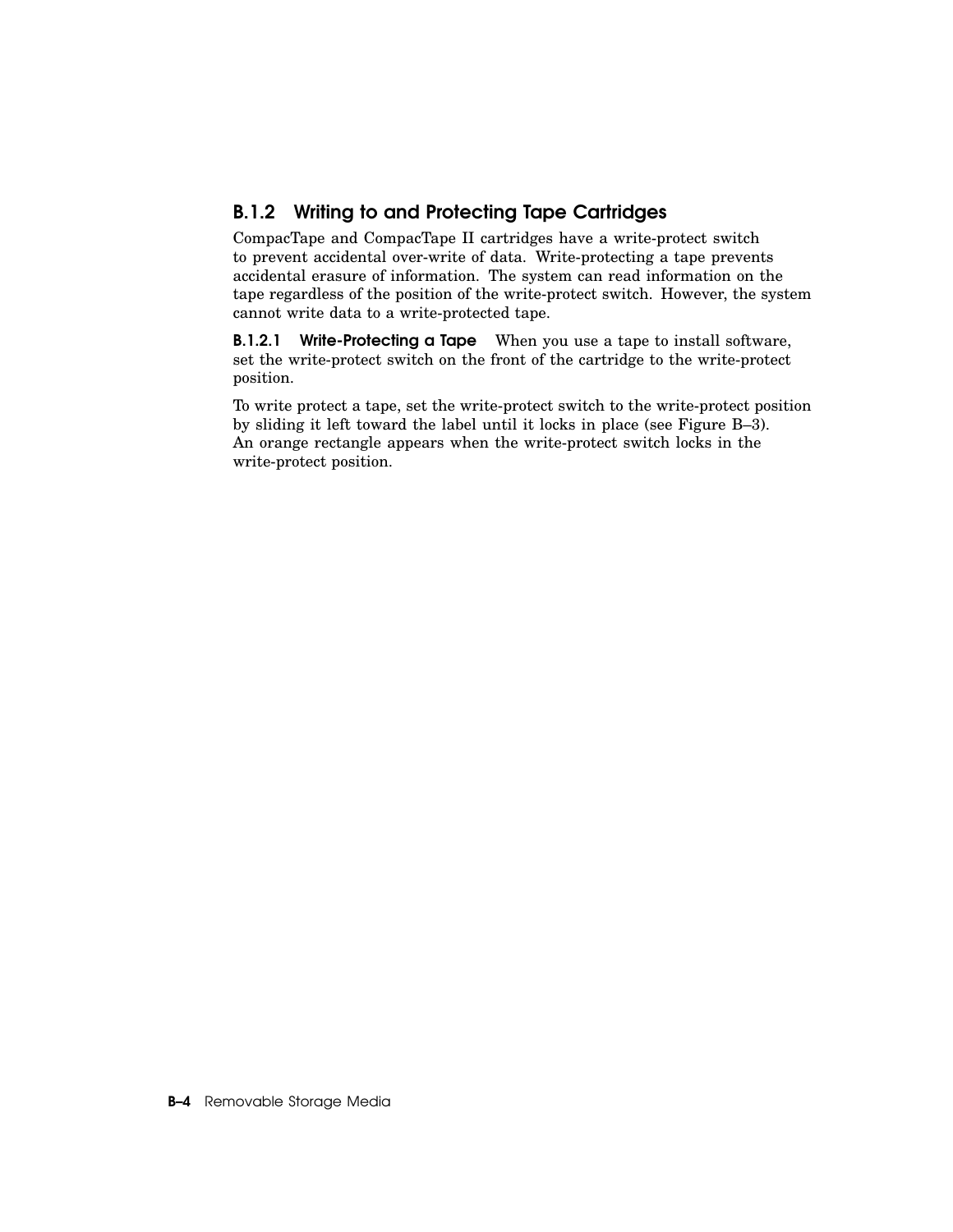



**B.1.2.2** Writing to a Tape When you use a tape to make a backup copy or to write out data, set the write-protect switch to enable writing to the tape.

To enable writing, set the switch to the write-enabled position by sliding it to the right, away from the label, until the switch locks in place.

### B.1.3 Handling and Storing Tape Cartridges

Inside the cartridge, a 600-foot single reel of magnetic tape stores data. A plastic tape leader is at the beginning of the tape. Take the following precautions when handling and storing tapes:

- Do not touch the exposed surface of the tape.  $\blacksquare$
- Avoid dropping the tape cartridge. The impact can cause damage.  $\blacksquare$
- Allow tape cartridges to reach room temperature before using them. n.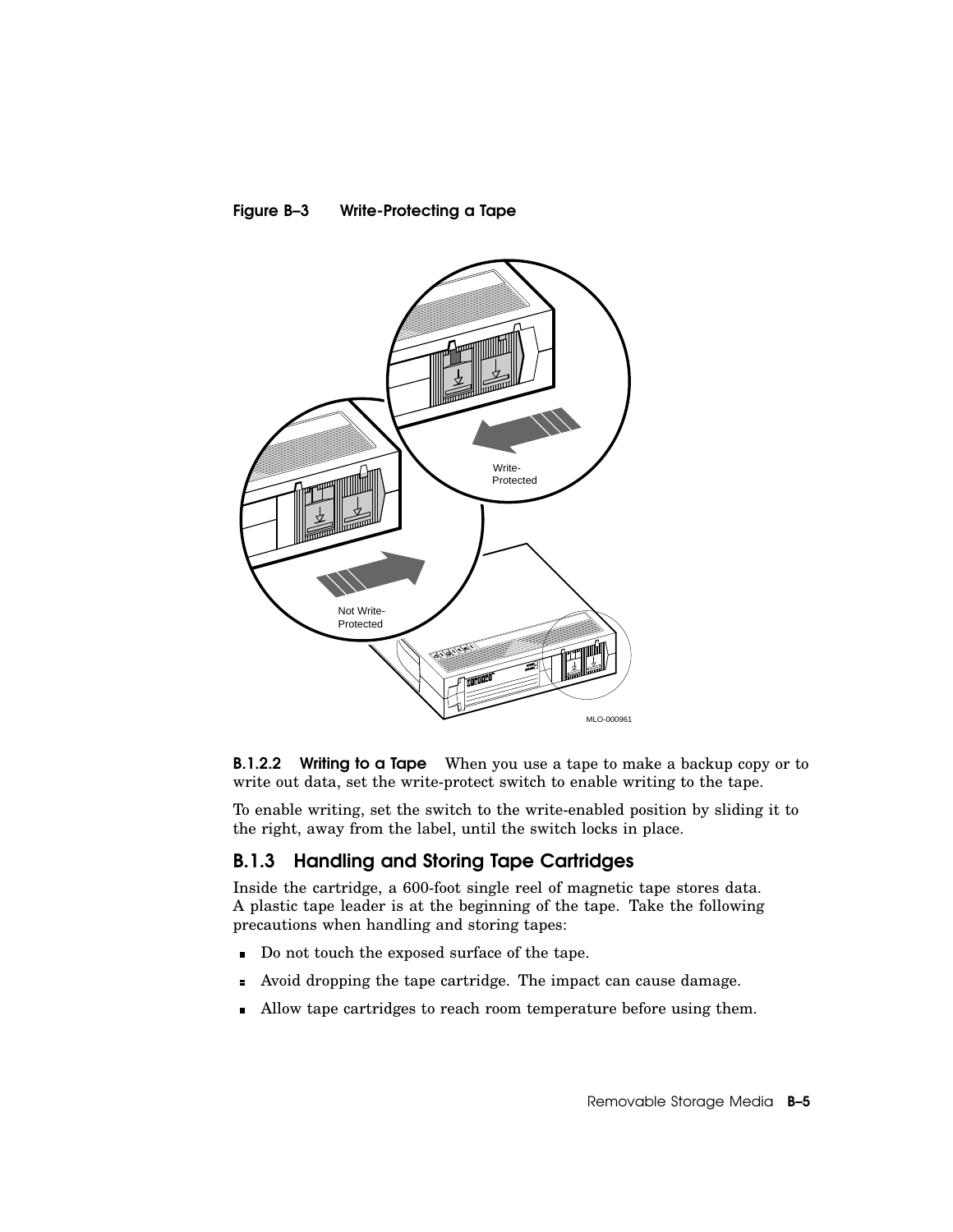- Write on the identification label before sliding it into the slot on the tape cartridge. Do not put the label anywhere else on the tape cartridge.
- Store tape cartridges away from dust in their plastic covers.
- Keep tape cartridges out of direct sunlight, and away from heaters and other heat sources. Store tape cartridges at an even temperature between 10°C and 40°C (50°F and 104°F). Store tape cartridges where the relative humidity is between 20% and 80%.
- Keep tape cartridges away from magnets and equipment that generate magnetic fields, such as motors, transformers, video monitors, and terminals.
- Keep tapes away from X-ray equipment.

## B.2 Diskettes

Diskettes are magnetic disks that store information. Digital recommends that you use high-density (HD) diskettes.

Keep your diskettes dry, out of extreme temperatures and direct sunlight, and away from anything that contains a magnet, such as a telephone.

*Caution Do not place diskettes or magnetic media on or near your terminal. The electromagnetism from your terminal may damage diskettes by distorting or erasing the magnetic patterns.*

## B.2.1 Writing to and Protecting Diskettes

Write-protecting a diskette prevents accidental erasure of information. The RX23 diskette drive (included in some DECsystem 5100 configurations) can read information on the diskette regardless of the position of the write-protect switch. However, the system cannot write data to a write-protected diskette.

**B.2.1.1** Write-Protecting a Diskette When you use a diskette to install application software on your system, or to protect information on the diskette, set the write-protect switch on the back of the diskette in the write-protect position by moving it down until it locks in place (see Figure B–4).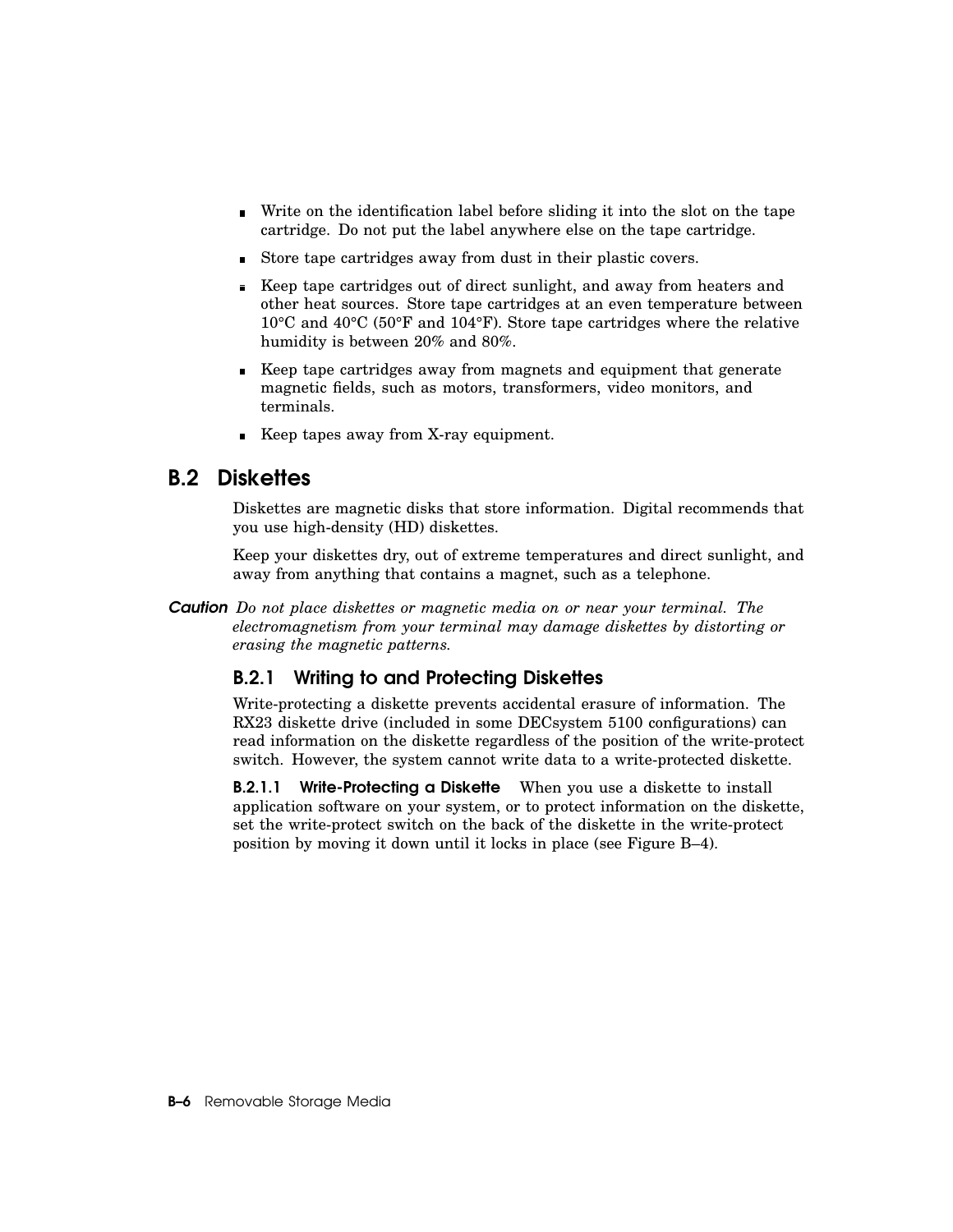

**B.2.1.2** Writing to a Diskette When you use a diskette to make a backup copy of a file or to write out data, set the write-protect switch to enable writing to the diskette.

To enable writing, set the switch to the write-enable position by moving it up, until it locks in place.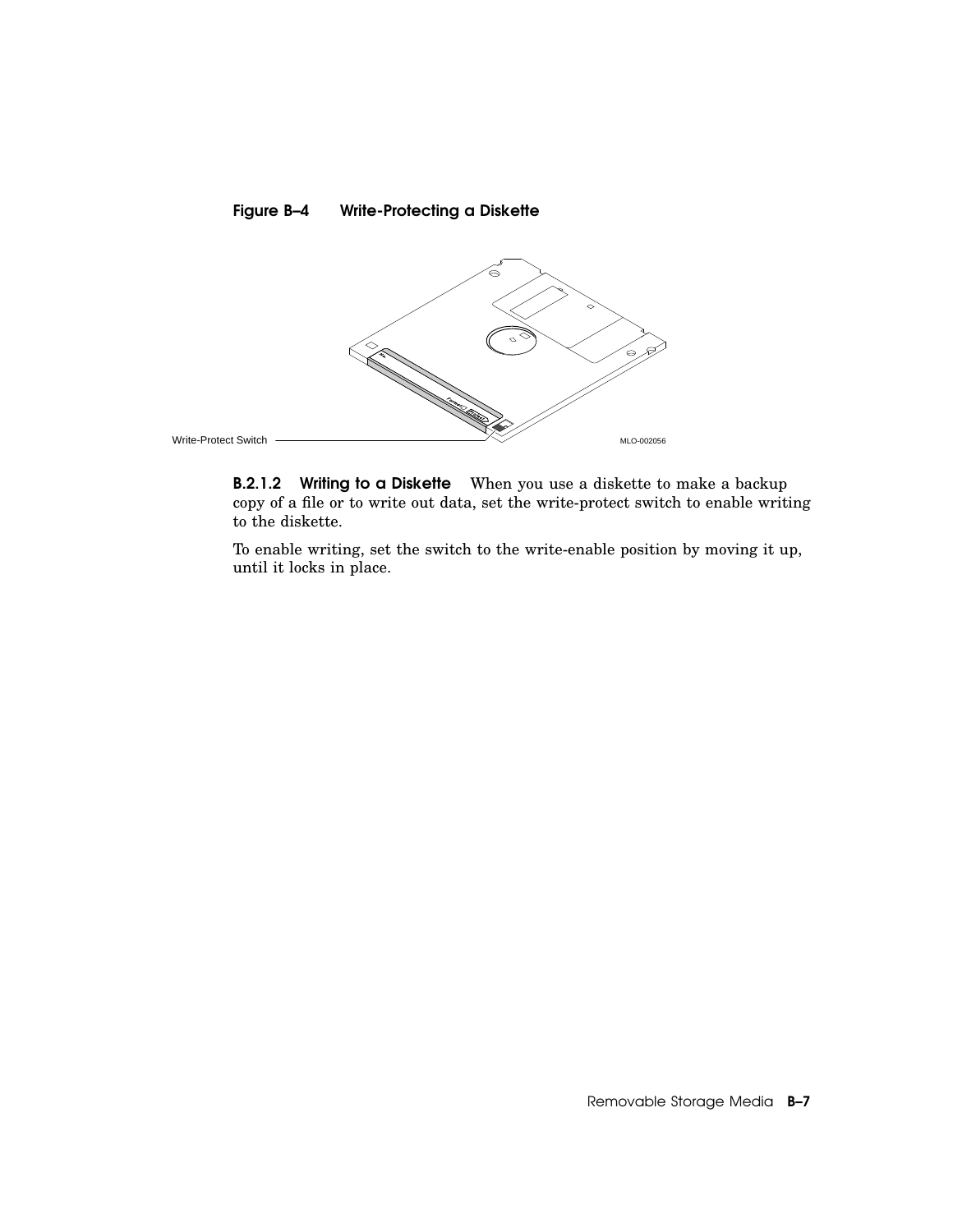## **Glossary**

#### application software

Software that performs an end-user task. Financial spreadsheet programs are examples of application software.

#### ASCII

American Standard Code for Information Interchange. A set of 7- or 8-bit binary numbers representing the alphabet, punctuation, numerals, and other special symbols used in text representation and communications protocol.

#### backup copy

A copy of data stored on your disk.

#### backup process

The process of making copies of the data stored on your disk so that you can recover that data after an accidental loss. You make backup copies on tape cartridges or on another disk.

#### baud rate

The speed at which signals are serially transmitted along a communications line. One baud equals one bit/second.

#### binary

A number system that uses two digits: 0 and 1. They are represented in system circuitry by two voltage levels, and programs are executed in binary form.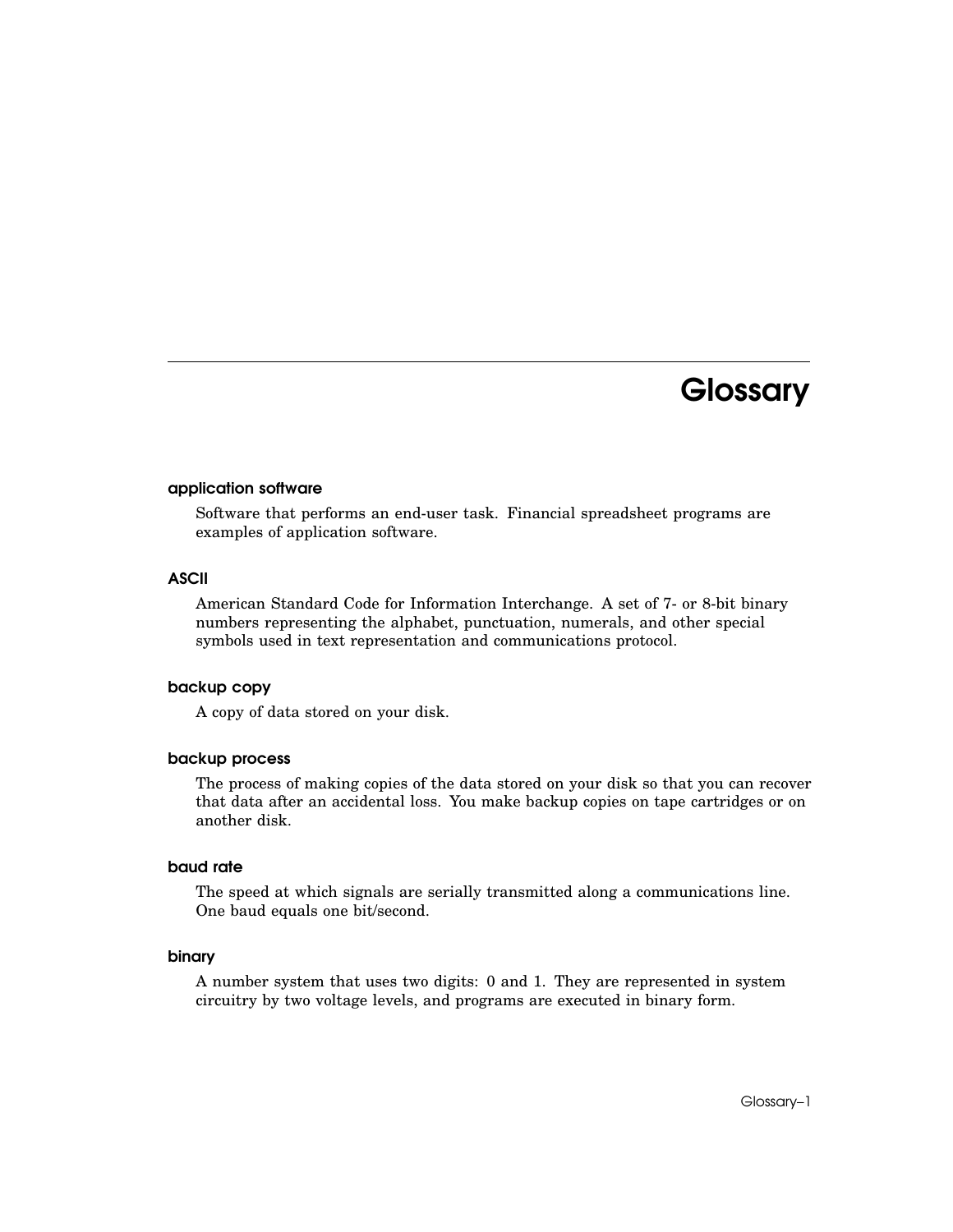#### bit

A binary digit; the smallest unit of information in a binary system of notation, designated as a 0 or a 1.

### boot

See bootstrap.

### boot device

The device that is booted at system startup. (See bootstrap and device.)

#### bootstrap (or boot)

To boot is when an internal program attempts to load the operating system software from a mass storage device.

#### bus

A channel (a set of wires) along which communication signals in a computer system travel.

### byte

A group of eight binary digits (bits). A byte is one-quarter of a VAX system longword.

#### cartridge insert/release lever

This lever sets internal TZ30 mechanisms to accept or eject the tape cartridge. Move the lever to the left to insert a tape. Move it to the right to use the tape. Move it to the left again to eject the cartridge after the tape has been completely rewound.

#### cartridge leader

A plastic leader at the beginning of magnetic tape.

#### central processing unit (CPU)

The part of the system that controls the interpretation and execution of instructions.

#### communications cable

A cable along which electrical signals are transmitted. Devices or systems that are connected by a communications line can share information and resources.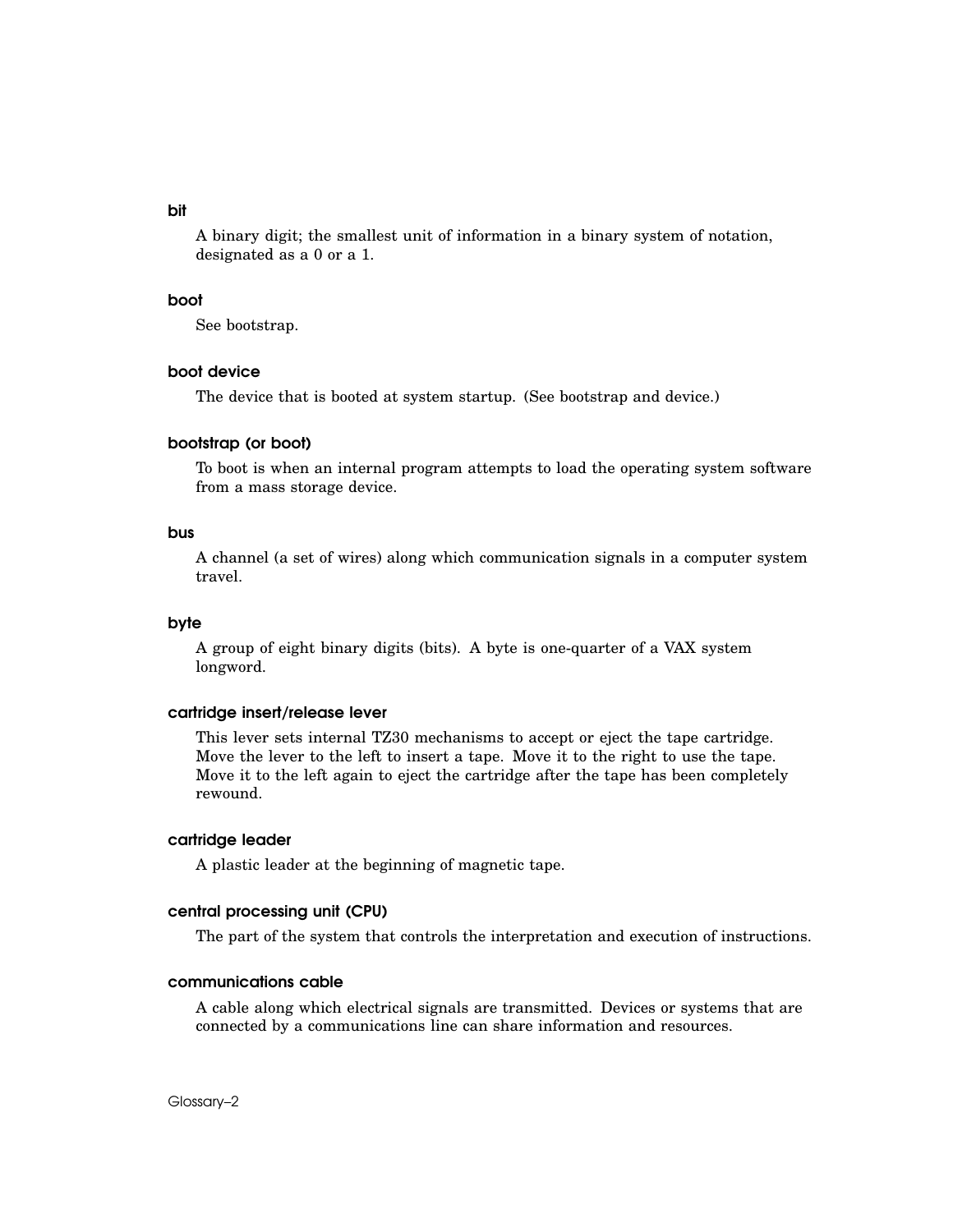#### computer system

A combination of system hardware, software, and external devices performing operations and tasks.

### console mode

The state in which the computer is controlled from the console terminal. You can put your system in console mode by pressing the halt/reset button on the back of the system unit. Console mode is indicated by the console prompts ( $(\gg)$  or  $\gg$ ) on the console terminal. (Compare with program mode.)

#### console terminal

The device on which you enter, and view the results of, console commands.

### console prompt

A prompt used for communication between the system manager and the computer.

#### controller

A system component, usually a printed circuit board, that regulates the operation of one or more peripheral devices.

# CPU

Abbreviation for central processing unit. (See central processing unit.)

### data

A formal representation of information suitable for communication, interpretation, and processing by humans or computers.

### debugging

Detecting, locating, and correcting errors (bugs) in hardware or software.

# **DECconnect**

Digital's simple, cost-effective cabling system for extending Ethernet and terminal interconnections to offices and work areas.

#### default

A value or setting that in most cases is "normal" or "expected".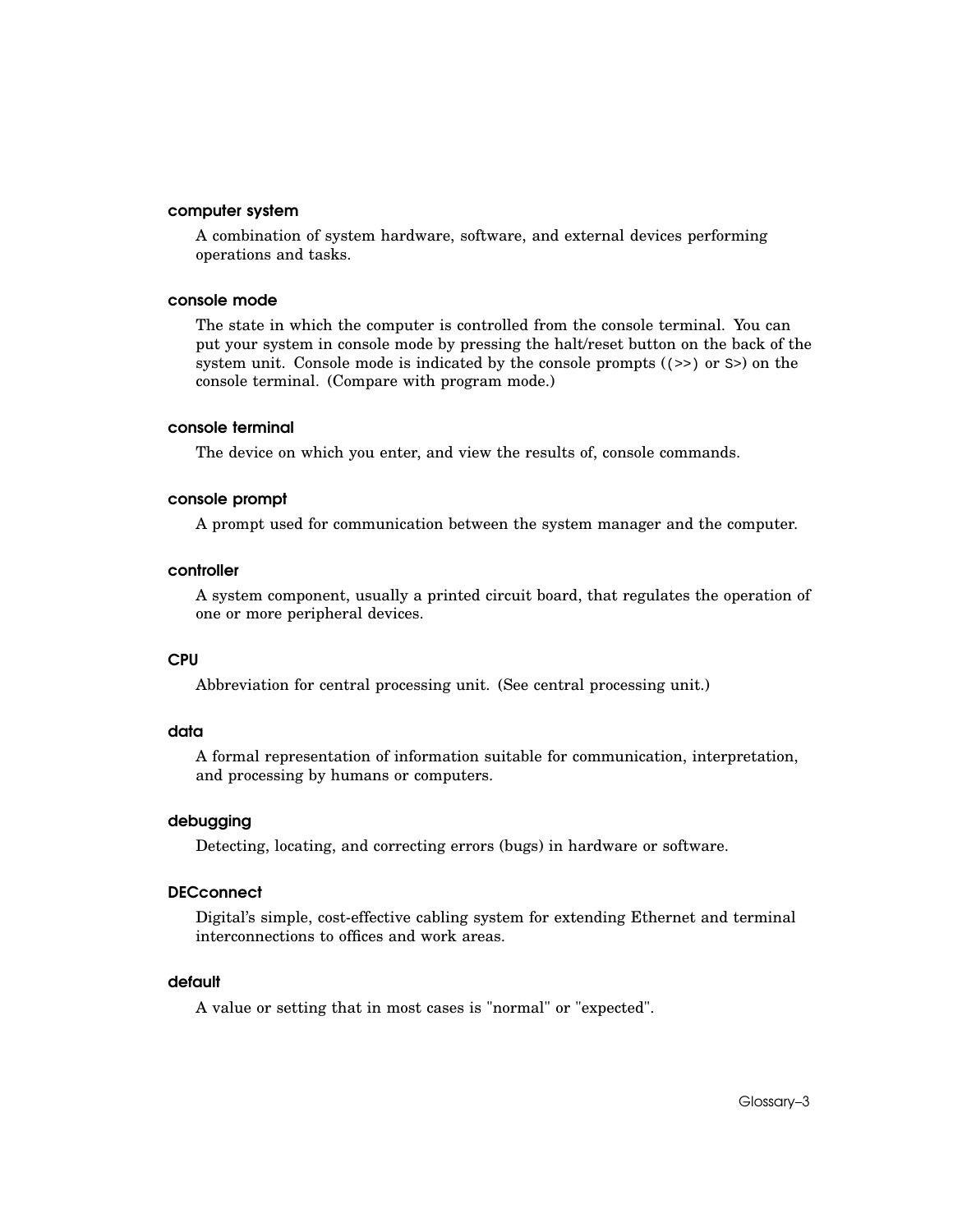#### device

The general name for any unit connected to the system that is capable of receiving, storing, or transmitting data.

### diagnostics

Programs, located in read-only memory, that detect and identify abnormal system hardware operation. (See read-only memory.)

#### disk, hard

A flat circular plate with a coating on which data is magnetically stored in concentric circles (tracks). A hard disk resides permanently inside a disk drive.

#### diskette

A flat circular plate with a coating on which data is magnetically stored in concentric circles (tracks). A diskette is removable from the drive.

#### disk drive

A device that holds a disk. The drive contains mechanical components that spin the disk and move the read/write heads that store and read information on the surface of the disk.

#### tape leader

A plastic leader that is inside the TZ30 tape drive. The tape leader on the magnetic tape mates with the drive leader on the tape drive. The drive leader draws the magnetic tape out of the tape cartridge and onto a take-up reel inside the drive. As the tape is wound onto the take-up reel, it passes the magnetic read and write heads.

#### error message

A message displayed by a system to indicate a mistake or malfunction.

#### **Ethernet**

A type of local area network based on Carrier Sense Multiple Access with Collision Detection (CSMA/CD).

#### file

A collection of related information treated by the system as a single unit.

Glossary–4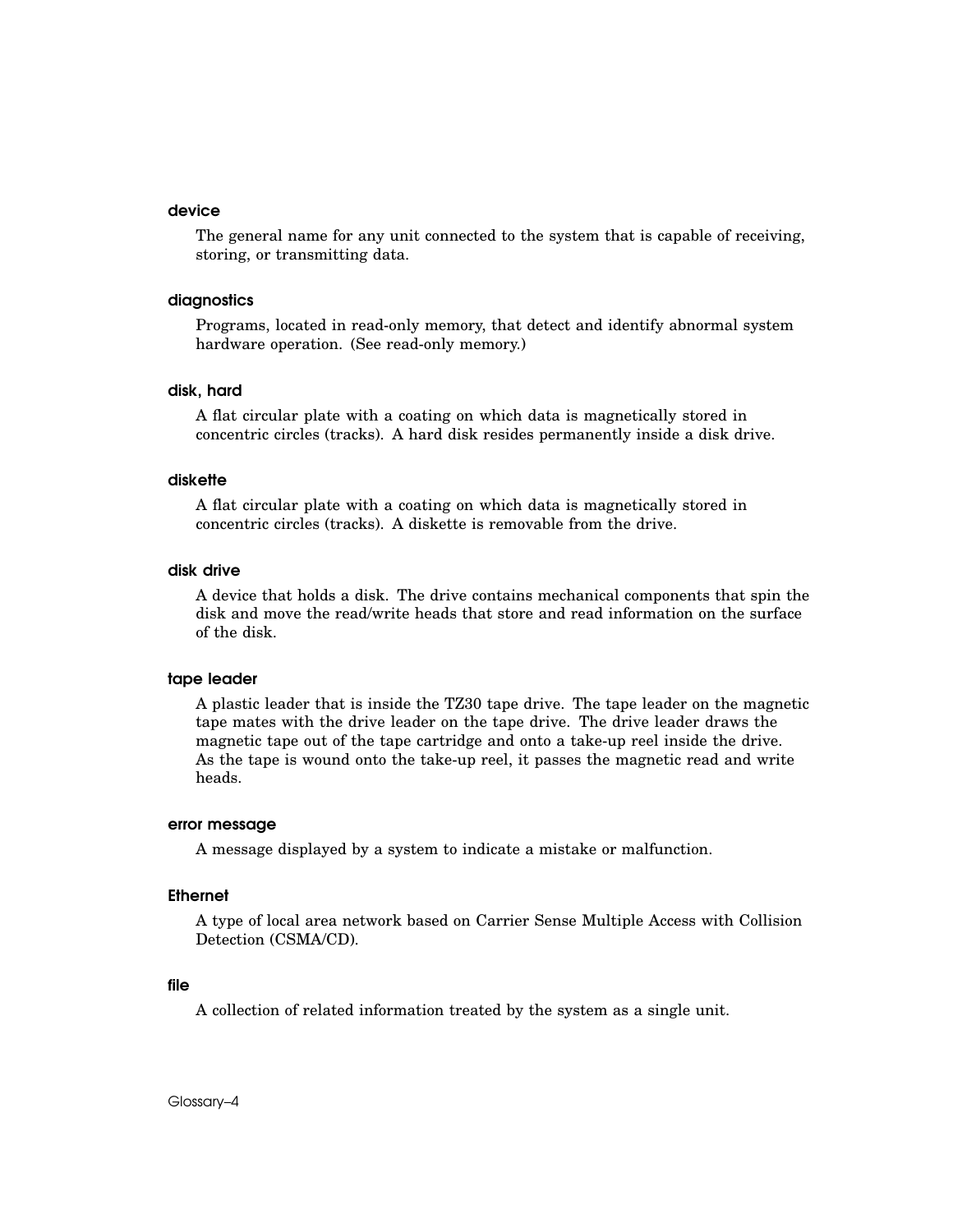#### format

To prepare a diskette to accept data.

### hard disk

A hard disk resides permanently inside a disk drive. See disk.

#### hardware

The physical components—mechanical and electrical—that make up a system. (Compare with software.)

#### head

The part of a fixed disk drive, diskette drive, or tape drive that reads, records, and erases data. Also called read/write head.

### LED

Light-emitting diode. LEDs are used as indicators on the system enclosure.

#### Local Area Network (LAN)

A high-speed communications network that covers a limited geographical area, such as a section of a building, an entire building, or a cluster of buildings. It is a privately owned communication network whose speed is upward of 1 megabit-per-second.

### magnetic tape

A tape used for storing data that is made of plastic and coated with magnetic oxide. Also called magtape.

### megabyte

1,048,576  $(2^{20})$  bytes. Megabyte is abbreviated to MB.

#### memory

The area of the system that electrically stores instructions and data, often temporarily.

### memory module

A printed circuit board that contains additional memory for the system.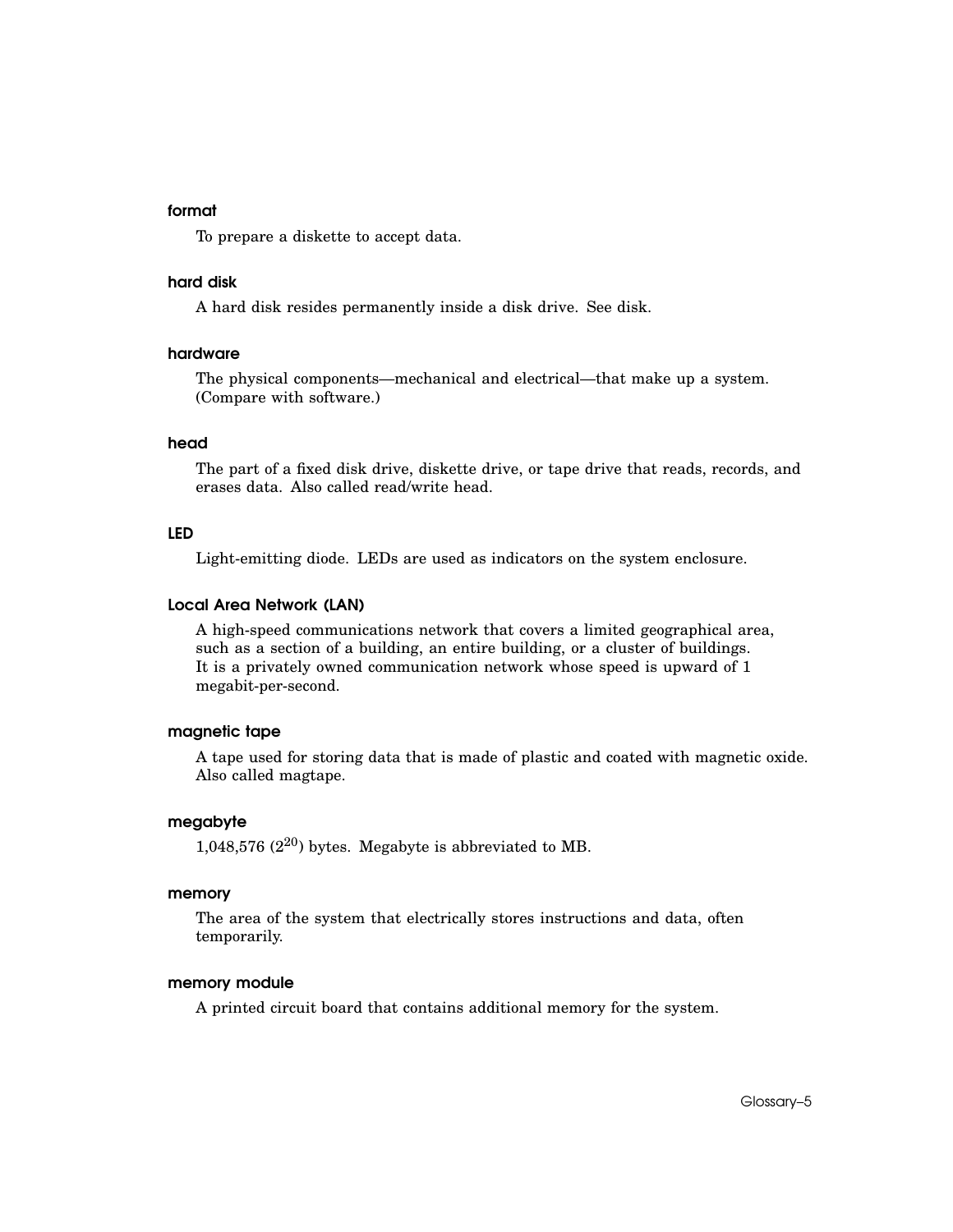#### module

A printed circuit board that contains electrical components and electrically conductive pathways between components. A module stores data or memory or controls the functions of a device.

#### network

A group of individual computer systems that are connected by communications lines to share information and resources.

#### node

An individual information-processing unit, such as a computer, workstation, or peripheral device, that is connected to a network. A node is an end point to any branch of a network or a junction common to two or more branches.

#### operating system

A collection of system programs that controls the operation of the system and allows the user access to data files, input/output devices, and applications programs. The operating system software performs such tasks as assigning memory to programs and data, processing requests, and scheduling jobs.

#### peripheral device

A device that provides the CPU with additional memory storage or communication capability. Examples are disk and diskette drives, video terminals, and printers.

#### port

The name of the socket or connector at the back of the computer to which a terminal, printer, or other communication devices are connected.

#### power-up sequence (power up)

A series of ordered events that occur when you supply power by turning on the system.

#### printer

A peripheral device that provides paper copies of information stored on the system.

#### program

The sequence of instructions the system uses to perform a task. (See software.)

Glossary–6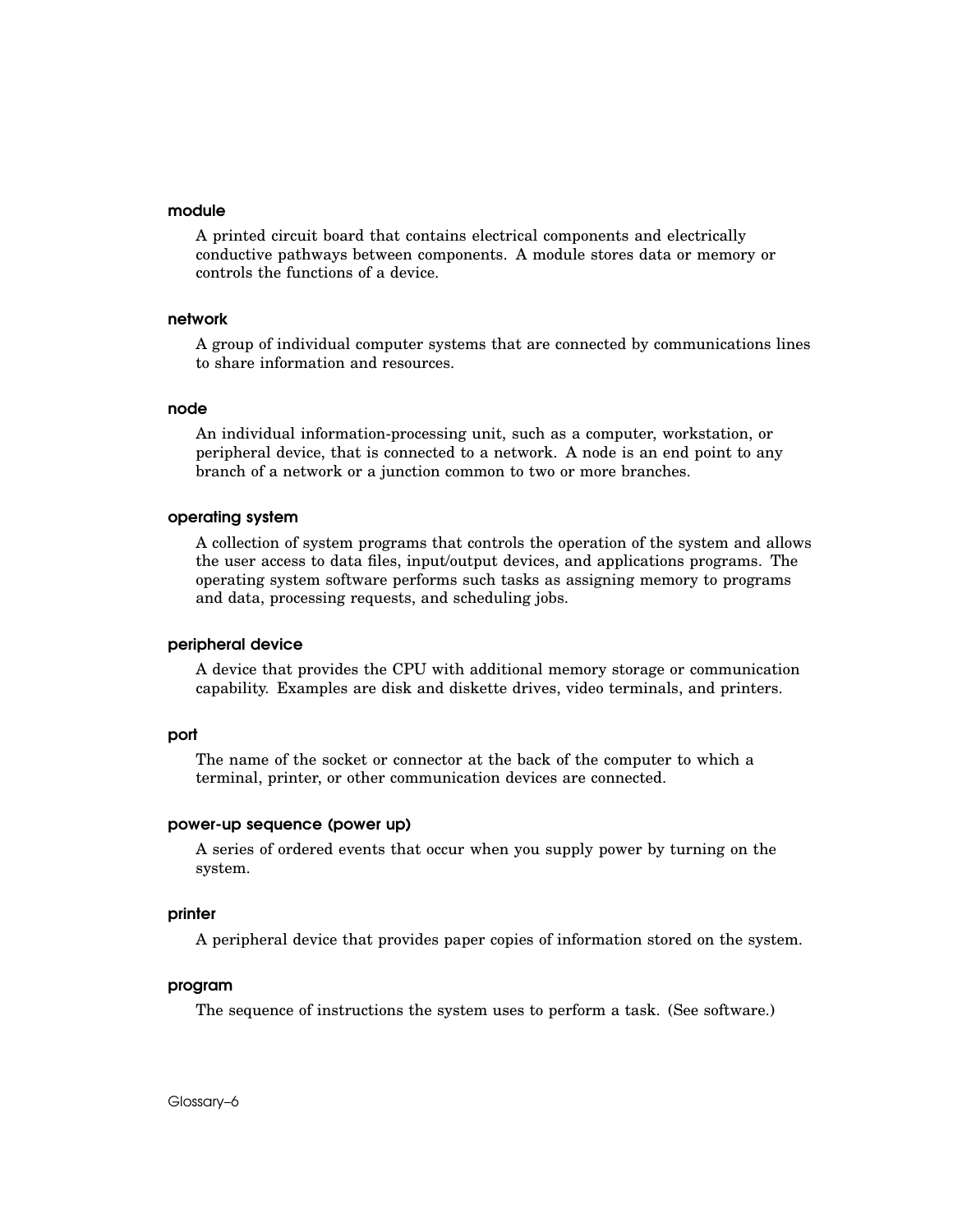#### program mode

The state in which the computer is controlled by the operating system. After the operating system is installed, the system will always operate in program mode, unless you put it into console mode. (See console mode.)

#### prompt

Words or characters that the system displays to indicate that it is waiting for you to enter a command.

#### read-only memory (ROM)

A memory whose contents cannot be modified. The system can use the data contained in a ROM but cannot change it.

# ROM

Abbreviation for read-only memory. (See read-only memory (ROM).)

#### run

A single continuous execution of a program (noun). To execute a program (verb).

# **SCSI**

See Small Computer System Interface.

#### server

Hardware or software that provides a specific set of services to a client.

#### Small Computer System Interface (SCSI)

It is an interface designed for connecting disks and other peripheral devices to computer systems. SCSI is defined by an American National Standards Institute (ANSI) standard and is used by many computer and peripheral vendors throughout the industry.

#### software

Programs executed by the system to perform a chosen or required function. (Compare with hardware.)

### standard Ethernet

IEEE standard 802.3 compliant Ethernet network composed of standard Ethernet cable as opposed to ThinWire Ethernet cable.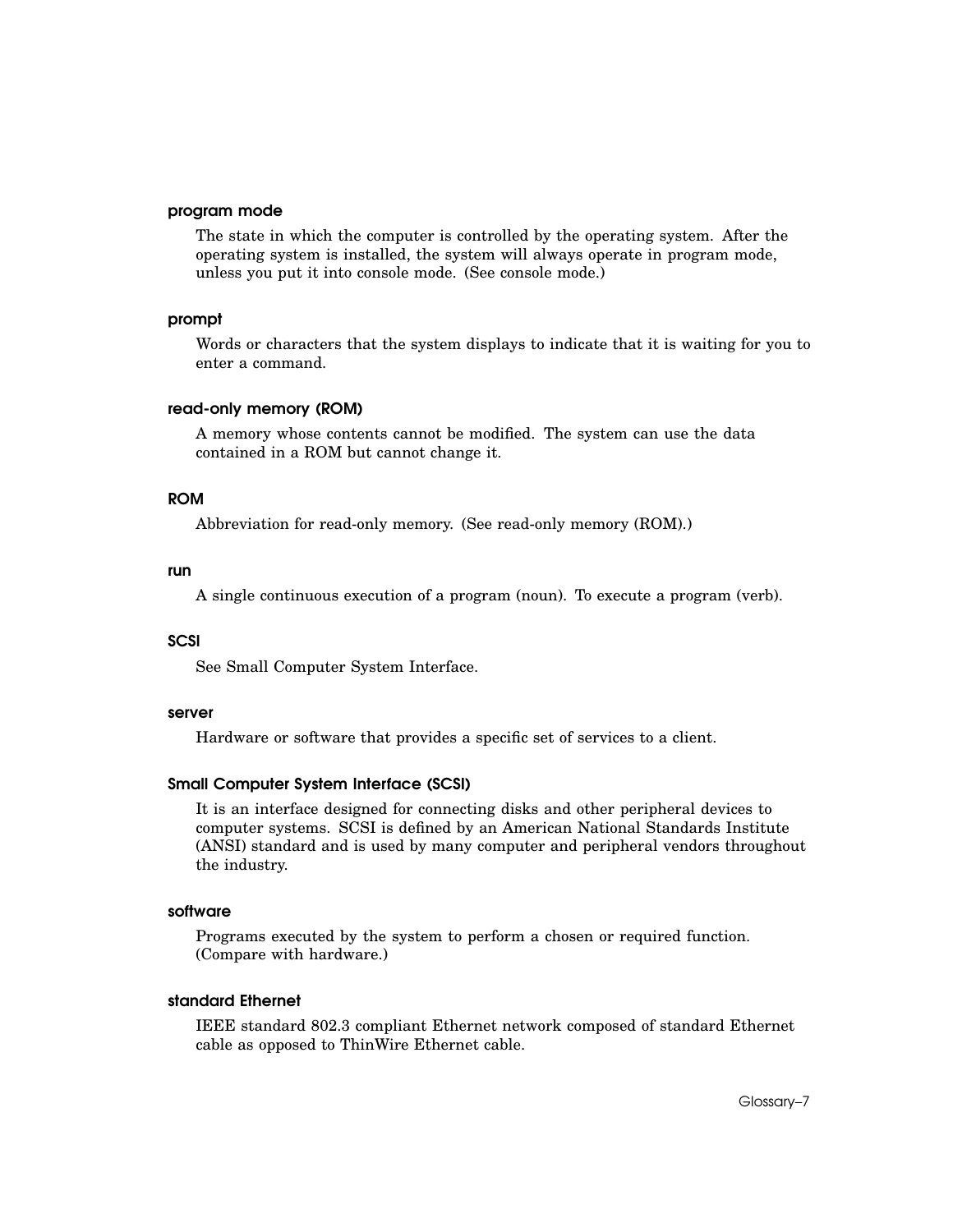### station

A single addressable device on a local area network.

### storage media

Devices capable of recording information; for example, diskettes.

#### store

To enter data into a storage device, such as a disk, or into memory.

#### system

A combination of system hardware, software, and peripheral devices performing specific processing operations.

#### tape drive

A device that contains mechanical components and holds, turns, reads, and writes on magnetic tape.

#### T-connector

Connector used to join ThinWire Ethernet cable sections. The connector also has a connector that is attached directly to a system.

#### terminal

An input/output device that lets you communicate with the system. Terminals are divided into two categories: video and hard copy.

#### **ThinWire**

A Digital trademark used to describe its 10 base 2 (IEEE standard 802.3 compliant) Ethernet products used for local distribution of data.

#### ThinWire Ethernet connector

The connector on the back of the system unit to which the ThinWire Ethernet cable is attached.

#### unload button

A button on the front of the TZ30 tape drive that rewinds and unloads the tape.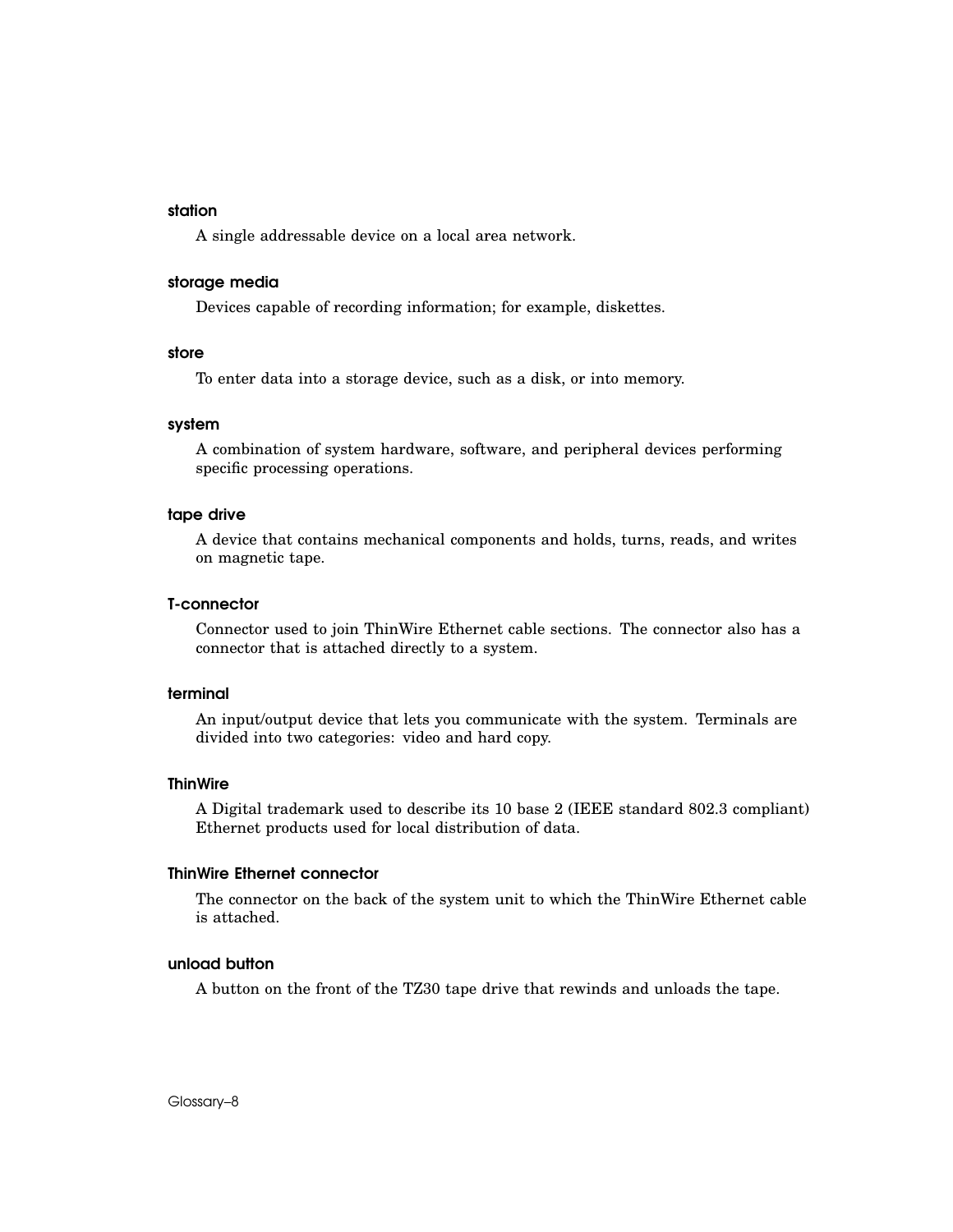# ULTRIX, ULTRIX–32, ULTRIX–32w

A Digital implementation of the UNIX operating system.

# write protect

To protect a disk, diskette, or other storage medium from the addition, revision, or deletion of information.

# write-protect switch

The switch that you slide down on a CompacTape and CompacTape II cartridge to prevent loss of data by accidental overwriting.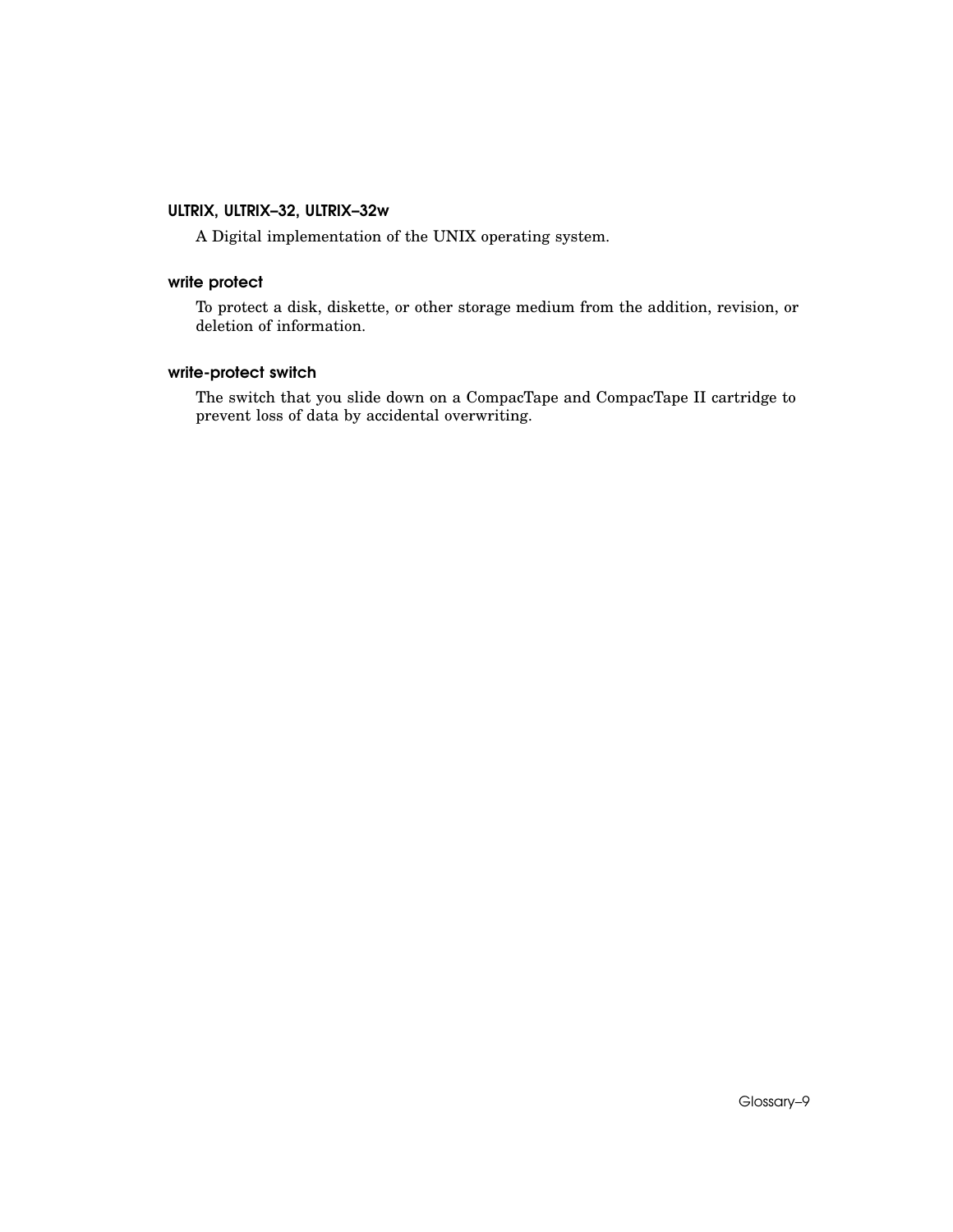# Index

# B

Backups with tape cartridges, B–5 boot command, A–1 Boot device specifying, A–1 bootmode variable defined, A–13 bootpath variable defined, A–13 use of, A–1

# C

? command, A–9 CompacTape description, B–1 removing from TZ30, 2–16 CompacTape cartridge, 2–11 CompacTape/CompacTape II Cartridges compatibility, B–2 guidelines, B–5 CompacTape II description, B–1 removing from TZ30, 2–16 CompacTape II cartridge, 2–11 Compatible drives CompacTape/CompacTape II, B–2 conf command, 2–9, A–2

continue command, A–5 Controls TZ30 tape drive, 2–11 Conventions used in this guide, viii

# D

d command, A–5 **Diagnostics** TZ30 tape drive, 2–14 disable command, A–6 Diskette drive, 2–19 to 2–21 Diskettes caring for, B–6 inserting into RX23, 2–20 installing software with, B–6 removing from RX23, 2–21 use and storage of, B–6 write-protecting, B–6 write-protect switch, B–6 writing to, B–6, B–7 Disks RZ23, 2–9 RZ24, 2–9 dump command, A–6

# E

enable command, A–8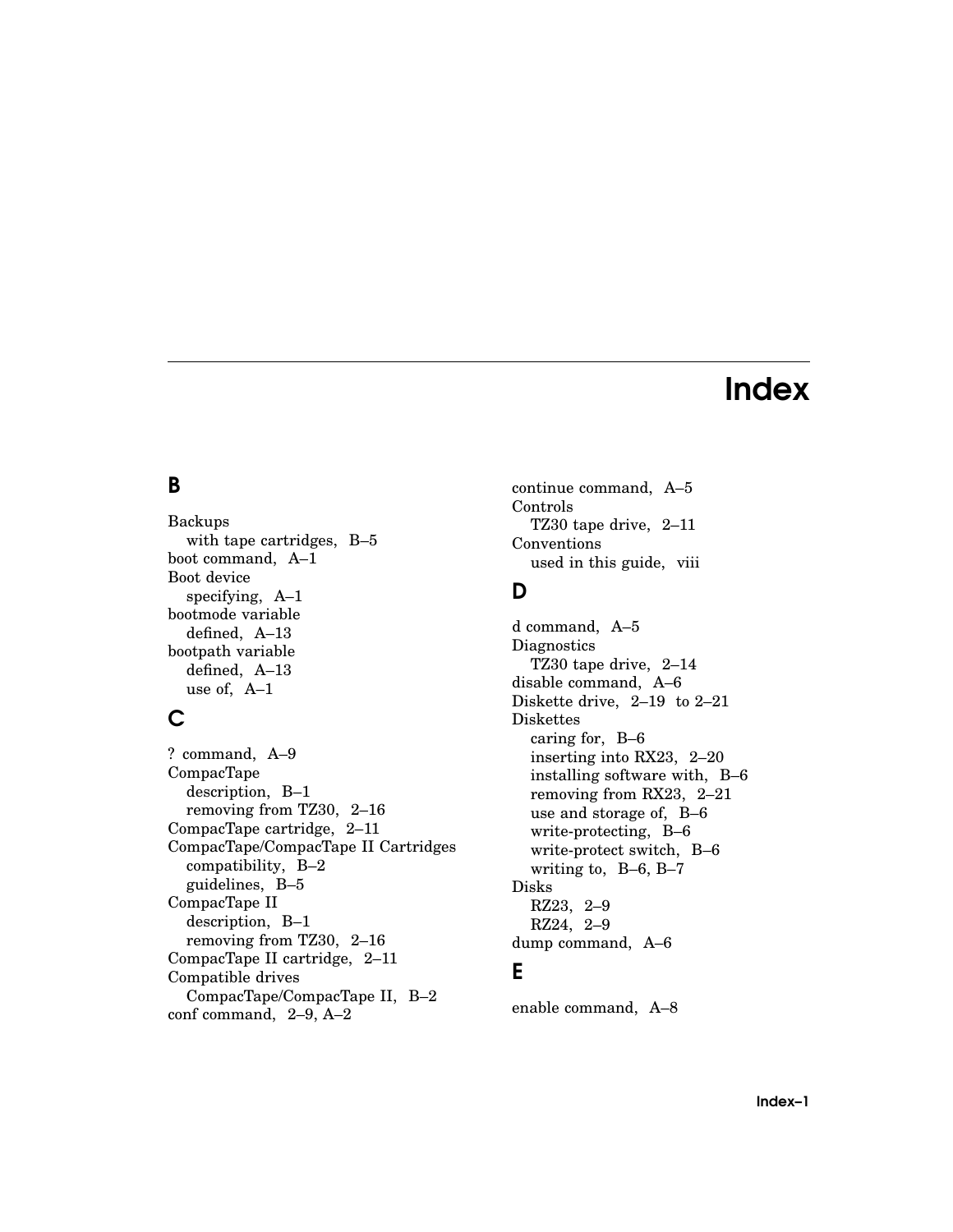entry point address, A–9 Environment variables default set, A–11 defined, A–11 types of, A–12 user defined, A–14 examine command, A–7

# F

fill command, A–8

# G

go command, A–9

# H

help command, A–9

# I

Indicators TZ30 tape drive, 2–11 init command, A–10

# M

Magnets keeping media away from, B–6

# O

Operating system shutdown commands, 2–22

# P

passwd command, A–10 Power-up tests TZ30 tape drive, 2–14 printenv command, A–11

# R

RX23 diskette drive, 2–19 to 2–21 inserting diskettes, 2–20 removing diskettes, 2–21

RX23 diskette drive (Cont.) RX23K diskettes, 2–20 storage capacity, 2–20 RZ23 hard disk storage capacity, 2–9 RZ24 hard disk storage capacity, 2–9

# S

scsi command, A–14 Security switch use with passwd command, A–10 setenv command, A–14 Software installing with diskettes, B–6 installing with tape cartridges, B–4 troubleshooting, 4–8 Storage devices, 2–9 System configuration display of, A–2

# T

Tape cartridges caring for, B–5 CompacTape, 2–11 CompacTape II, 2–11 inserting into TZ30, 2–14 installing software with, B–4 labeling, B–3 making backups with, B–5 removing from TZ30, 2–16 use and storage of, B–1 write-protecting, B–4 to B–5 write-protect switch, B–4 writing to, B–4, B–5 test command, A–15 Troubleshooting software, 4–8 TZ30 tape drive, 4–8 TZ30 tape drive beeper, 2–13 cartridge lever, 2–13 controls and indicators, 2–11